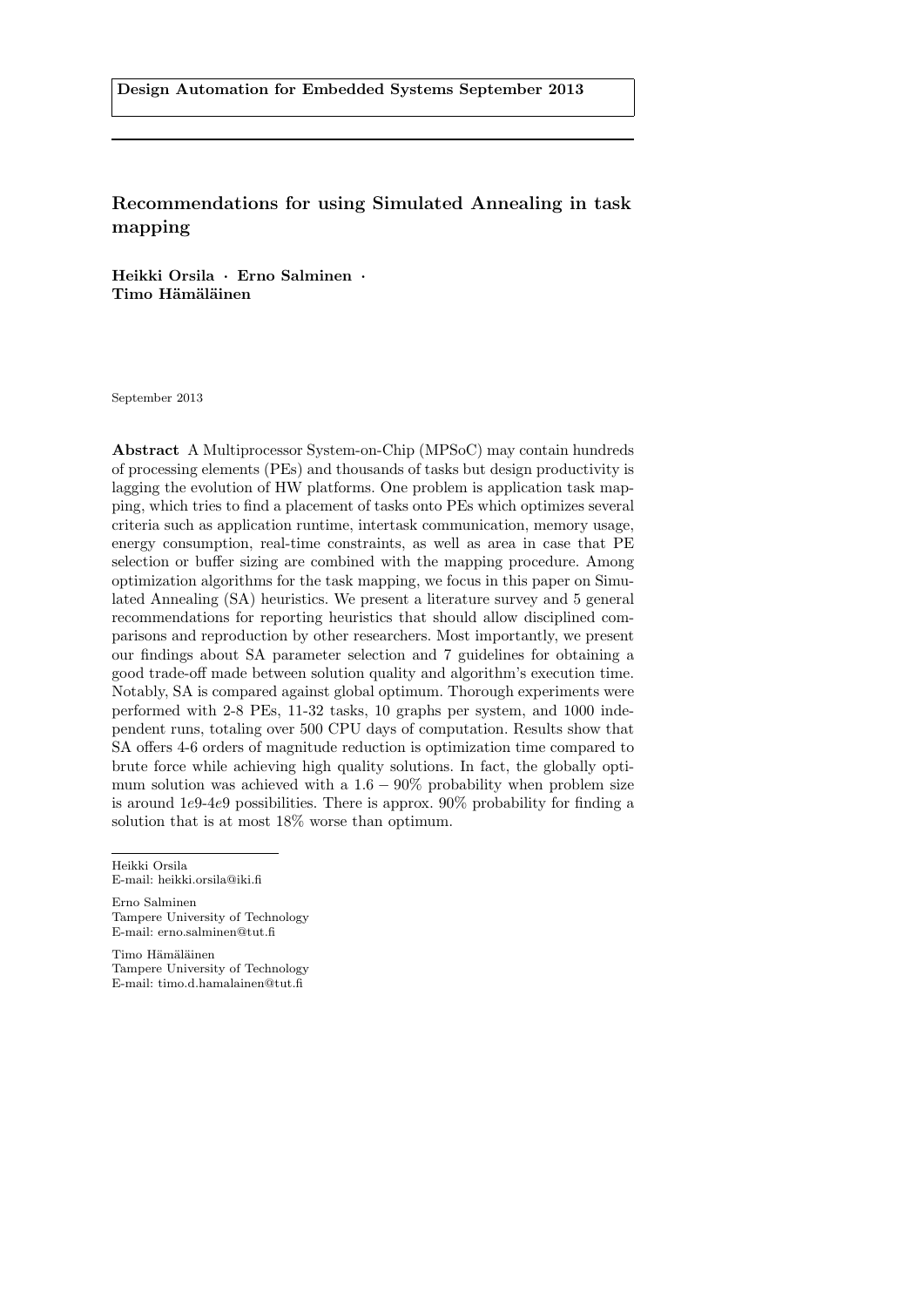Keywords Simulated Annealing · task mapping · task graph · global optimum

## 1 Introduction

An efficient multiprocessor SoC (MPSoC) implementation requires automated exploration to find an efficient HW allocation, task mapping and scheduling [\[13\]](#page-28-0). Heterogeneous MPSoCs are needed for low power, high performance and high volume markets [\[37\]](#page-29-0). The central idea in MPSoCs is to increase performance and energy-efficiency. This is achieved by efficient communication between cores and keeping clock frequency low while providing enough parallelism.

Mapping means placing each application task onto some processing element (PE), as depicted in Fig. [1.](#page-1-0) Task refers here to the smallest unit of computation that can be re-located. Scheduling means determining execution timetable of the application components on the platform. Example Fig. [1](#page-1-0) shows that tasks 0 and 1 are mapped to  $PE_0$ , task 2 is mapped to  $PE_1$ , and task  $N-1$  is mapped to  $PE_{M-1}$ . In a strict mapping problem, state of the system is defined as a mapping of each task to a PE. The state is optimized with respect to given criteria, such as system's throughput, latency or power. The optimized criteria is defined by a cost function whose value is minimized. For example, system's performance can be optimized by setting the cost function to be its total execution time for a given program and input.

Tasks in a general mapping problem may execute arbitrary programs, deterministic or non-deterministic. In this paper, however, tasks are restricted to a subset known as Kahn Process Networks (KPNs) [\[15\]](#page-28-1). Each PE executes



<span id="page-1-0"></span>Fig. 1 Conceptual view of mapping application tasks to processing elements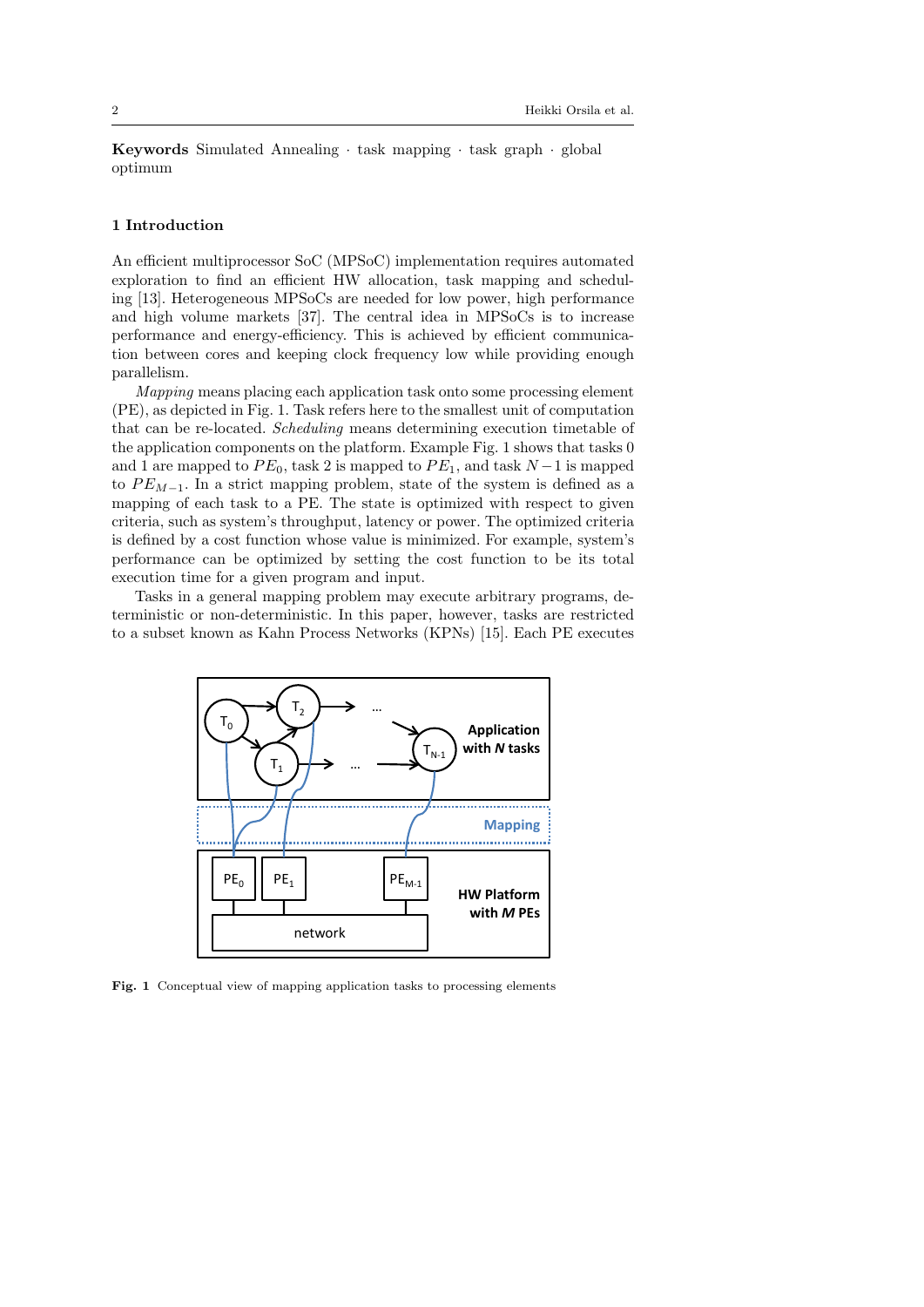a program where reads are blocking, and testing for existing readable data on a communication channel can only be done by a blocking read. This enforces a deterministic result of the computation regardless of timing and mapping of tasks.

A large design space must be pruned systematically, since the exploration of the whole design space is not feasible [\[13\]](#page-28-0). Fast optimization procedure is desired in order to cover reasonable design space. However, this comes with the expense of accuracy. Iterative optimization algorithms evaluate a number of application mappings for each resource allocation candidate. The application is simulated for each mapping to evaluate the cost of a solution. The cost may depend on multiple factors, such as cycle count, latency, energy consumption, silicon area and others.

This paper investigates the use of Simulated Annealing (SA) algorithm in task mapping. We analyze the research question of how to select SA optimization parameters for a given point in design space exploration. Section [2](#page-2-0) presents a survey of current state-of-the-art in SA task mapping. Section [4](#page-12-0) presents our results on SA global optimum properties, and Section [5](#page-23-0) properties of SA acceptance functions. Section [6.1](#page-25-0) presents recommendations for reporting SA results for disciplined comparisons and reproduction of the experiments by other researchers. Section [6.2](#page-26-0) presents recommendations for selecting SA parameters based on related work and new analysis. Finally, we conclude the paper with high level directions on how to improve existing state-of-the-art in Section [7.](#page-27-0)

# <span id="page-2-0"></span>2 Related work

We limit the discussion about mapping heuristics to Simulated Annealing and mention other approaches when direct comparison has been reported in literature.

## 2.1 Simulated Annealing algorithm

SA is a widely used metaheuristic for complex optimization problems. Term heuristic means that optimality is not guaranteed but algorithm usually produces satisfactory results, whereas *meta* denotes that it can be fitted into many kinds of problems. SA is a probabilistic non-greedy algorithm that explores the search space of a problem by annealing from a high to a low temperature. Temperature is a historic term originating from annealing in metallurgy where material is heated and cooled to increase the size of its crystals and reduce their effects. Temperature indicates the algorithm's willingness to accept moves to a worse state.

Probabilistic behavior means that SA can find solutions of different goodness between runs. Non-greedy means that SA may accept a move into a worse state, and this allows escaping local minima. Local minimum is such a point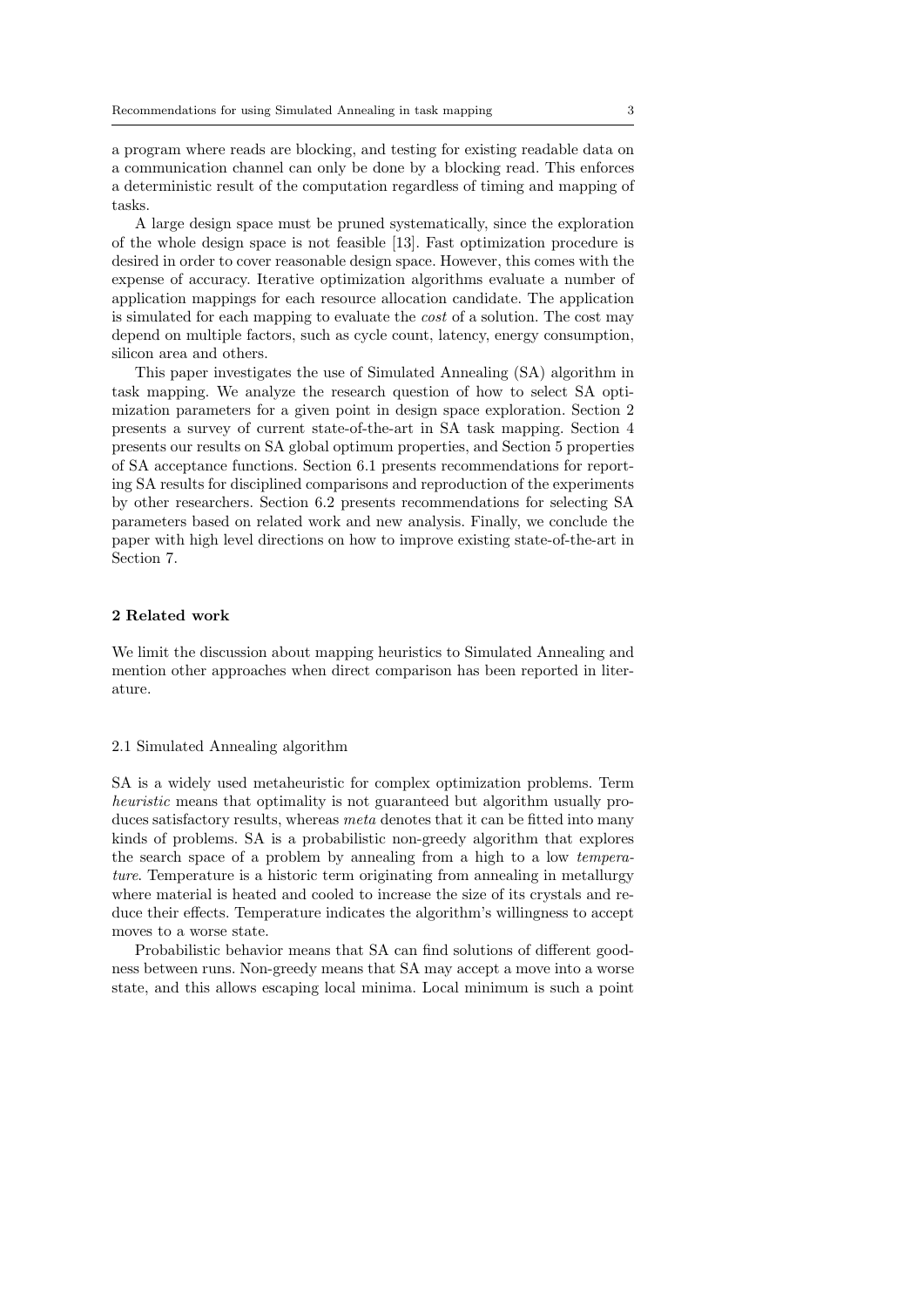in design space where no single move can improve the cost, but perhaps two or three consecutive moves can. The algorithm always accepts a move into a better state. Move to a worse state is accepted with a changing probability. This probability decreases along with the temperature, and thus the algorithm starts as a non-greedy algorithm and gradually becomes more and more greedy.

```
SIMULATED_ANNEALING(S, T_0)1 C \leftarrow \text{CosT}(S)<br>2 S_{\text{test}} \leftarrow SS_{best} \leftarrow S3 C_{best} \leftarrow C<br>4 for i \leftarrow 0for i \leftarrow 0 to \infty5 do T \leftarrow \text{Temperature}(T_0, i)6 S_{new} \leftarrow \text{Move}(S, T)<br>7 C_{new} \leftarrow \text{Cost}(S_{new})C_{new} \leftarrow \text{COST}(S_{new})8 \Delta C \leftarrow C_{new} - C<br>9 if \Delta C < 0 or RA
9 if \Delta C < 0 or RANDOM() < ACCEPT(\Delta C, T)<br>10 then if C_{new} < C_{best}10 then if C_{new} < C_{best}<br>11 then S_{best} \leftarrow11 then S_{best} \leftarrow S_{new}<br>12 C_{best} \leftarrow C_{new}12 C_{best} \leftarrow C_{new}<br>13 S \leftarrow S_{new}S \leftarrow S_{new}14 C \leftarrow C_{new}<br>15 if END-CONDITION
              if END-CONDITION()
16 then break
17 return S_{best}
```
<span id="page-3-0"></span>Fig. 2 Pseudocode of the Simulated Annealing (SA) algorithm

Fig. [2](#page-3-0) shows the SA pseudocode. The algorithm takes initial temperature  $T_0$  and initial state S as parameters. State is modified on every iteration. Cost function evaluates the objective function to be optimized, e.g. by simulating the platform. This algorithm seeks to minimize the cost. Temperature function returns the annealing temperature as a function of  $T_0$  and loop iteration number *i*. Move functions generates a new state from a given state. Hence, it re-locates some task(s) in our case and the associated cost (e.g. cycle count) is evaluated.

This new state can be accepted as a base for the next iteration or discarded. Move to better state is always accepted and Accept function calculates the probability for accepting a state change when cost function difference  $\Delta C > 0$ . Random function returns a random real number in range [0, 1).

End-Condition function returns True iff optimization should be terminated. Parameters of the end conditions are not shown in the pseudocode. These may include various measures, such as the number of consecutive rejected moves, current and a given final temperature, current and accepted final cost. Finally the algorithm returns the best state  $S_{best}$  in terms of the Cost function.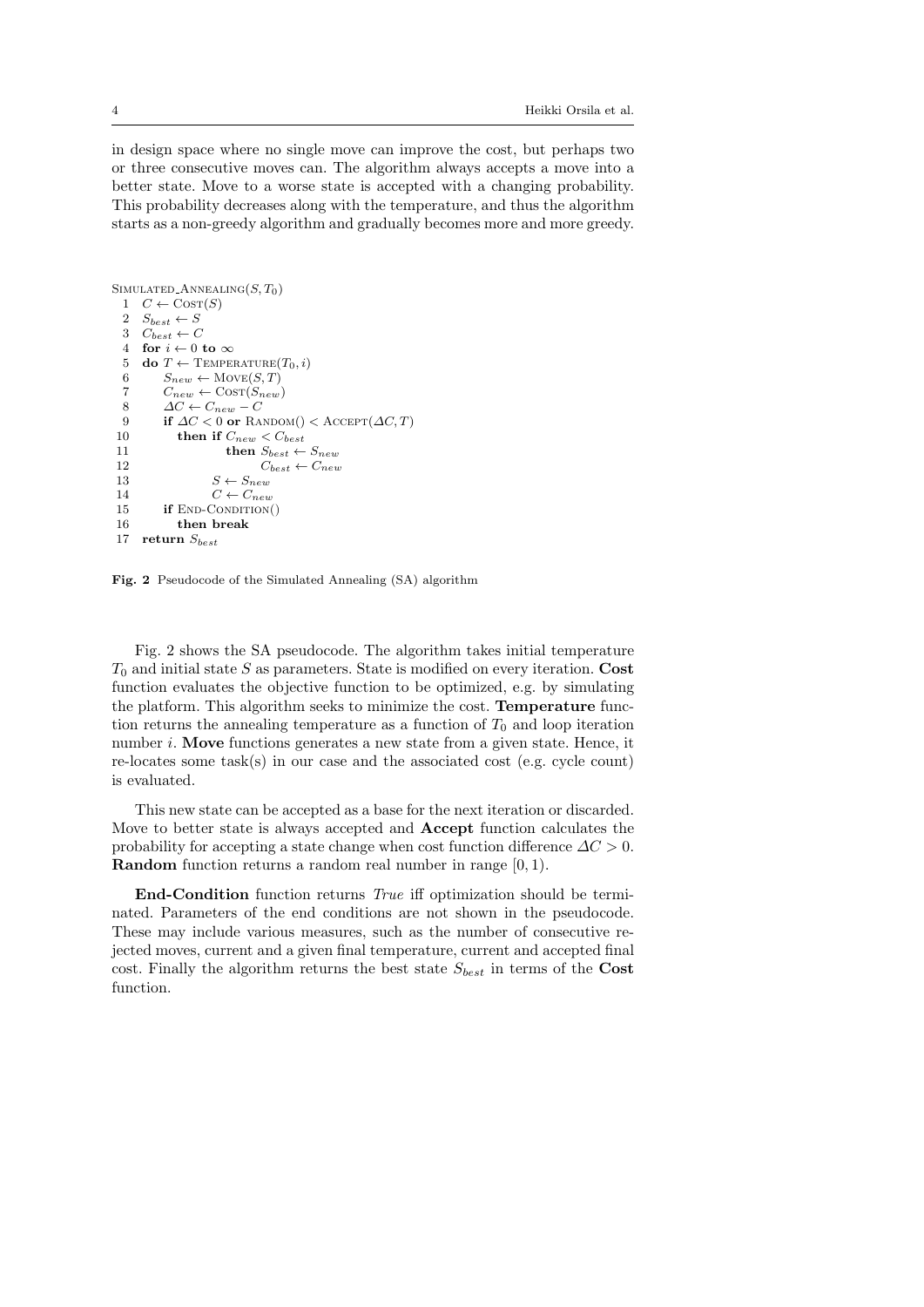|                          | Mapping      | Sched.                   | Com.         | Application type                |
|--------------------------|--------------|--------------------------|--------------|---------------------------------|
| $\rm{Author}$            |              |                          | rout.        |                                 |
| Ali $[1]$                | $\mathbf{x}$ |                          |              | $Qo\overline{S}$ in multisensor |
|                          |              |                          |              | shipboard computer              |
| Bollinger <sup>[4]</sup> | $\mathbf{x}$ | $\overline{\phantom{0}}$ | X            | Synthetic app.                  |
| Braun [5]                | X            |                          |              | Batch processing tasks          |
| Coroyer [6]              | X            | X                        |              | Synthetic app.                  |
| Ercal [10]               | $\mathbf x$  | $\overline{\phantom{0}}$ |              | Synthetic app.                  |
| Ferrandi [11]            | X            | $\mathbf x$              |              | C applications partitioned with |
|                          |              |                          |              | OpenMP: Crypto, FFT, Image      |
|                          |              |                          |              | decompression, audio codec      |
| Kim [16]                 | X            | X                        |              | Synthetic app.                  |
| Koch $[18]$              | X            | X                        |              | DSP algorithms                  |
| Lin [22]                 | X            |                          |              | Synthetic app.                  |
|                          | X            |                          |              | Synthetic app.                  |
| Nanda [24]               | $\mathbf{x}$ |                          |              | Synthetic app.                  |
| Orsila (ours) $[30]$     | X            |                          |              | Synthetic app.                  |
| Ravindran [31]           | X            | X                        |              | Network processing:             |
|                          |              |                          |              | Routing, NAT, QoS               |
| Wild $[36]$              | $\mathbf{x}$ |                          |              | Synthetic app.                  |
| Xu [38]                  | X            |                          |              | Artificial intelligence:        |
|                          |              |                          |              | rule-based expert system        |
| $\overline{\#}$ of pub.  | 14           | 5                        | $\mathbf{1}$ | 6                               |
|                          | $(100\%)$    | (36%)                    | (7%)         | (43%)                           |

<span id="page-4-0"></span>Table 1 Publications where Simulated Annealing has been applied in Task mapping, Scheduling, or Communication routing.

## <span id="page-4-1"></span>2.2 SA in task mapping

Table [1](#page-4-0) shows SA usage in 14 publications, each of which are summarized below. All publications use SA for task mapping, 5 for task scheduling, and 1 also for communication routing. None uses SA simultaneously for all purposes. There are many other methods for task mapping, such as genetic algorithms (GA), but they are outside the scope of this paper. Synthetic app. means the paper uses task graphs that are not directed toward any particular application, but artificial and meant for benchmarking the mapping algorithms. SA usually performs hundreds or thousands of iterations and therefore it is usually run off-line. Performing SA mapping at runtime is rare.

Ali [\[1\]](#page-27-1) optimizes performance by mapping continuously executing applications for heterogeneous PEs and interconnects while preserving two quality of service constraints: maximum end-to-latency and minimum throughput. Mapping is optimized statically to increase QoS safety margin in a multisensor shipboard computer. Tasks are initially mapped by a fast greedy heuristics, after which SA further optimizes the placement. SA is compared with 9 other heuristics. SA and GA were the best heuristics in comparison. SA was slightly faster than GA, with 10% less running time.

Bollinger [\[4\]](#page-27-2) optimizes performance by mapping a set of processes onto a multiprocessor system and assigning interprocessor communication to multiple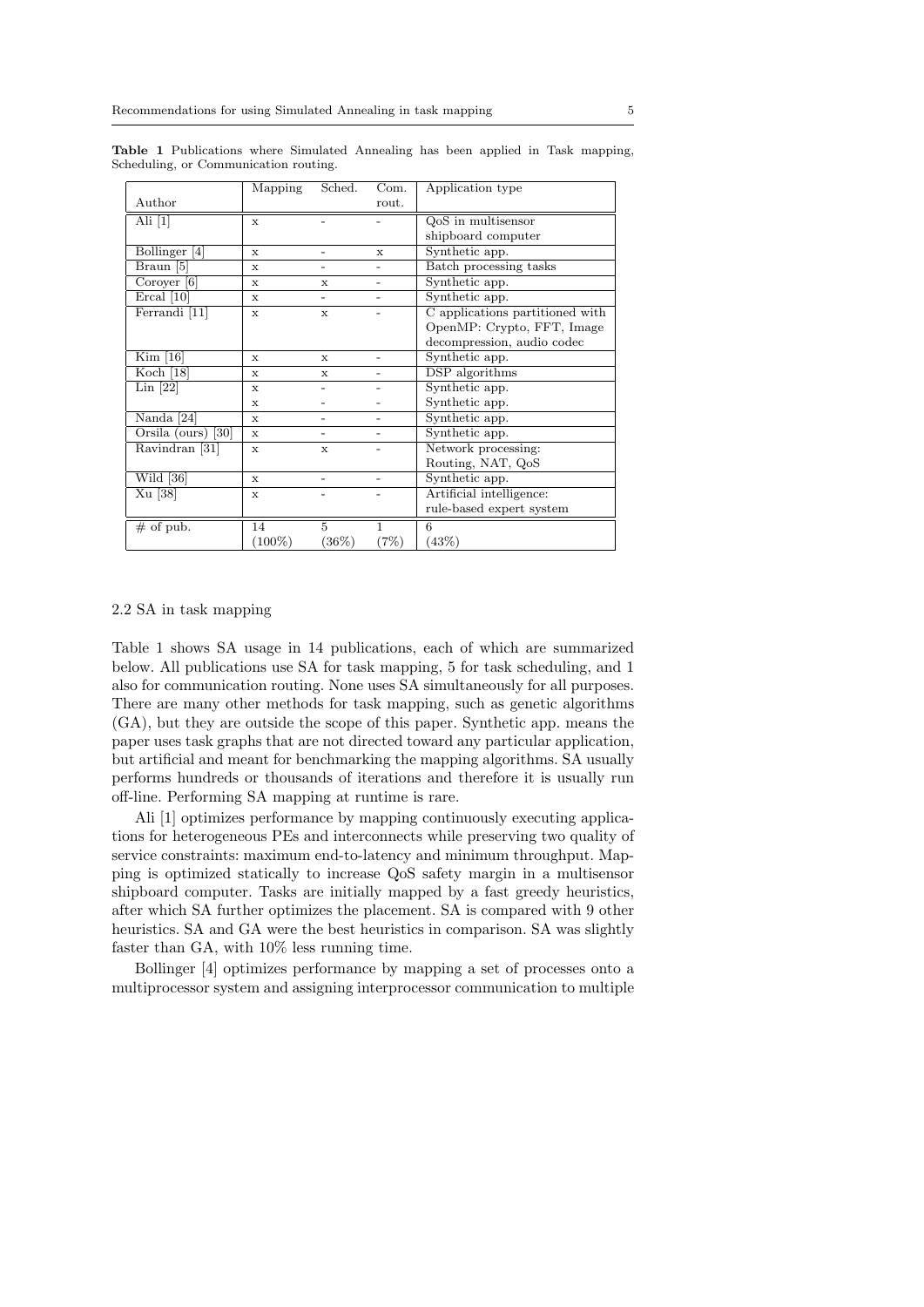communication links to avoid traffic conflicts. The purpose of the paper is to investigate task mapping in general.

Braun [\[5\]](#page-28-2) optimizes performance by mapping independent (non-communicating) general purpose computing tasks onto distributed heterogeneous PEs. The goal is to execute a large set of tasks in a given time period. An example task given was analyzing data from a space probe, and send instructions back to the probe before communication black-out. SA is compared with 10 heuristics, including GA and Tabu search (TS). GA, SA and TS execution times were made approximately equal to compare effectiveness of these heuristics. GA mapped tasks were  $20 - 50\%$  faster compared to SA. Tabu mapped tasks varies from being 50% slower to 5% faster compared to SA. SA was run with only one mapping per temperature level, but repeating the annealing process 8 times for two different temperature coefficients. One mapping per temperature level means insufficient number of mappings for good exploration. However, GA is better with the same number of mappings. GA gave the fastest solutions.

Coroyer [\[6\]](#page-28-3) optimizes performance excluding communication costs by mapping and scheduling directed acyclic graphs (DAGs) to homogeneous PEs. 7 SA heuristics are compared with 27 list scheduling heuristics. SA results were the best compared to other heuristics, but SA's running time was two to four orders of magnitude higher than other heuristics. The purpose of the paper is to investigate task mapping and scheduling in general.

Ercal [\[10\]](#page-28-4) optimizes performance by mapping DAGs onto homogeneous PEs and a network of homogeneous communication links. Load balancing constraints are maintained by adding a penalty term into the objective function. Performance is estimated with a statistical measure that depends on task mapping, communication profile of tasks and the distance of communicating tasks on the interconnect network. Simulation is not used. The model assumes communication is Programmed IO (PIO) rather than DMA. SA is compared with a proposed heuristic called Task Allocation by Recursive Mincut. SA's best result is better than the mean result in 4 out of 7 cases. Running time of SA is two orders of magnitude higher than the proposed heuristics.

Ferrandi [\[11\]](#page-28-5) optimizes performance by mapping and scheduling a Hierarchical Task Graph (HTG) [\[12\]](#page-28-10) onto a reconfigurable MPSoC of heterogeneous PEs. HTGs were generated from C programs parallelized with OpenMP [\[33\]](#page-29-5). SA is compared with Ant Colony Optimization (ACO) [\[9\]](#page-28-11), TS and a FIFO scheduling heuristics combined with first available PE mapping. SA running time was 28% larger than ACO and 12% less than TS. FIFO scheduling happens during runtime. SA gives 11% worse results (performance of the solution) than ACO and comparable results with TS.

Kim [\[16\]](#page-28-6) optimizes performance by mapping and scheduling independent tasks that can arrive at any time to heterogeneous PEs. Tasks have priorities and soft deadlines, both of which are used to define the performance metric for the system. Dynamic mapping is compared to static mapping where arrival times of tasks are known ahead in time. SA and GA were used as a static mapping heuristics. Several dynamic mapping heuristics were evaluated. Dynamic mapping runtime was not given, but they were very probably many orders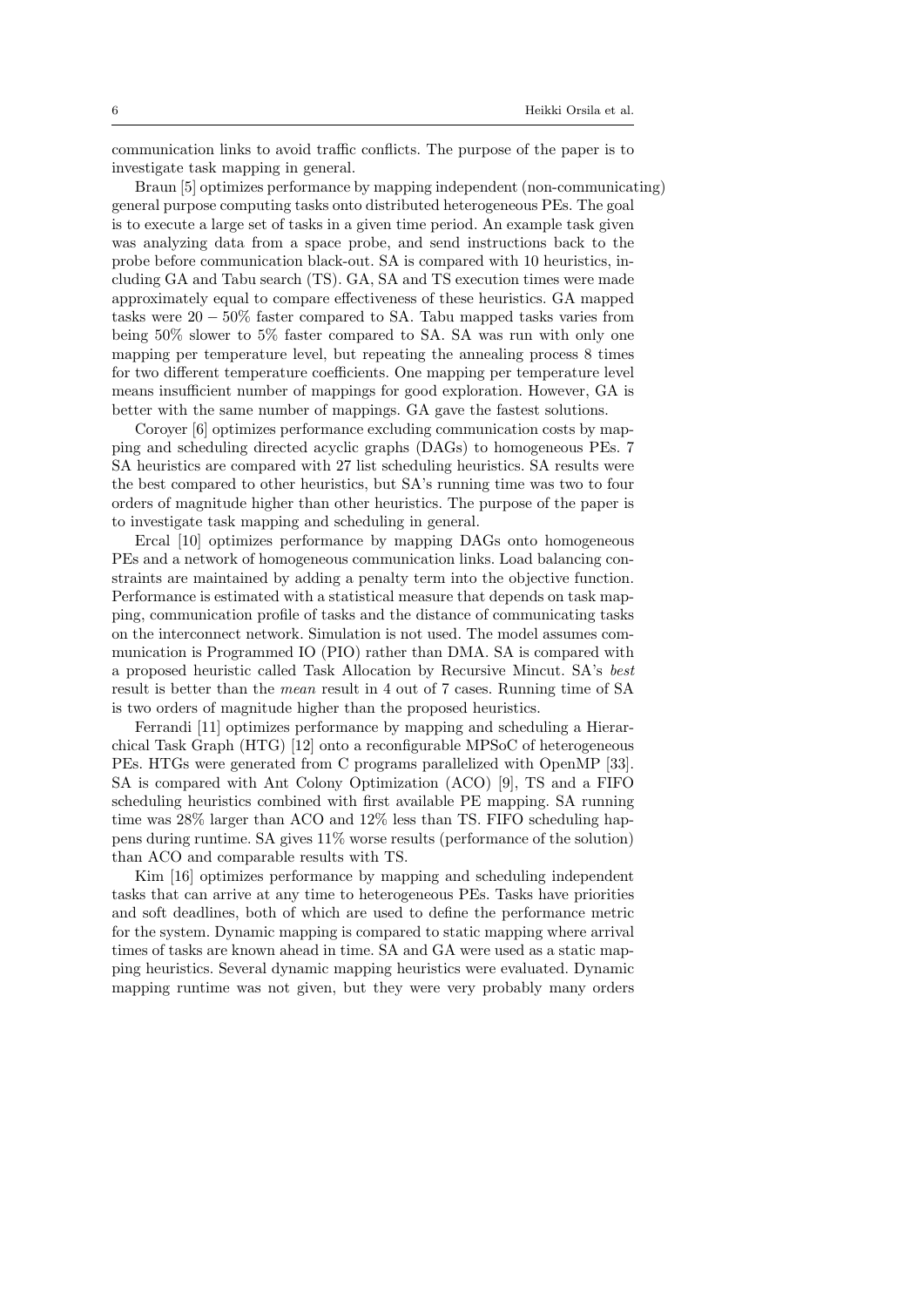of magnitude lower than static methods because dynamic methods are executed during the application runtime. Static heuristics gave noticeably better results than dynamic methods. SA gave 12.5% better performance than dynamic methods, and did slightly better than GA. SA runtime was only 4% of the GA runtime.

Koch [\[18\]](#page-28-7) optimizes performance by mapping and scheduling DAGs presenting DSP algorithms to homogeneous PEs. SA is benchmarked against list scheduling heuristics. SA is found superior against other heuristics, such as Dynamic Level Scheduling (DLS) [\[34\]](#page-29-6). SA does better when the proportion of communication time increases over the computation time, and the number of PEs is low.

Lin [\[22\]](#page-28-8) optimizes performance while satisfying real-time and memory constraints by mapping general purpose synthetic tasks to heterogeneous PEs. SA reaches a global optimum with 12 node graphs.

Nanda [\[24\]](#page-28-9) optimizes performance by mapping synthetic random DAGs to homogeneous PEs on hierarchical buses. The performance measure to optimize is an estimate of expected communication costs and loss of parallelism with respect to critical path (CP) on each PE. Schedule is obtained with list scheduling heuristics. Two SA methods are presented where the second one is faster in runtime but gives worse solutions. The two algorithms reach within 2.7% and 2.9% of the global optimum for 11 node graphs.

Ravindran [\[31\]](#page-29-2) optimizes performance by mapping and scheduling DAGs with resource constraints on heterogeneous PEs. SA is compared with DLS and a decomposition based constraint programming approach (DA). DLS is the computationally most efficient approach, but it loses to SA and DA in solution quality. DLS runs in less than a second, while DA takes up to 300 seconds and SA takes up to 5 seconds. DA is an exact method based on constraint programming that wins SA in solution quality in most cases, but is found to be most viable for larger graphs where constraint programming fails due to complexity of the problem space.

Wild [\[36\]](#page-29-3) optimizes performance by mapping and scheduling DAGs to heterogeneous PEs. PEs are processors and accelerators. SA is compared with TS, FAST [\[20\]](#page-28-12) [\[21\]](#page-28-13) and a proposed Reference Constructive Algorithm (ReCA). TS gives  $6 - 13\%$ , FAST  $4 - 7\%$ , and ReCA  $1 - 6\%$  better application execution time than SA. FAST is the fastest optimization algorithm. FAST is 3 times as fast than TS for 100 node graphs and 7 PEs, and 35 times as fast than SA. TS is 10 as fast as SA.

Xu [\[38\]](#page-29-4) optimizes performance of a rule-based expert system by mapping dependent production rules (tasks) onto homogeneous PEs. A global optimum is solved for the estimate by using linear programming (LP) [\[23\]](#page-28-14). SA is compared with the global optimum. SA reaches within 2% of the global optimum in 1% of the optimization time compared to LP. The cost function is a linear estimate of the real cost. In this sense the global optimum is not real.

In summary, SA performs rather well on average. The differences regarding solution quality are usually  $1 - 10\%$  whereas in algorithm runtimes vary greatly, e.g. from few percents to even  $100x - 1000x$ . Heuristics have been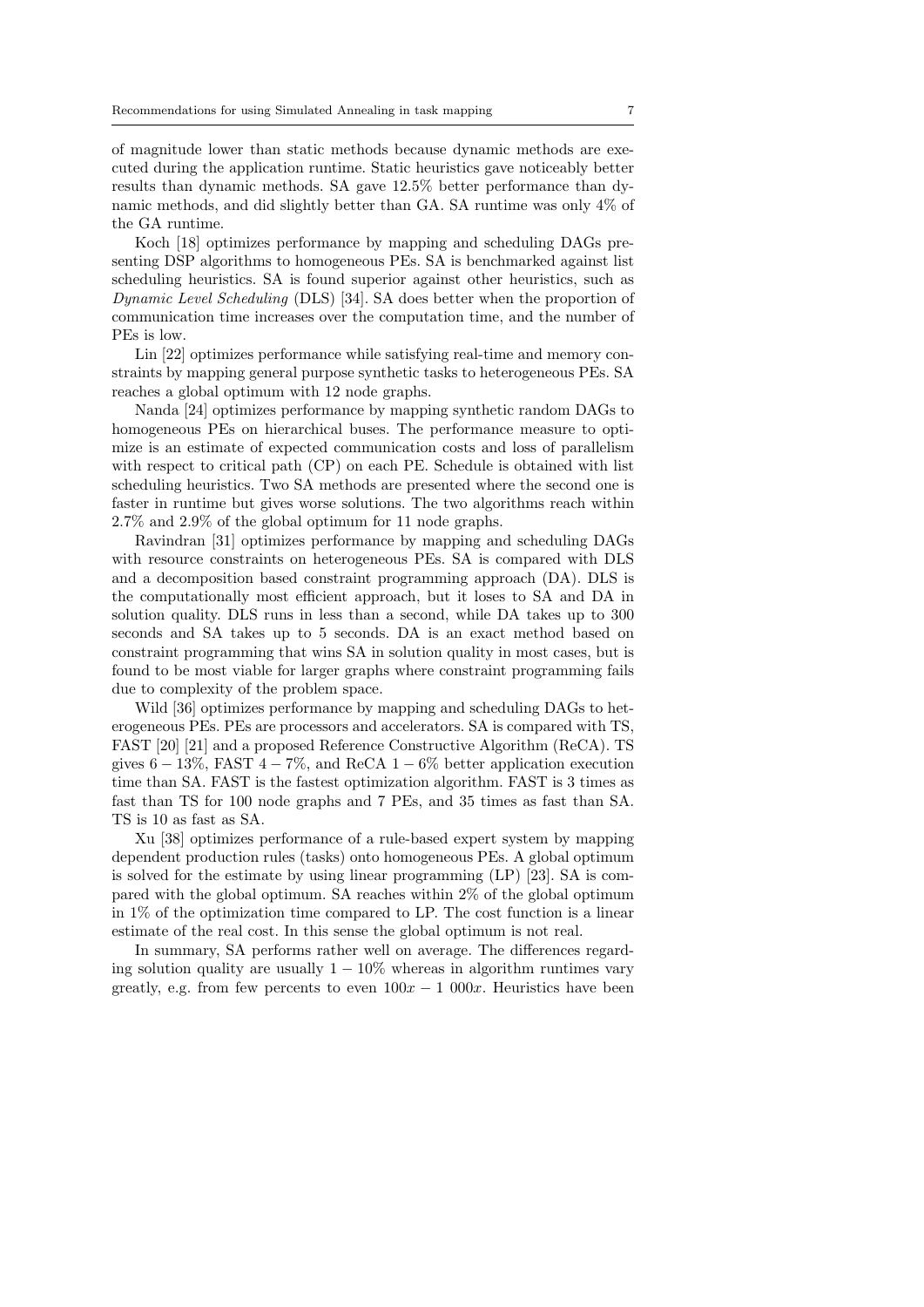<span id="page-7-0"></span>

| <b>Table 2</b> Utilized move heuristics, acceptance functions, and annealing schedule in Simu-  |
|-------------------------------------------------------------------------------------------------|
| lated Annealing. Geometric annealing schedules (G) have a temperature scaling co-efficient      |
| "q". Adaptive initial temperature " $T_0$ " and Stop condition are also marked. "L" is the num- |
| ber of iterations per temperature level, where N is the number of tasks and M is the number     |
| of PEs.                                                                                         |
|                                                                                                 |

|                      | Move     | Acc.           | Ann.                    | T scale        |                          | Adaptive                 | $#$ Iter per     |
|----------------------|----------|----------------|-------------------------|----------------|--------------------------|--------------------------|------------------|
| Author               | function | func.          | sched.                  | coeff. $(q)$   | $T_0$                    | stop                     | T level $(L)$    |
| Ali $[1]$            | ST, SW1  | F.             | G                       | 0.99           | $\overline{\phantom{0}}$ | -                        |                  |
| Bollinger [4]        | MBOL     | $\overline{?}$ | B                       | N/A            | X                        | $\overline{\mathcal{L}}$ | $N(N-1)/2$       |
| Braun [5]            | ST       | ΙE             | G                       | 0.8, 0.9       | $\mathbf x$              | $\overline{\phantom{0}}$ | 1                |
| Coroyer $[6]$        | ST, P1   | F.             | G, F                    | 0.95           | X                        | X                        | $N(M-1)$         |
| Ercal [10]           | ST       | E,             | G                       | 0.95           | $\mathbf x$              | -                        | $5N(M-1)$        |
| Ferrandi [11]        | ST, P4   | E              | $\overline{G}$          | 0.99           | $\overline{\phantom{a}}$ | -                        | LFE              |
| Kim [16]             | ST, SW1, | $\overline{E}$ | G                       | 0.99           | $\overline{\phantom{0}}$ |                          | 1                |
|                      | P3       |                |                         |                |                          |                          |                  |
| Koch $[18]$          | Koch     | E              | $\overline{\mathrm{K}}$ | N/A            | $\mathbf{x}$             | X                        | $\overline{N}$   |
| $Lin$ $[22]$         | МLI      | E              | G                       | 0.8            | X                        | $\mathbf x$              | LLI              |
| Nanda [24]           | ST, SW2  | E              | G                       | 0.9            | $\overline{\phantom{a}}$ | $\overline{\phantom{a}}$ | 5000             |
| Orsila [30]          | ST       | <b>NIE</b>     | G                       | 0.95           | $\mathbf x$              | $\mathbf x$              | $N(M-1)$         |
| Ravindran [31]       | H1       | E              | Κ                       | N/A            | $\overline{\phantom{0}}$ | $\mathbf x$              | ?                |
| Wild $\overline{36}$ | ST, EM   | $\overline{?}$ | $\overline{G}$          | $\overline{?}$ | ?                        | $\mathbf x$              | ?                |
| Xu [38]              | SW1      | E              | G                       | 0.5            | $\mathbf x$              | $\mathbf x$              | $\boldsymbol{N}$ |
| Diff. choices        | 11       | $\overline{4}$ | $\overline{4}$          | $\overline{5}$ | $\geq$ 2                 | $\geq$ 2                 | > 8              |
| Most common          | ST       | F.             | G                       | 0.95, 0.99     | $\mathbf x$              | $\mathbf{x}$             | adaptive         |
|                      | (64%)    | (71%)          | (79%)                   | $(21\%, 21\%)$ | (57%)                    | $(50\%)$                 | (57%)            |

commonly evaluated for systems with 6-8 PEs and the task graph sizes vary greatly, from 12-4000 tasks. So far, most of the comparisons were between heuristics and unfortunately not against global optimum (11 to 14 PE cases). Global optimum is the exact comparison point and should be sought when feasible. Even if near-optimal results in a small test cases do not guarantee performance in larger problem, at least they show the performance trend (e.g. linear vs. quadratic degradation). Nevertheless, extrapolating the performance is somewhat dubious.

# 3 SA parameters

Table [2](#page-7-0) shows parameter choices for the publications presented in Section [2.2.](#page-4-1) Move and acceptance functions, and annealing schedule, and the number of iterations per temperature level were investigated, where  $N$  is the number of tasks and M is the number of PEs. "?" indicates the information is not available. "N/A" indicates that the value does not apply to a particular publication. Detailed explanation of parameters is presented in Sections [3.1,](#page-8-0) [3.2](#page-9-0) and [3.3.](#page-10-0)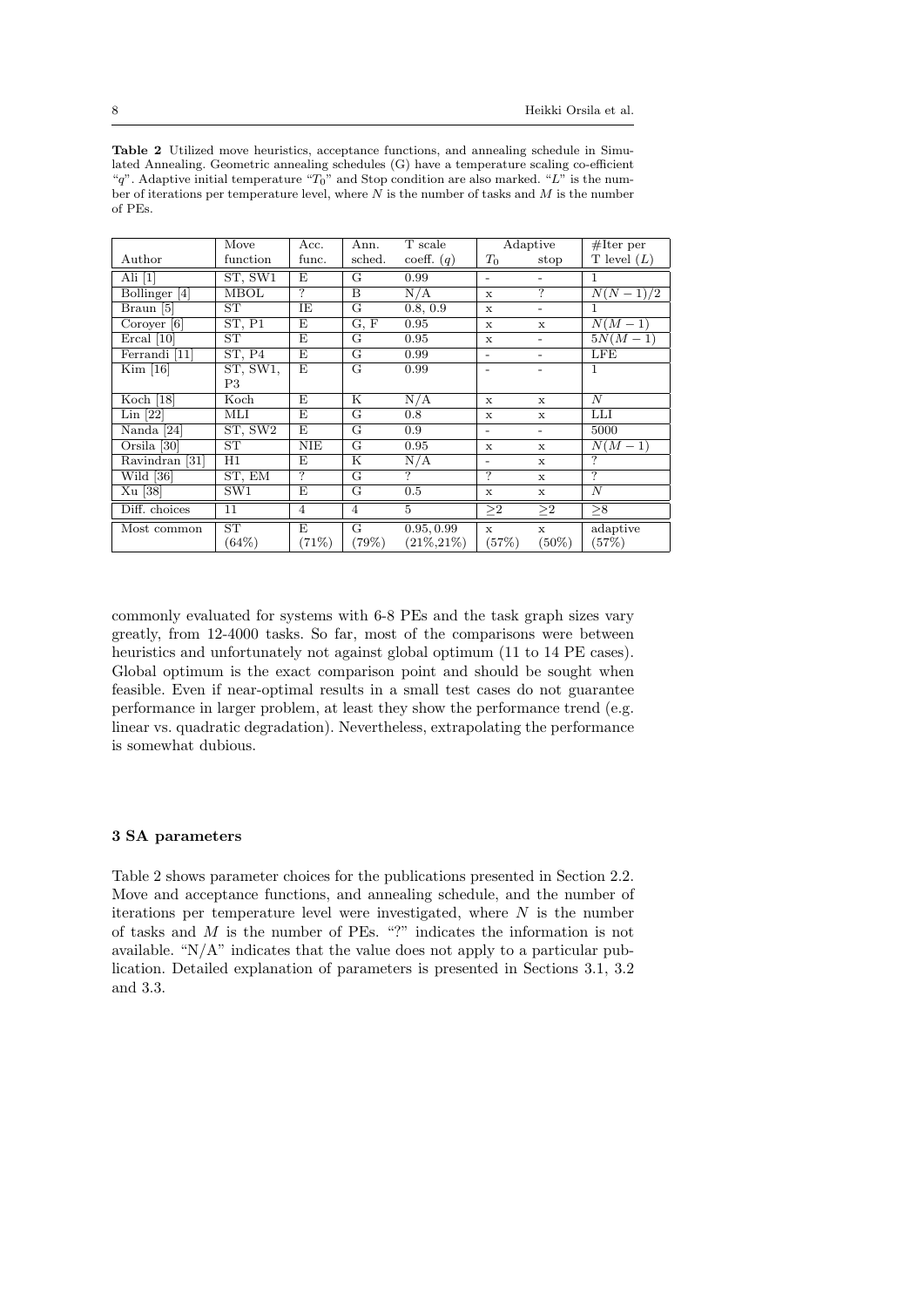#### <span id="page-8-0"></span>3.1 Move functions

Table [2](#page-7-0) shows 11 different move functions applied in the publications. There are two kinds of functions. Agnostic ones do not consider application or platform structure at all, whereas the others may weigh some tasks more than rest.

Single Task (ST) move takes one random task and moves it to a random PE. It is the most common move heuristics, 9 out of 14 publications use it. It is not known how many publications exclude the current PE from solutions so that always a different PE is selected by randomization. Excluding the current PE is useful because evaluating the same mapping again on consecutive iterations is counterproductive.

EM [\[36\]](#page-29-3) is a variation of ST that limits task randomization to nodes that have an effect on critical path length in a DAG. The move heuristics is evaluated with SA and TS. SA solutions are improved by  $2-6\%$ , but TS solutions are not improved. Using EM multiplies the SA optimization time by  $50-100x$ , which indicates it is dubious by efficiency standards. However, using EM for TS approximately halves the optimization time!

Swap 1 (SW1) move is used in 3 publications. It chooses 2 random tasks and swaps their PE assignments. These tasks should preferably be mapped on different PEs. MBOL is a variant of SW1 where task randomization is altered with respect to annealing temperature. At low temperatures, only the tasks that are close in system architecture are considered for swapping. At high temperatures more distant tasks are considered.

*Priority move*  $4 \left(P_4\right)$  is a scheduling move that swaps the priorities of two random tasks. This can be viewed as swapping positions of two random tasks in a task permutation list that defines the relative priorities of tasks. P1 is a variant of P4 that considers only tasks that are located on the same PE. A random PE is selected at first, and then priorities of two random tasks on that PE are swapped. P3 scheduling move selects a random task, and moves it to a random position in a task permutation list.

*Hybrid 1* ( $H1$ ) is a combination of both task assignment and scheduling simultaneously. First ST move is applied, and then  $P3$  is applied to the same task to set a random position on a permutation list of the target PE. Koch [\[18\]](#page-28-7) is a variant of H1 that preserves precedence constraints of the moved task in selecting the random position in the permutation of the target PE. That is, schedulable order is preserved in the permutation list.

MLI is a combination of ST and SW1 that tries three mapping alterations. First, tries ST greedily. The move heuristics terminates if the ST move improves the solution, otherwise the move is rejected. Then SW1 is tried with SA acceptance criterion. The move heuristics terminates if the acceptance criterion is satisfied. Otherwise, ST is tried again with SA acceptance criterion.

ST is the most favored mapping move. Heuristics based on swapping or moving priorities in the task priority list are the most favored scheduling moves. The choice and impact of mapping and scheduling moves have not been studied thoroughly.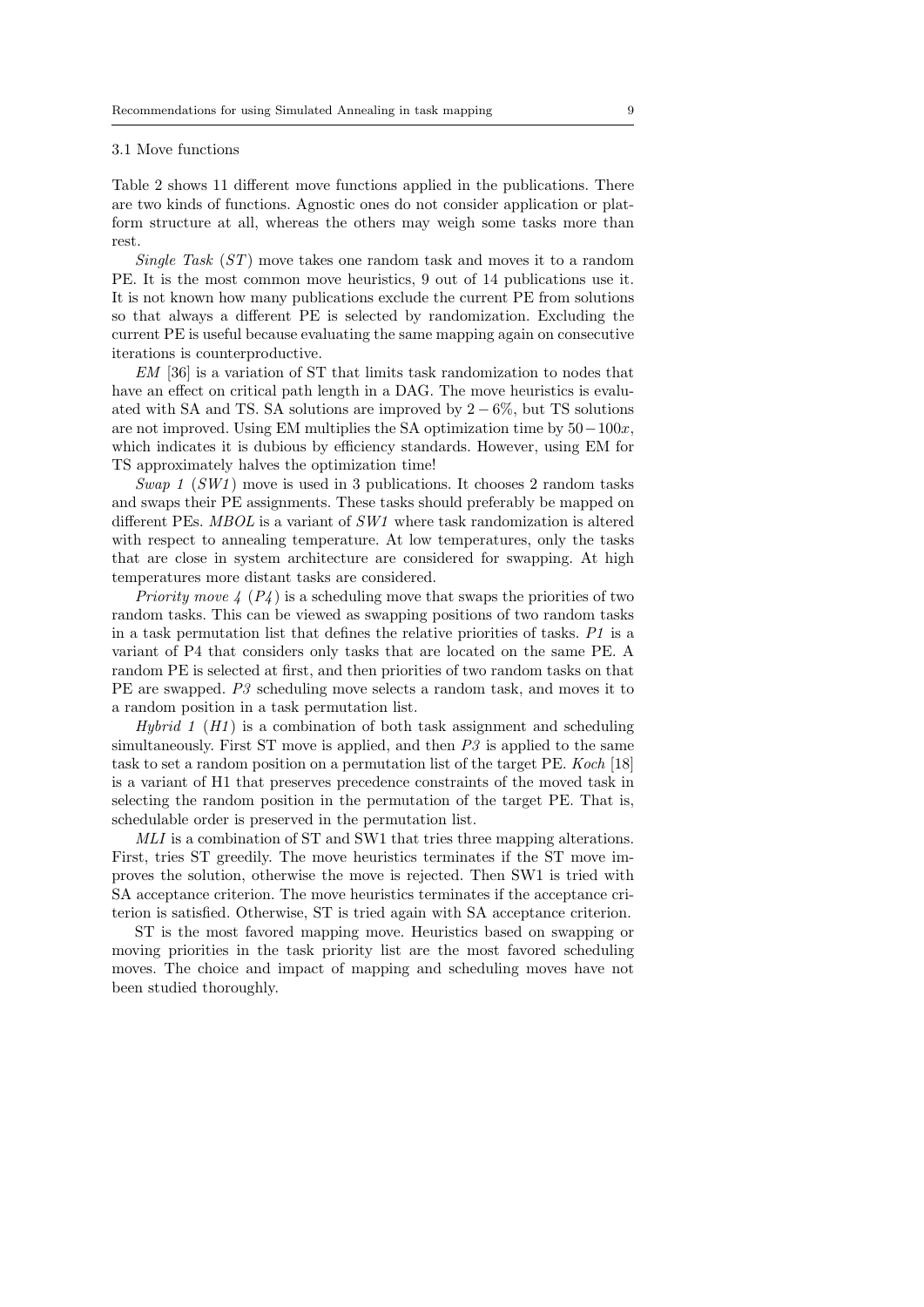## <span id="page-9-0"></span>3.2 Acceptance functions

Table [2](#page-7-0) shows that 4 different acceptance functions have been used in publications. Acceptance function takes the change in cost  $\Delta C$  and temperature T as parameters. There are 3 relevant cases to decide whether to accept or reject a move.

- 1.  $\Delta C < 0$  is trivially accepted since the cost decreases.
- 2.  $\Delta C = 0$  is probabilistically often accepted. The probability is usually 0.5 or 1.0.
- 3.  $\Delta C > 0$  is accepted with a probability that decreases when T decreases, or when  $\Delta C$  grows.

The most common choice is exponential acceptor function (denoted with  $E$  in the table)

$$
Accept(\Delta C, T) = exp(\frac{-\Delta C}{T}).
$$
\n(1)

The probabilities fall into range [0, 1.0] which means that quite many worsening moves are accepted. Unfortunately, the behavior depends heavily on the ratio of cost (depends on system) and temperature (derived by SA developer).

In order to avoid manual parameter tuning, Orsila [\[30\]](#page-29-1) [\[27\]](#page-29-7) uses the normalized inverse exponential function (NIE)

<span id="page-9-1"></span>
$$
Accept(\Delta C, T) = \frac{1}{1 + exp(\frac{\Delta C}{0.5 C_0 T})}.
$$
\n(2)

First of all, temperature level  $T$  is in normalized range  $(0, 1]$  regardless of the system. Moreover,  $\Delta C$  is normalized with respect to initial cost  $C_0$ . Second, the denominator part is always  $\geq 2$ , and hence probabilities are in range [0, 0.5].

The normalized exponential (NE) acceptor

<span id="page-9-2"></span>
$$
Accept(\Delta C, T) = exp(\frac{-\Delta C}{0.5 C_0 T})
$$
\n(3)

uses similar normalizations as NIE acceptor (equation [2\)](#page-9-1). The difference is that  $Accept(0, T) = 1.0$  for NE (just like E) and 0.5 for NIE. Fig. [3](#page-10-1) illustrates the differences. X-axis shows the temperature. It decreases during the process, and hence optimization proceeds from right to left. Y-axis shows the acceptance probability. The lines show the acceptance probabilities for moves that are 5% and 30% worse than current one. NE was found to be slightly better than NIE in [\[25\]](#page-28-15) (see Section [5.1\)](#page-23-1).

Braun [\[5\]](#page-28-2) uses an inverse exponential function  $(IE)$ 

$$
Accept(\Delta C, T) = \frac{1}{1 + exp(\frac{\Delta C}{T})}.
$$
\n(4)

Temperature normalization is not used, but the same effect is achieved by setting the initial temperature properly:  $T_0 = C_0$ .

Using an exponential acceptor and dynamic initial temperature is the most common choice.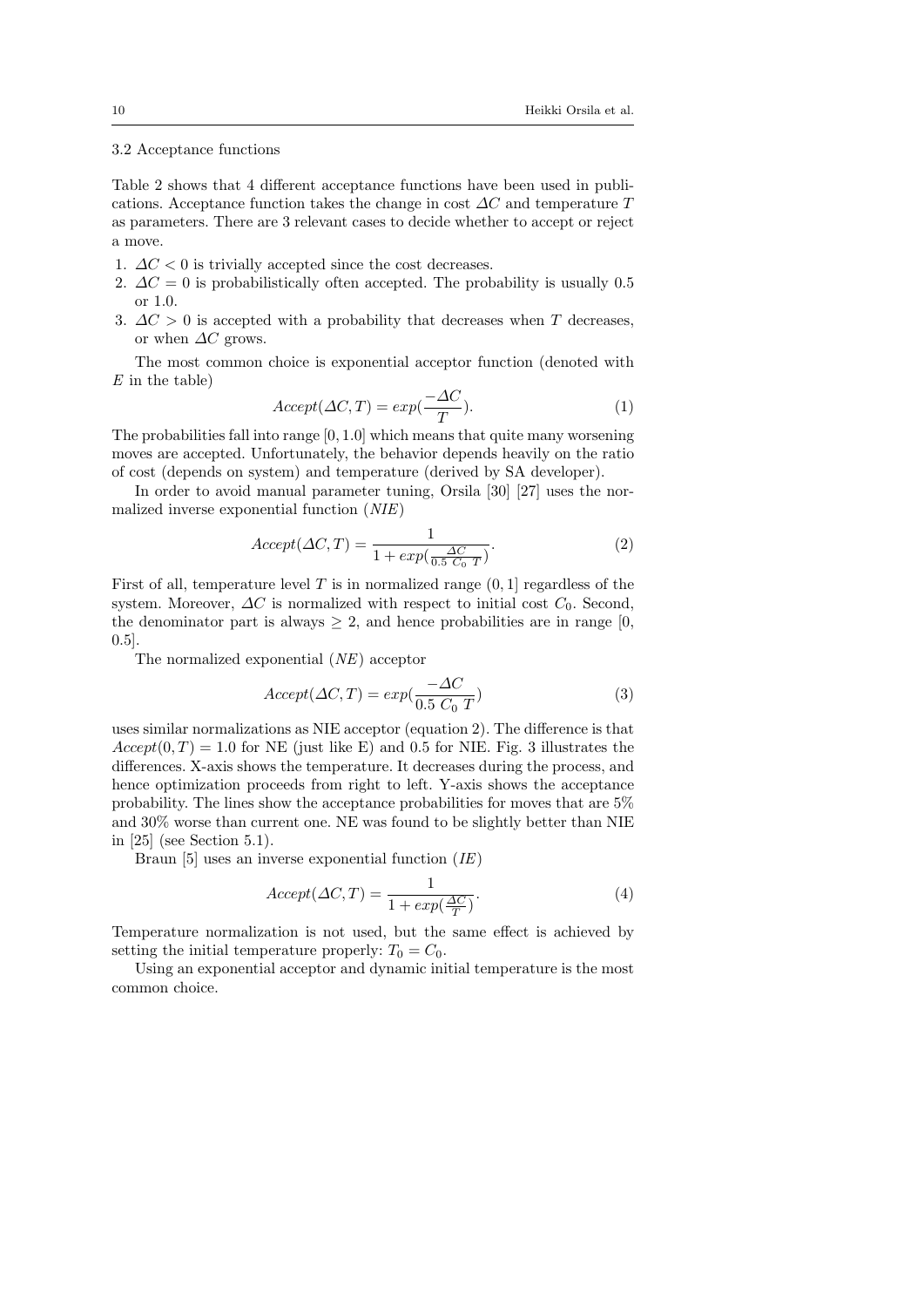

<span id="page-10-1"></span>Fig. 3 Probabilities of Normalized Exponential (NE) and Normalized Inverse Exponential (NIE) acceptance function. Small worsening moves are accepted with higher probability. Moreover, NE accepts nearly twice as many moves as NIE at high temperatures (beginning of optimization).



<span id="page-10-2"></span>Fig. 4 Examples of geometric annealing schedule with two scaling coefficients  $q = 0.95$  and  $q = 0.9$ . Moreover, two iteration counts are shown  $L = 1$  and  $L = 16$ . Too small q and L will terminate SA quickly and likely cause sub-optimal results.

# <span id="page-10-0"></span>3.3 Annealing schedule

Table [2](#page-7-0) shows that 4 different annealing schedules have been used in publications. The annealing schedule is a trade-off between solution quality and optimization time. The annealing schedule defines the temperature levels and the number of iterations for each temperature level. Optimization starts at the initial temperature  $T_0$  and ends at final temperature  $T_f$ . These may not be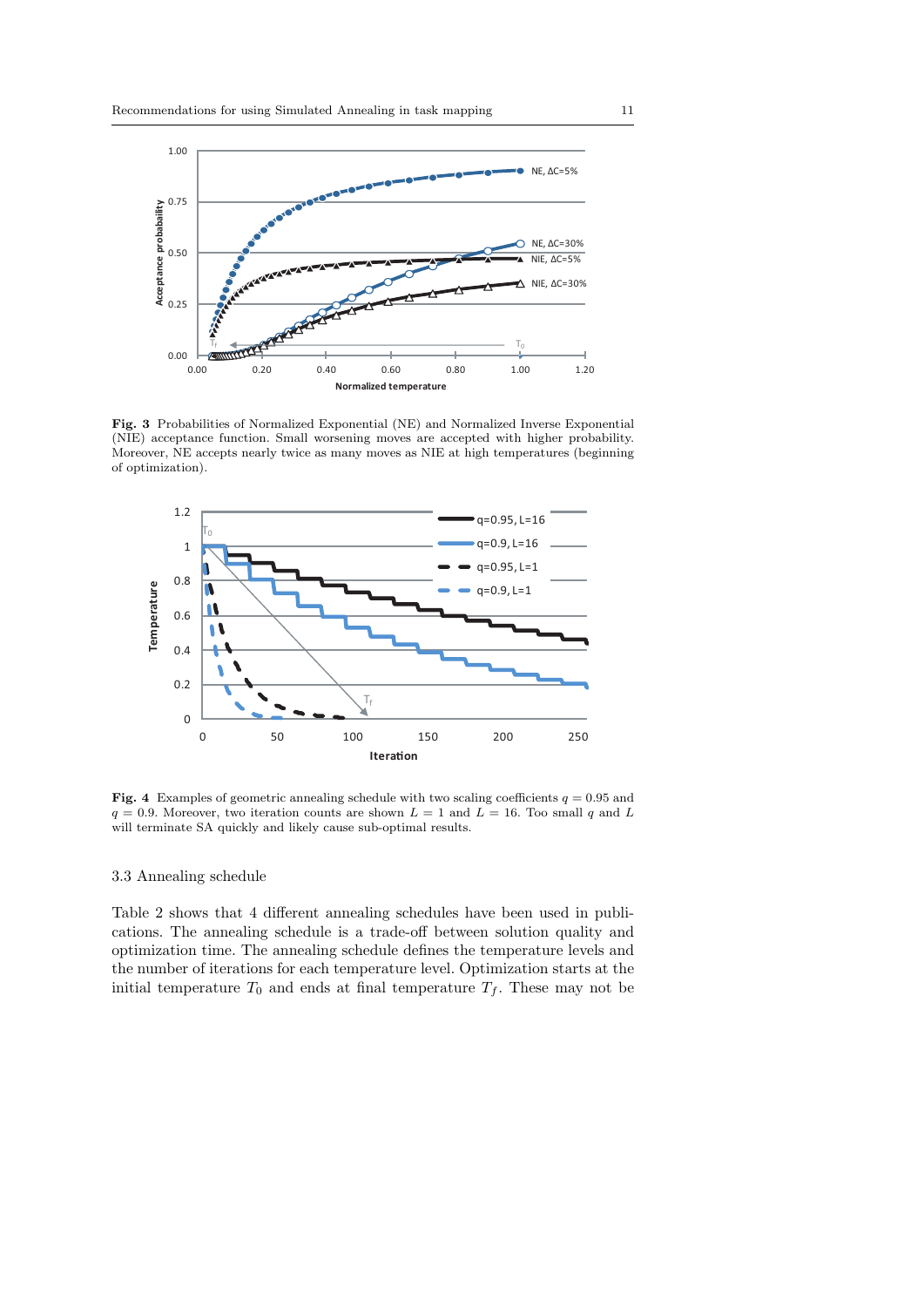constants, in which case initial temperature selection and/or stopping criteria are adaptive. Stopping criteria defines when optimization ends.

Geometric temperature scale  $(G)$  is the most common annealing schedule (11 out of 14). Temperature T is multiplied by a factor  $q \in (0,1)$  to get the temperature for the next level, that is,

$$
T_{next} = qT.\t\t(5)
$$

Usually several iterations are spent on a given temperature level before switching to the next level. Scaling factor  $q$  is most often 0.95 or 0.99 in literature. Some works use  $q = 0.9$  which was also used by Kirkpatrick et al. who presented SA [\[17\]](#page-28-16). They used SA for partitioning circuits to two chips. This is analogous to mapping tasks onto two PEs. Fig. [4](#page-10-2) shows temperature as a function of iteration count for 4 different schedules. Naturally, temperature decreases faster with small  $q$  and optimization will terminate quicker. Moreover, iteration count per temperature level has a major impact (see subsection [3.5\)](#page-12-1).

Bollinger's schedule [\[4\]](#page-27-2), denoted B, consider the size of improvement during scaling. They computes a ratio  $R$  of minimum cost to average cost on a temperature level, and then applies a geometric temperature multiplier

$$
T_{next} = min(R, q_L)T,
$$
\n(6)

where  $q_L$  is an experimentally chosen lower bound for the temperature multiplier.  $q_L$  varied in range [0.9, 0.98].

Koch [\[18\]](#page-28-7) and Ravindran [\[31\]](#page-29-2), denoted K, use a dynamic  $q$  factor that depends on the statistical variance of cost at each temperature level. The temperature is calculated with

$$
T_{next} = \frac{T}{1 + \frac{T \ln(1+\delta)}{3 \sigma_T}}\tag{7}
$$

where  $\delta$  is an experimental parameter used to control the temperature step size and  $\sigma_T$  is the standard deviation of cost function on temperature level T. Higher  $\delta$  or lower  $\sigma_T$  means a more rapid decrease in temperature. Koch suggests  $\delta$  in range [0.25, 0.50].

Coroyer [\[6\]](#page-28-3) experimented with a fractional temperature scale  $(F)$ . Temperature T is calculated as  $T_i = \frac{T_0}{i}$  where  $T_0$  is the initial temperature and i is the iteration number starting from 1. Fractional temperature was found to be worse than geometric.

## 3.4 Adaptivity in start and stop conditions

The choice of initial temperature  $T_0$  can be chosen experimentally or methodically. Ten works present methods to set  $T_0$  based on given problem space characteristics and desired acceptance criteria for moves [\[26\]](#page-29-8) [\[29\]](#page-29-9) [\[30\]](#page-29-1) [\[5\]](#page-28-2) [\[4\]](#page-27-2) [\[6\]](#page-28-3) [\[10\]](#page-28-4) [\[18\]](#page-28-7) [\[22\]](#page-28-8) [\[38\]](#page-29-4). For example,  $T_0$  can be set purely based on simulation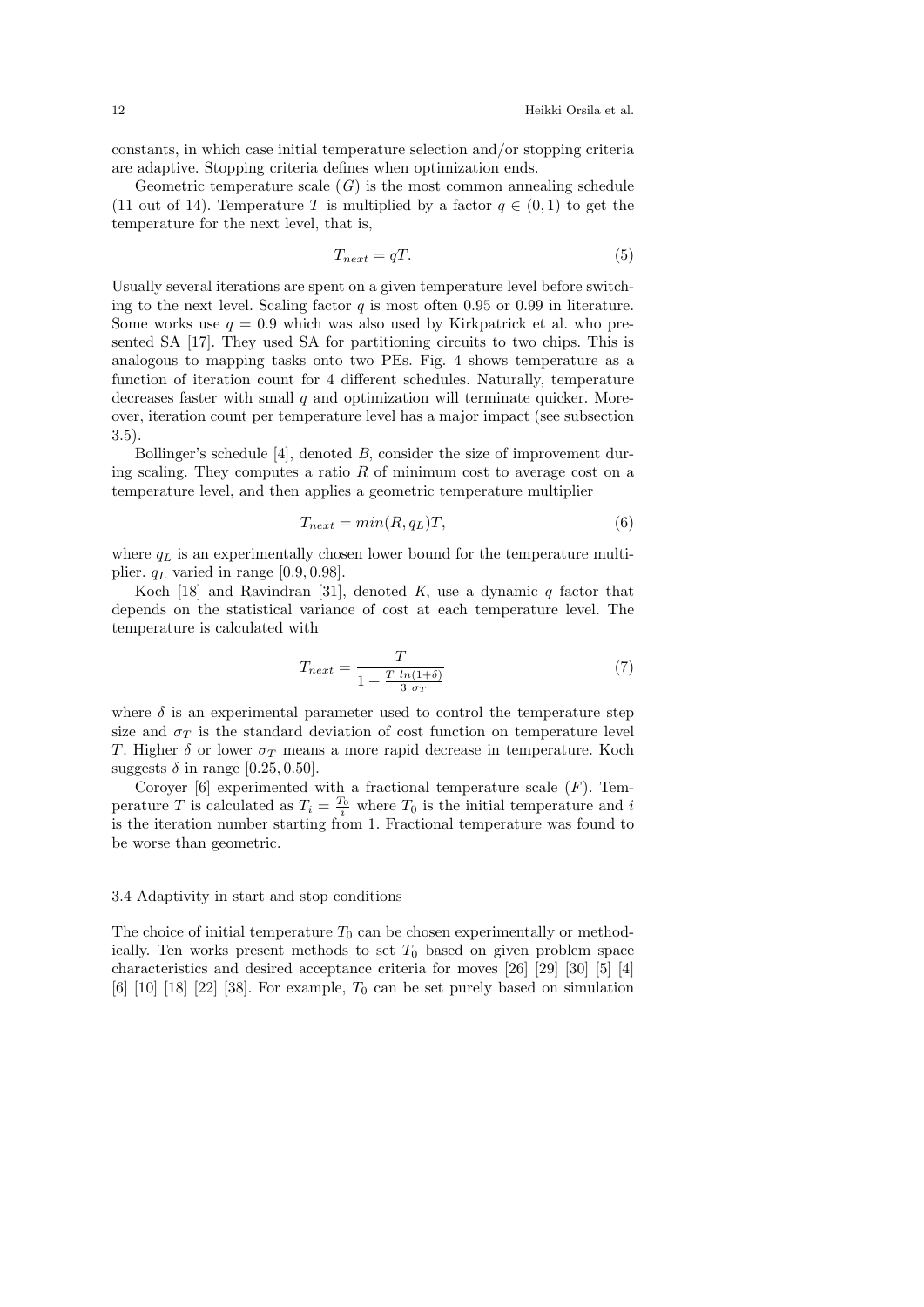so that  $T_0$  is raised high enough so that average move acceptance probability  $p$  is high enough for aggressive statistical sampling of the problem space, e.g.  $P \sim 0.9$  [\[6\]](#page-28-3) [\[18\]](#page-28-7). In contrast, our method determines  $T_0$  from the task graph and the system architecture sizes [\[26\]](#page-29-8) [\[29\]](#page-29-9) [\[30\]](#page-29-1).

There are several common stopping criteria. For example, optimization ends when a given  $T_f$  has been reached [\[6\]](#page-28-3) [\[18\]](#page-28-7), a given number of consecutive rejections happen, a given number of consecutive moves has not improved the solution, a given number of consecutive solutions are identical [\[6\]](#page-28-3), or a solution (cost) with given quality is reached [\[18\]](#page-28-7). These criteria can also be combined. Constants associated with these criteria are often decided experimentally, but adaptive solutions exist too. We use adaptive  $T_f$  that is computed from problem space similarly to  $T_0$  [\[26\]](#page-29-8) [\[29\]](#page-29-9) [\[30\]](#page-29-1).

#### <span id="page-12-1"></span>3.5 Iteration per temperature level

The number of iterations per temperature level  $L$  is defined as an experimental constant or a function of the problem space. It affects the schedule and hence also acceptance function notably, as highlighted in Fig. [4.](#page-10-2) No single method is clearly more common than others, but functions are more common than constants (8 vs. 4 papers). A function of the problem space (based on number of tasks and PEs; and cost) is more widely applicable, but a constant can be more finely tuned to a specific problem. Parameter  $L$  is often dependent on task count N and PE count M. Ercal [\[10\]](#page-28-4) proposes  $L$  that is proportional to  $N(M-1)$ , the number of neighboring solutions in the mapping space.

Lin  $[22]$  uses an adaptive number of iterations per temperature level  $(LLI)$ . Their approach starts with  $L_0 = N(N + M)$  at  $T_0$ . The number of iterations for the next temperature level is calculated by  $L_{next} = min(1.1L, N(N +$  $(M)^2$ ). However, on each temperature level they compute an extra  $X - L$ iterations iff  $X > L$ , where  $X = \frac{1}{exp((C_{min}-C_{max})/T)}$  and  $C_{min}$  and  $C_{max}$  are the minimum and maximum costs on the temperature level  $T$ . They compute initial temperature as  $T_0 = a + b$ , where a is the maximum execution cost of any task at any PE, and b is the maximum communication cost between any two tasks. Then they compute  $T_0$  average and standard deviation of cost at  $T_0$  by sampling a number of moves. The temperature is doubled (once) if the minimum and maximum cost is not within two standard deviations from the average.

Ferrandi [\[11\]](#page-28-5) has adaptive number of iterations per temperature level (LFE). Temperature level is switched on the first accepted move on the temperature level. However, there can be arbitrarily many rejected moves.

# <span id="page-12-0"></span>4 On global optimum results

This section analyzes how many mapping iterations are needed to reach a given solution quality. SA convergence rate and the number of mapping iterations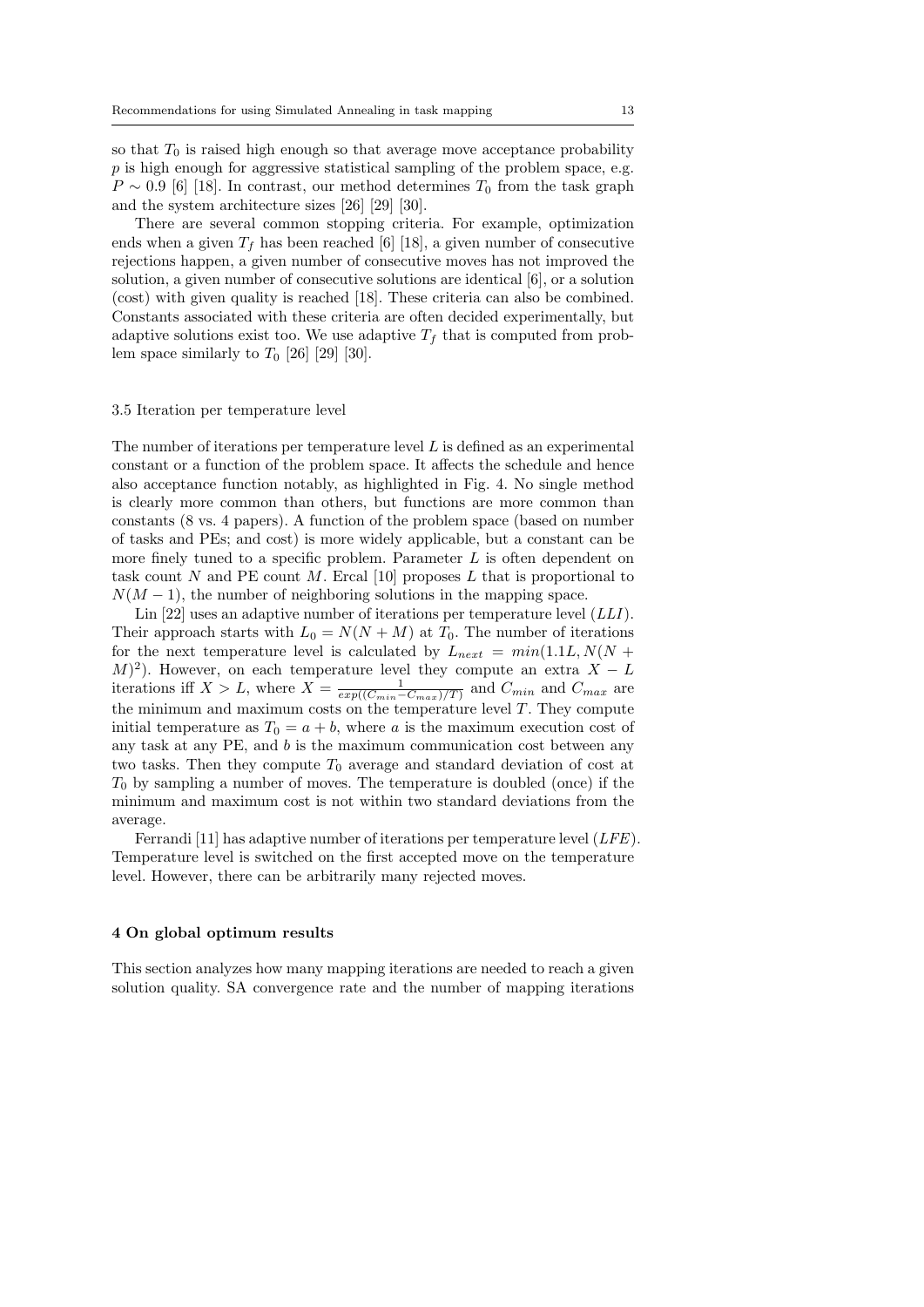<span id="page-13-0"></span>

| <b>PEs</b><br>(M)       | <b>Nodes</b><br>$\left( N\right)$ | Brute force iter-<br>ations per graph                                                            | Mappings<br>per second                | Brute force runtime for<br>10 graphs [CPU days] |
|-------------------------|-----------------------------------|--------------------------------------------------------------------------------------------------|---------------------------------------|-------------------------------------------------|
| $\mathcal{D}$<br>3<br>6 | 32<br>21<br>17<br>13              | $\overline{2}^{31} \sim 2.1$<br>$3^{20} \sim 3.5 G$<br>$4^{16} \sim 4.3G$<br>$6^{12} \sim 2.2 G$ | 3725<br>3 5 8 3<br>2 7 4 5<br>2 5 2 3 | 67<br>113<br>181<br>100                         |
| 8                       | 11                                | $8^{10} \sim 1.1 G$                                                                              | 2 1 9 3                               | 57                                              |

Table 3 The optimization cases for brute force optimization. For each case we find global optimum for 10 graphs generated with KPN generator.  $G$  means  $10^9$ .

is compared with respect to global optimum solutions. The effect of SA parameters on convergence rate and quality of solution is analyzed. Specifically, the effect of L value and acceptance function is analyzed with respect to the number of mapping iterations and solution quality. We present convergence results with reference to global optimum solutions.

One difficulty in experiments with heuristics is the choice of appropriate reference point. Unfortunately, a global optimum is hard to find for large task graphs since the mapping problem is in NP-complexity class. Therefore, we present our thorough experiment where SA is compared to global optimum that was found with exhaustive search. Effectiveness of heuristics may decrease rapidly as the number of task nodes grows. One task can be placed on any of the  $M$  PEs and hence the graphs requires an  $N$  items long vector to store the full mapping. The total number of mappings  $X$  for  $N$  tasks and  $M$  PEs is  $X = M<sup>N</sup>$ . The number of mappings grows exponentially with respect to tasks, and polynomially with respect to PEs. Adding PEs is preferable to adding nodes from this perspective.

#### 4.1 Experiment setup

Our SA with automatic temperature (SA+AT) algorithm in [\[30\]](#page-29-1) is further analyzed with respect to global optimum convergence. The automatic temperature algorithm defines the start temperature  $T_0$ , final temperature  $T_f$ , and iteration per temperature level L so that optimality and SA runtime are balanced. SA+AT is applied to problem space of variable number of PEs and nodes with Kahn Process Networks (KPNs). Specifically, we brute force solve the problem for cases shown in Table [3,](#page-13-0) and then compare SA+AT heuristics with the *brute force global optimum* results.

More than 2 PEs would be too costly to compute in brute force for 32 or more nodes. Already now, the experiments together required over 500 days of CPU time. Therefore, we limited the number of nodes for each case as follows. The number of nodes for each case is picked so that the number of brute force iterations to find global optimum is the same within factor 0.5 to 2. As one task mapping was always fixed to one PE, the brute force complexity of the problem is  $X = 2^{31} = 2147483648 \sim 2.1 \times 10^9$  mappings for each graph. Note, fixing one node is a valid choice because PEs are homogeneous and connected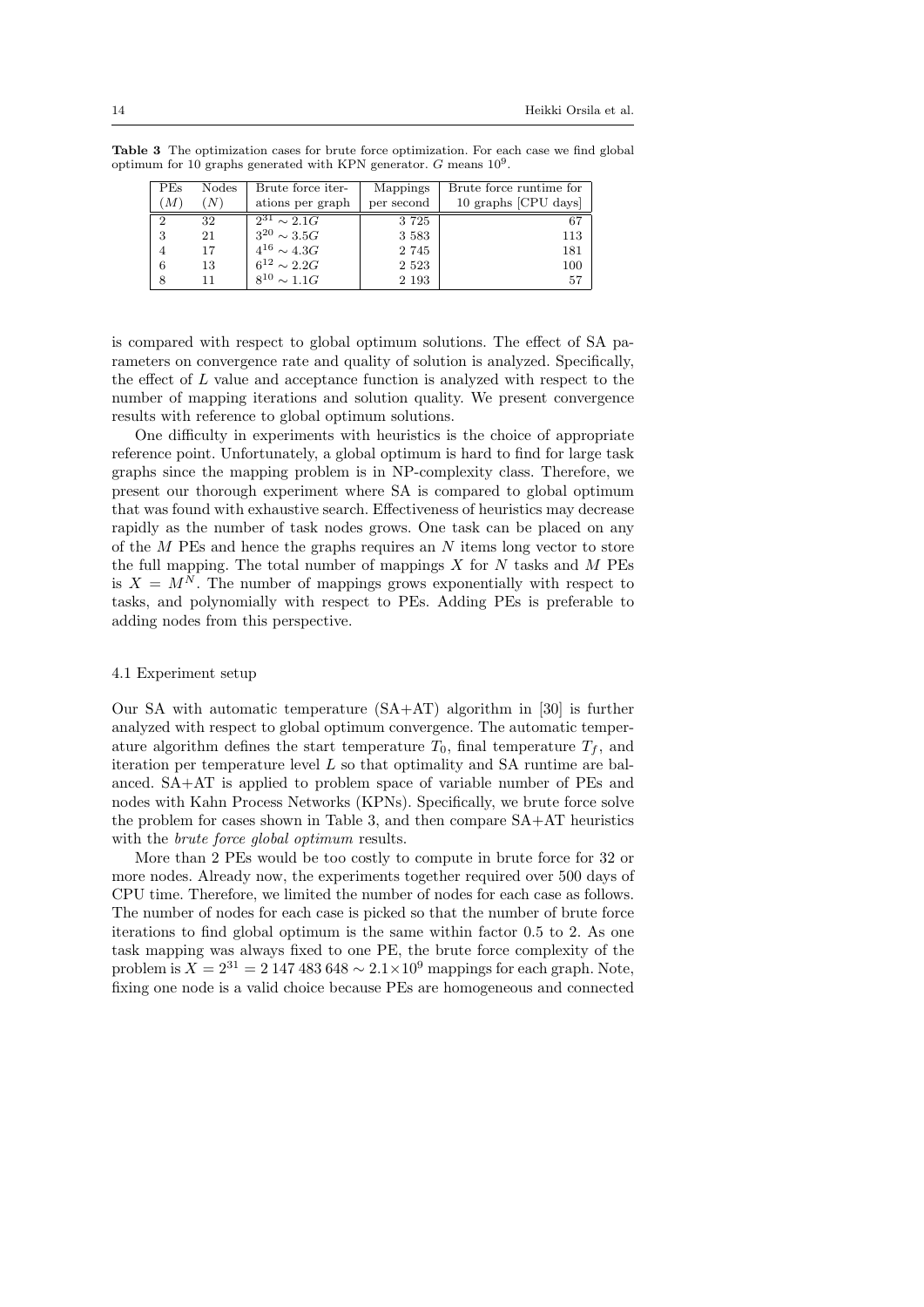with a single shared bus in our cases. Then, given M PEs, we selected number of nodes N so that following equation roughly holds:  $M^{N-1} = X$ .

In Table [3,](#page-13-0) mappings per second determines the speed at which brute force optimization can make progress. The average for 2 and 8 PE cases varies by a factor of 1.7x. Optimization time in brute force and SA is dominated by the time to evaluate a mapping. The number of CPU days consumed in the brute force experiment is also presented. Note that since 10 graphs were optimized for each case, one tenth of this value presents brute force optimization time for a single graph.

Ten synthetic graphs were generated with kpn-generator [\[19\]](#page-28-17) for each system size. For 2 PE graphs target distribution parameter was set to 10%, in other cases 30%. Target distribution defines the relative number of tasks that can act as a target for each task. For example, 10% target distribution for a 32 node graph means each task can communicate with at most 3 other tasks. All graphs were cyclic graphs (default) and b-model parameter for both communication size and computation time burstiness was set at 0.7 (default).

SA+AT was 1000 times independently for each of the 10 graphs for each system size. We measured the proportion SA runs that come within p percent of global optimum cost. Here, we use execution time  $t$  as the cost. We measured the number of SA+AT runs that got execution time  $t \leq (1+p)t_o$ , where p is the execution time overhead compared to global optimum execution time  $t_o$ . Although the graphs generated by kpn-gen are cyclic, each tasks is activated a certain fixed number of times. Execution of the graph is complete when there are no more activations and that instant defines the execution time.

2 PE graphs for the experiment available at DCS task mapper web page [\[7\]](#page-28-18) under the section "Experimental data". The experiment data for 3, 4, 6 and 8 PEs is available at [\[8\]](#page-28-19). The first case with 2 PEs used NIE acceptor, but once NE was found better it was used for cases with 3 − 8 PEs. A reference C implementation of the SA+AT algorithm is also available at [\[32\]](#page-29-10). The experiment can be repeated with a GNU/Linux system by using DCS task mapper and jobqueue [\[14\]](#page-28-20).

#### 4.2 Example convergence with one graph

Let us first consider the difficulty of the mapping. Fig. [5](#page-15-0) which shows the task graph execution time for one graph plotted against the number of mappings. All possible mapping combinations for 32 nodes and 2 PEs were computed with brute force search. One node mapping was fixed and the rest 31 were which resulted in  $2^{31}$  mappings. The initial execution time is 875  $\mu$ s (all tasks on a single PE), mean 1033  $\mu$ s and standard deviation 113  $\mu$ s. It is interesting to note that there is exactly one optimum mapping which results in 535  $\mu$ s. That is nearly  $2x$  as fast as average and about  $3.2x$  as fast as the worst case. Hence, mapping has a large impact on performance but optimal case is extremely unlikely to be found with random choice. It is like a needle in a haystack.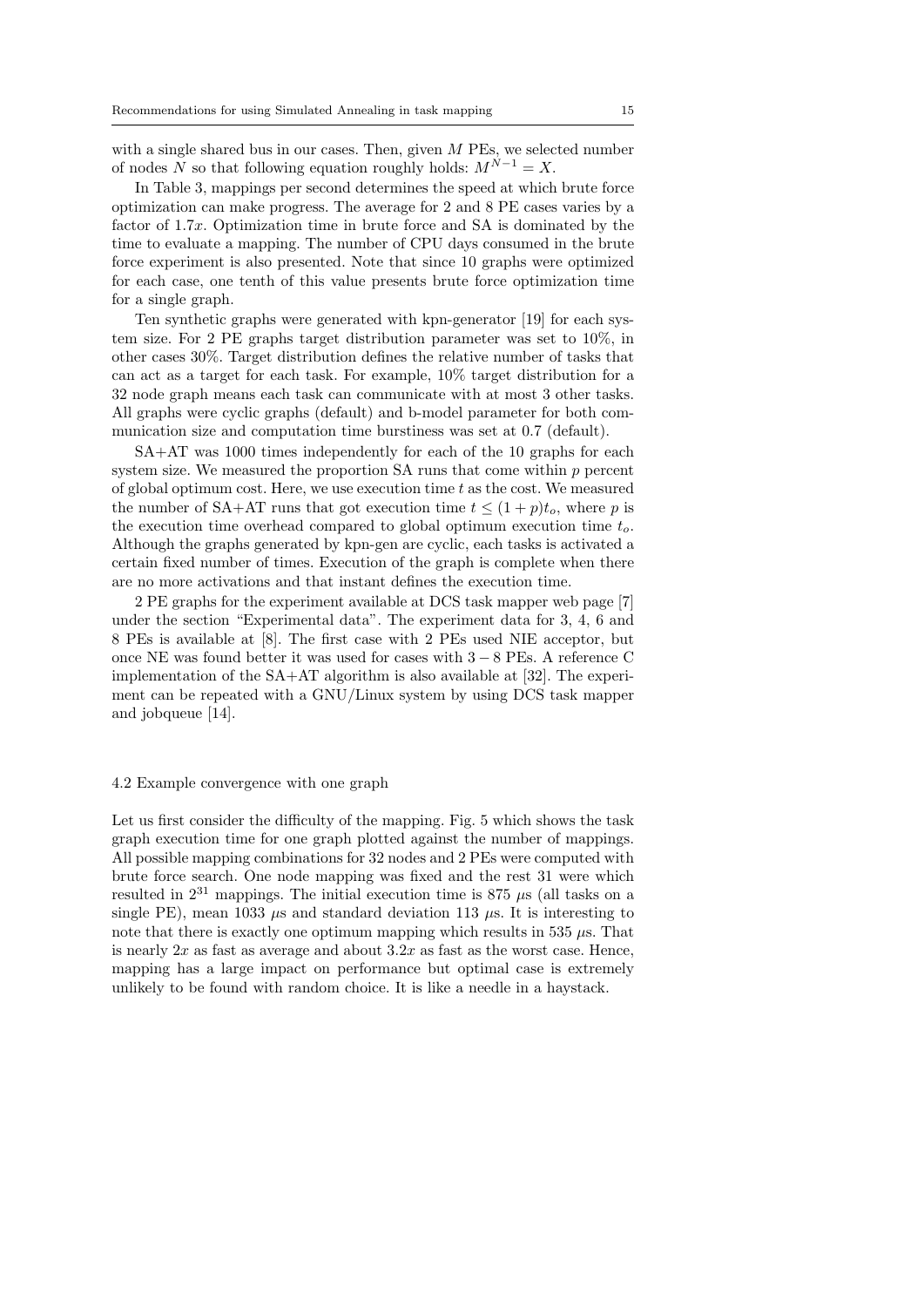

<span id="page-15-0"></span>Fig. 5 Task graph execution time for one graph plotted against the number of mappings. All possible mapping combinations for 32 nodes and 2 PEs were computed with brute force search. One node mapping was fixed. 31 node mappings were varied resulting into  $2^{31} \approx 2.1 \times 10^9$  mappings. The initial execution time is 875  $\mu$ s, mean 1033  $\mu$ s and standard deviation 113  $\mu$ s. There is only one mapping that reaches the global optimum 535  $\mu$ s.

<span id="page-15-1"></span>**Table 4** The number of mappings within  $p\%$  global optimum computed with a brute force search. Furthermore, proportion of SA runs that converged to that are also shown. Note that there are only very few good mappings out of 2 milliard. Higher SA run proportion is better.

|         | Number of | SA run     |
|---------|-----------|------------|
| $t_{0}$ | mappings  | proportion |
| $+0\%$  | 1         | 2.1%       |
| $+1\%$  | 1         | 2.1%       |
| $+2\%$  | 4         | 5.8%       |
| $+3\%$  | 8         | 11.2%      |
| $+4\%$  | 16        | 17.1%      |
| $+5\%$  | 30        | $19.8\%$   |
| $+6\%$  | 45        | 21.2%      |
| $+7\%$  | 74        | 28.2%      |
| $+8\%$  | 127       | 34.7%      |
| $+9\%$  | 226       | $40.5\%$   |
| $+10\%$ | 355       | $49.0\%$   |

Table [4](#page-15-1) shows how many  $SA+AT$  runs got execution time overhead  $p$  or less compared to global optimum execution time  $t<sub>o</sub>$ . It also shows the associated number of mappings within that range computed from the brute force search.

There is only one mapping that is the global optimum: 535  $\mu$ s but SA reaches it in 2.1% of the runs which is a very good result considering the difficulty of this mapping problem. Repeating SA yields the global optimum in approximately  $10^5$  iterations. Purely random mapping (RM) would find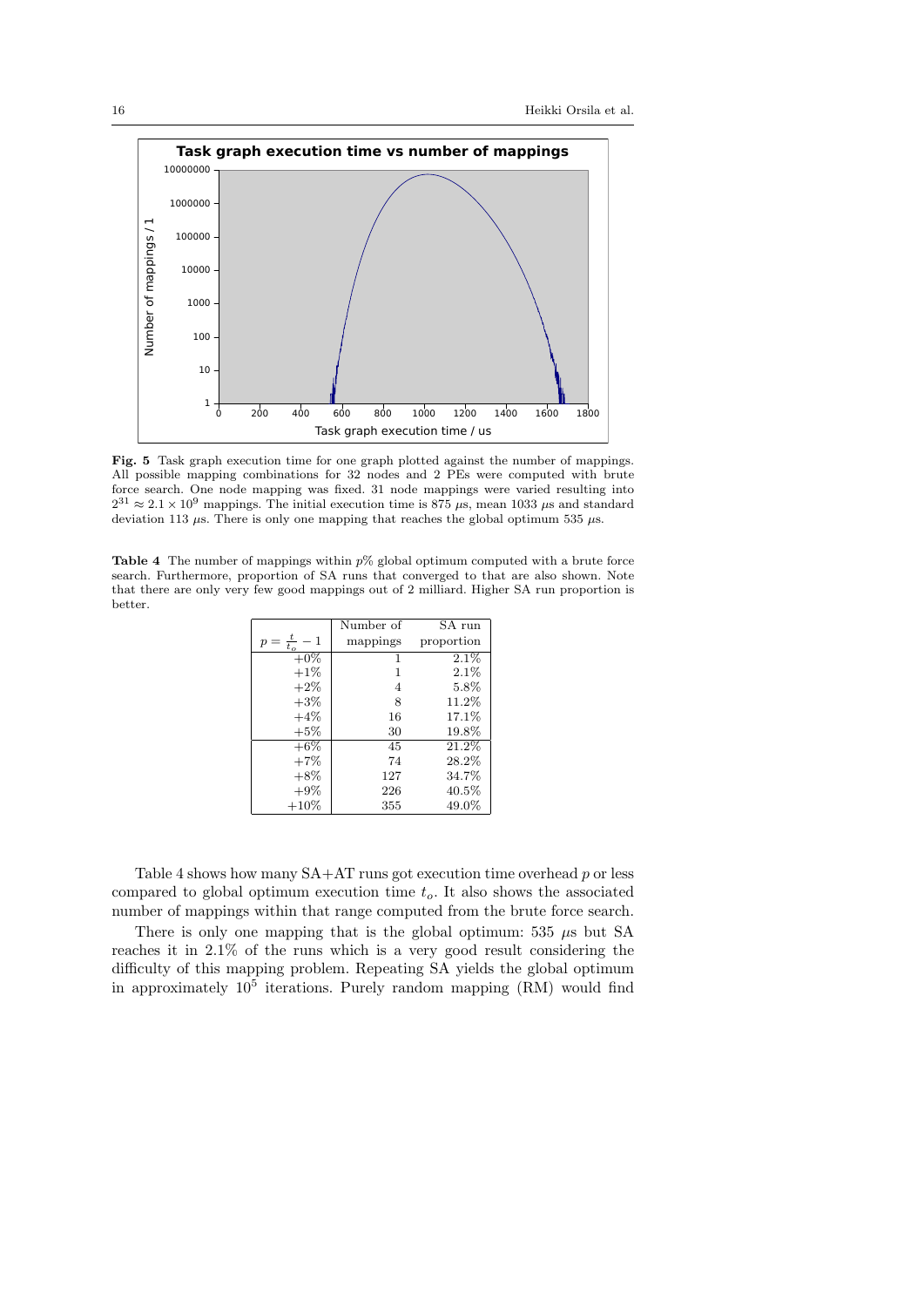

<span id="page-16-0"></span>Fig. 6 SA+AT convergence with respect to global optimum with 2 PEs and 32 task nodes, as in Table [5.](#page-17-0) Curves show proportion of  $SA+AT$  runs that converged within p from global optimum for a given value of  $L$ . Lower  $p$  value on X-axis is better. Higher probability on Y-axis is better.  $SA+AT$  chooses  $L = 32$ .

global optimum in  $10^9$  iterations in approximately half the runs. RM only converges within 13% of the global optimum in a million iterations.

Interestingly there is only one mapping that is the worst solution:  $1708 \mu s$ . Reversing the cost difference comparison in SA yields the worst solution in 0.9% of the runs. The SA algorithm can therefore also find the global maximum.

# 4.3 Convergence results for 10 graphs

Table [5](#page-17-0) shows the execution time overheads for 2 PEs and 32 tasks considering all the 10 task graphs. The values are well aligned with Table [4](#page-15-1) and also shown in Fig. [6.](#page-16-0) The first row,  $p = 0\%$ , means the global optimum (shortest execution time).  $p = 10\%$  means execution time no more than 10% over the global optimum. The last two rows show mean and median values for the number of mappings tried in a single SA+AT run. SA uses only small fraction of the brute force iterations, but does not always converge to a global optimum. However, the optimum result is obtained in  $0.6 - 15.2\%$  of cases depending on L. However, slightly looser bound  $p = +5\%$  is already reached with  $7.6-64.9\%$ of runs which is very good. For each  $L$ , the 90% probability level is marked in boldface in the table and dotted vertical lines in Fig. [6](#page-16-0) show corresponding the overhead p.

Determining the cost is the most time consuming operation, as it usually requires some sort of simulation. Therefore, the number of mapping iterations should minimized to obtain reasonable runtime for the heuristic. The runtime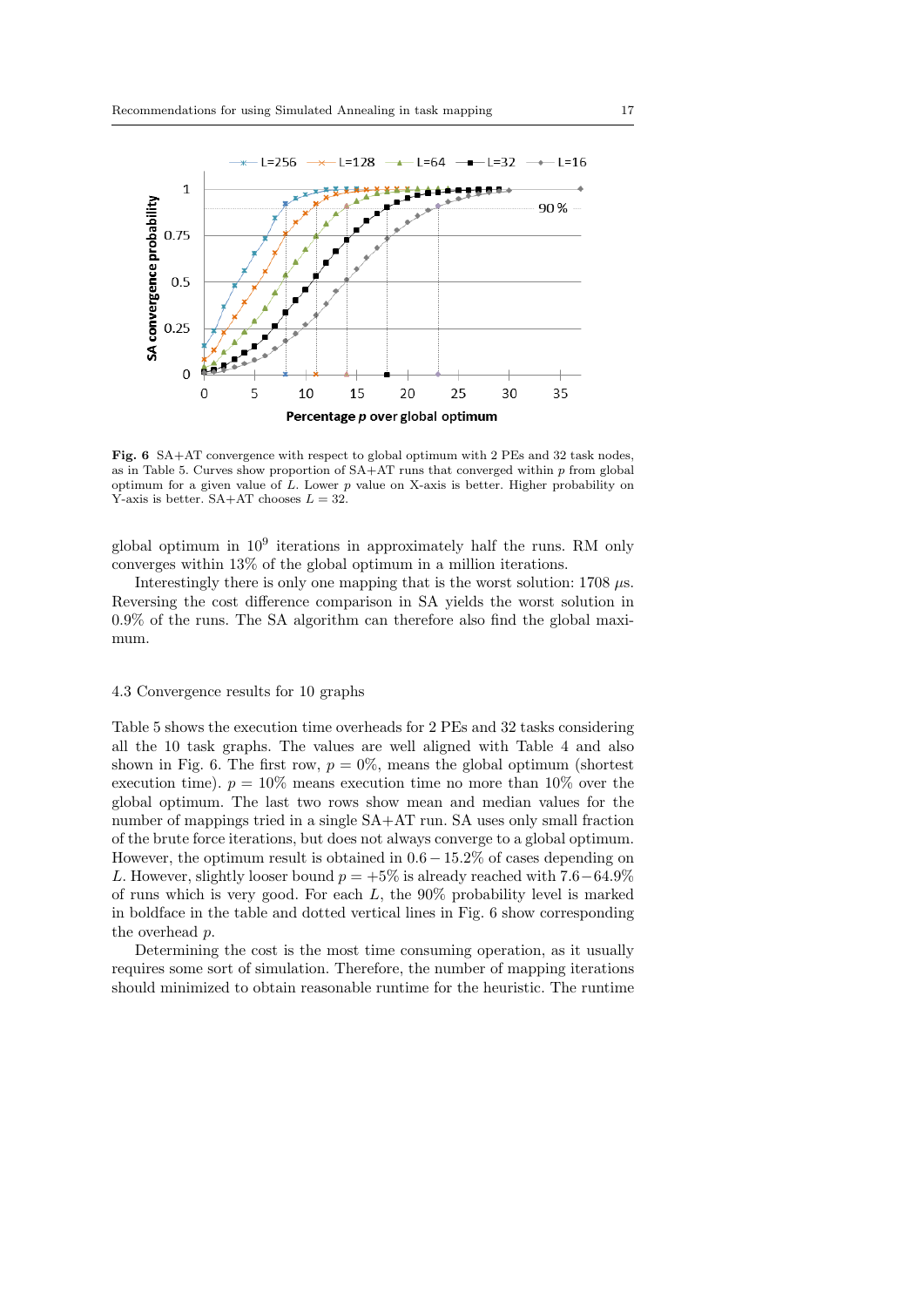<span id="page-17-0"></span>Table 5 SA+AT convergence with respect to global optimum for 2 PEs and 32 nodes. Values in table show proportion of  $SA+AT$  runs that converged within  $p$  from global optimum. The higher value is better. Experiment varied parameter  $L = 16 - 256$  and automatic parameter selection method of  $SA+AT$  chooses  $L = 32$ . The 90% level is marked in boldface on each column.

|                         | Proportion of runs within limit $p$ |             |         |         |        |
|-------------------------|-------------------------------------|-------------|---------|---------|--------|
|                         | L value                             |             |         |         |        |
| $p = \frac{t}{t_o} - 1$ | 16                                  | 32          | 64      | 128     | 256    |
| $+0\%$                  | 0.006                               | 0.016       | 0.038   | 0.080   | 0.152  |
| $+1\%$                  | 0.010                               | 0.026       | 0.061   | 0.129   | 0.232  |
| $+2\%$                  | 0.023                               | 0.051       | 0.117   | 0.224   | 0.365  |
| $+3%$                   | 0.039                               | 0.084       | 0.173   | 0.311   | 0.477  |
| $+4%$                   | 0.057                               | 0.119       | 0.230   | 0.391   | 0.558  |
| $+5\%$                  | 0.076                               | 0.154       | 0.287   | 0.468   | 0.649  |
| $+6\%$                  | 0.101                               | 0.201       | 0.355   | 0.553   | 0.732  |
| $+7\%$                  | 0.137                               | 0.264       | 0.439   | 0.653   | 0.834  |
| $+8\%$                  | 0.178                               | 0.337       | 0.536   | 0.757   | 0.919  |
| $+9\%$                  | 0.220                               | 0.400       | 0.606   | 0.819   | 0.949  |
| $+10%$                  | 0.267                               | 0.461       | 0.675   | 0.870   | 0.969  |
| $+11%$                  | 0.319                               | 0.531       | 0.747   | 0.917   | 0.985  |
| $+12%$                  | 0.378                               | $\,0.605\,$ | 0.812   | 0.952   | 0.994  |
| $+13%$                  | 0.449                               | 0.664       | 0.864   | 0.972   | 0.998  |
| $+14%$                  | 0.509                               | 0.726       | 0.906   | 0.983   | 0.999  |
| $+15%$                  | 0.568                               | 0.780       | 0.935   | 0.992   | 1.000  |
| $+16%$                  | 0.627                               | 0.831       | 0.958   | 0.996   |        |
| $+17%$                  | 0.681                               | 0.868       | 0.974   | 0.998   |        |
| $+18%$                  | 0.731                               | 0.903       | 0.984   | 0.999   |        |
| $+19%$                  | 0.778                               | 0.930       | 0.990   | 0.999   |        |
| $+20\%$                 | 0.820                               | 0.953       | 0.994   | 1.000   |        |
| $+21%$                  | 0.853                               | 0.968       | 0.997   |         |        |
| $+22%$                  | 0.884                               | 0.979       | 0.998   |         |        |
| $+23%$                  | 0.908                               | 0.985       | 0.999   |         |        |
| $+24%$                  | 0.931                               | 0.991       | 1.000   |         |        |
| $+25%$                  | 0.947                               | 0.995       |         |         |        |
| $+26\%$                 | 0.961                               | 0.996       |         |         |        |
| $+27%$                  | 0.971                               | 0.998       |         |         |        |
| $+28%$                  | 0.980                               | 0.999       |         |         |        |
| $+29%$                  | 0.987                               | 1.000       |         |         |        |
| $+30\%$                 | 0.992                               |             |         |         |        |
|                         | $\ddotsc$                           |             |         |         |        |
| $+37%$                  | 1.000                               |             |         |         |        |
| mean mappings           | 840                                 | 1 704       | 3 5 1 6 | 7 5 8 8 | 19 353 |
| median mappings         | 836                                 | 1683        | 3 4 3 7 | 7 4 2 8 | 18 217 |

of the heuristic is often negligible, and hence it pays off to design a more complex algorithms which cleverly reduces the iteration count.

Table [6](#page-18-0) shows the expected number of mappings needed to obtain a result within  $p$  percent of global optimum by repeatedly running  $SA+AT$ . They are derived from convergence rates. For example take a look at cell  $p = 5\%, L = 16$ in Table [5.](#page-17-0) It shows that roughly 7.6% of the runs reached that performance. Dividing the mean number of mappings with that, gives  $\frac{840}{0.0757} = 11099$ , which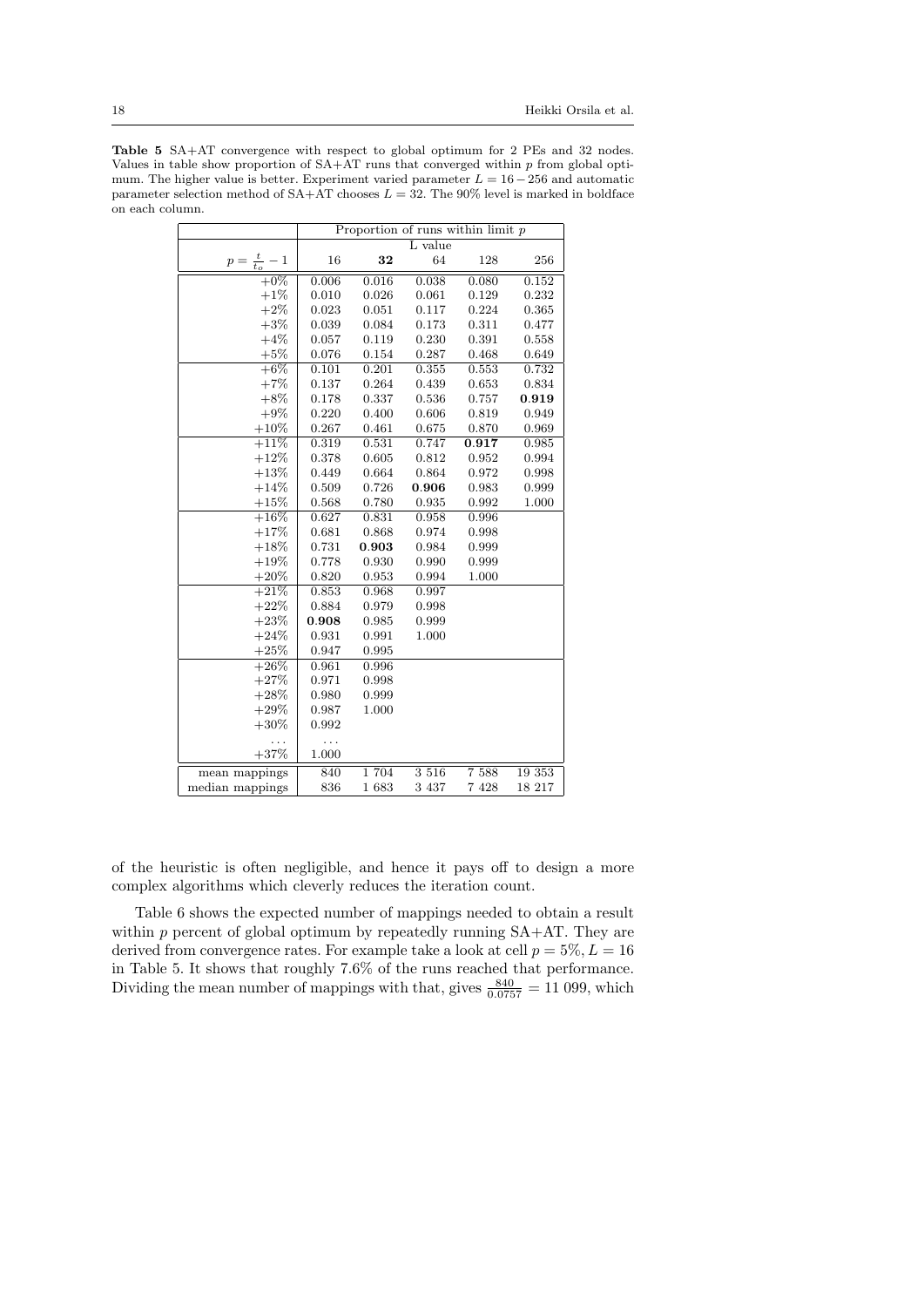<span id="page-18-0"></span>Table 6 Approximate expected number of mappings for SA+AT to reach performance within  $p$  percent from the global optimum with 2 PEs and 32 nodes. Values are derived from Table [5.](#page-17-0) SA+AT chooses  $L = 32$ . The best values (smallest) are in boldface on each row.

|                  | Estimated number of mappings |         |         |         |         |  |  |
|------------------|------------------------------|---------|---------|---------|---------|--|--|
|                  |                              |         | L value |         |         |  |  |
| $\boldsymbol{p}$ | 16                           | 32      | 64      | 128     | 256     |  |  |
| $+0\%$           | 137 741                      | 108 507 | 92 766  | 94 966  | 127 744 |  |  |
| $+1%$            | 84 022                       | 65 021  | 57921   | 58 865  | 83 347  |  |  |
| $+2\%$           | 36 531                       | 33 208  | 29 947  | 33 919  | 53 023  |  |  |
| $+3%$            | 21 767                       | 20 402  | 20 334  | 24 4 29 | 40 556  |  |  |
| $+4%$            | 14 793                       | 14 340  | 15 300  | 19 406  | 34 683  |  |  |
| $+5%$            | 11 099                       | 11 084  | 12 242  | 16 206  | 29 8 20 |  |  |
| $+6%$            | 8 3 1 1                      | 8 471   | 9 9 0 7 | 13 721  | 26 439  |  |  |
| $+7%$            | 6 1 5 5                      | 6 458   | 8 0 0 1 | 11 627  | 23 208  |  |  |
| $+8\%$           | 4723                         | 5 0 6 0 | 6 5 6 1 | 10 027  | 21 059  |  |  |
| $+9\%$           | 3812                         | 4 255   | 5 804   | 9 2 6 4 | 20 402  |  |  |
| $+10\%$          | 3 1 5 0                      | 3695    | 5 212   | 8 7 2 4 | 19 970  |  |  |
| $+11%$           | 2635                         | 3 2 0 8 | 4 708   | 8 2 7 6 | 19654   |  |  |
| $+12%$           | 2 2 2 1                      | 2817    | 4 3 2 8 | 7972    | 19 472  |  |  |
| $+13%$           | 1873                         | 2 5 6 4 | 4 0 6 9 | 7810    | 19 394  |  |  |
| $+14%$           | 1651                         | 2 3 4 8 | 3881    | 7 7 1 7 | 19 367  |  |  |
| $+15%$           | 1 480                        | 2 1 8 3 | 3 761   | 7647    | 19 357  |  |  |
| $+16%$           | 1340                         | 2 0 5 1 | 3670    | 7618    |         |  |  |
| $+17%$           | 1 2 3 4                      | 1 963   | 3 609   | 7 604   |         |  |  |
| $+18%$           | 1 1 4 9                      | 1886    | 3 572   | 7 5 9 5 |         |  |  |
| $+19%$           | 1 0 8 0                      | 1832    | 3 550   | 7 5 9 3 |         |  |  |
| $+20%$           | 1 0 2 5                      | 1 787   | 3 5 3 7 | 7 5 8 9 |         |  |  |
| $+21%$           | 985                          | 1760    | 3 5 2 6 |         |         |  |  |
| $+22%$           | 950                          | 1741    | 3 5 2 4 |         |         |  |  |
| $+23%$           | 926                          | 1 730   | 3 5 20  |         |         |  |  |
| $+24%$           | 903                          | 1 7 1 9 | 3 5 1 8 |         |         |  |  |
| $+25%$           | 888                          | 1713    |         |         |         |  |  |
| $+26%$           | 874                          | 1 7 1 0 |         |         |         |  |  |
| $+27%$           | 865                          | 1706    |         |         |         |  |  |
| $+28%$           | 857                          | 1705    |         |         |         |  |  |
| $+29%$           | 851                          | 1 704   |         |         |         |  |  |
| $+30\%$          | 847                          |         |         |         |         |  |  |
| $+31%$           | 845                          |         |         |         |         |  |  |
| .                | .                            |         |         |         |         |  |  |
| $+37%$           | 841                          |         |         |         |         |  |  |
| mean             | 840                          | 1 704   | 3 5 1 6 | 7 5 8 8 | 19 353  |  |  |
| median           | 836                          | 1683    | 3 437   | 7 4 2 8 | 18 217  |  |  |

is shown in Table [6.](#page-18-0) Automatically selected  $L$  value works rather well as it has the smallest or second smallest iteration count for each values of p.

Note that convergence is not a guarantee but probabilistic, which means the actual global optimum might never be reached. Brute force for 2 PEs uses  $2.0 \times 10^4 - 2.3 \times 10^4$  times the iterations compared to SA, for  $L = 32$  and  $L = 64$  respectively. Hence, SA offers 4 orders of improvement over brute force. Moreover, results within 3% of global optimum are reached with 5 orders of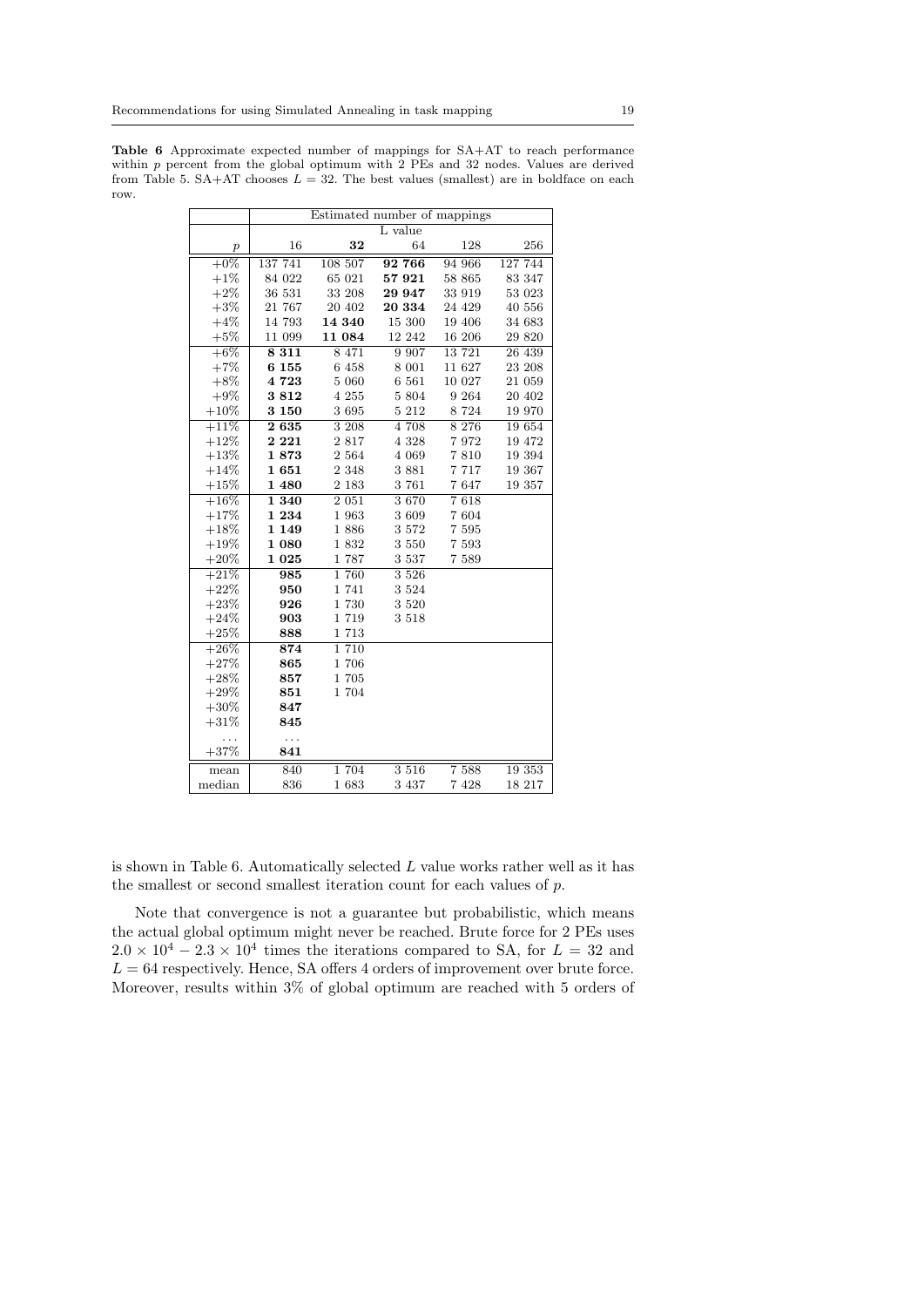<span id="page-19-0"></span>Table 7 Global optimum convergence rate varies between the tested 10 32-node graphs and L values. Column minimum denotes the hardest graph and maximum the easiest one. Value 0% in Min column means there was a graph for which global optimum was not found in 1000 SA+AT runs. Note, the Mean column has same values as the  $p = 0\%$  row in Table [5.](#page-17-0)

| ⊥   | $\%$ ,<br>Min | (%<br>Mean | Median | Max(%)   |
|-----|---------------|------------|--------|----------|
| 16  | $_{0.0}$      | 0.6        | 0.4    | $_{1.6}$ |
| 32  | 0.1           | $^{1.6}$   | 0.9    | 4.7      |
| 64  | 0.3           | 3.8        | 2.9    | 8.6      |
| 128 | 0.3           | 8.0        | 6.9    | 15.7     |
| 256 | $0.4\,$       | $15.2\,$   | 15.6   | 27.8     |

magnitude improvement in iterations by using the SA+AT. Results within 16% are reached with 6 orders of magnitude improvement.

# 4.4 Differences between graphs

There are of course differences between 10 tested graphs. Table [7](#page-19-0) shows the convergence rate variance between graphs for  $L$  values  $16 - 256$  for 2-PE case. Minimum and maximum convergence rates vary by a factor of  $50x$ , approximately. Doubling L approximately doubles the mean convergence rate. For  $L \geq 32$  global optimum was found for each graph when SA was run 1000 times. However, L should be scaled according to the problem. Otherwise, a small L obtains poor results with large problems, or a large value wastes time with simple problems.

With  $L = 256$  the hardest 32-node graph converged with probability 0.4%, but the same graph converged within 1% with 4.4% probability, within 2% with 8.8% probability, and within 3% with 22.3% probability. Sacrificing just 3% from optimum more than doubles the convergence rate on average, as shown by Table [5.](#page-17-0)

The easiest graph converged to optimum with 27.8% probability, but within 3% with just little more likely, with 32.6% probability. This indicates that it does not have many solutions near the global optimum, but hitting the global optimum is rather probable (27.8%). This is opposite to the hardest graph where hitting the global optimum is hard (probability  $0.4\%$ ), but there are surprisingly many solutions within 3% that are found with 22.3% probability. Such differences necessitate that evaluation of a heuristic uses many task graphs.

## 4.5 Applicability of SA on larger problems

SA performed well on a 2-PE case and the experiments were repeated larger PE counts. As mentioned, task count was reduced since otherwise brute force solution would be infeasible. Tables [8](#page-20-0) and [9](#page-20-1) shows the results for 8 PEs and 11 tasks. The result tables for  $N = 3, 4, 6$  PEs are found in Appendix.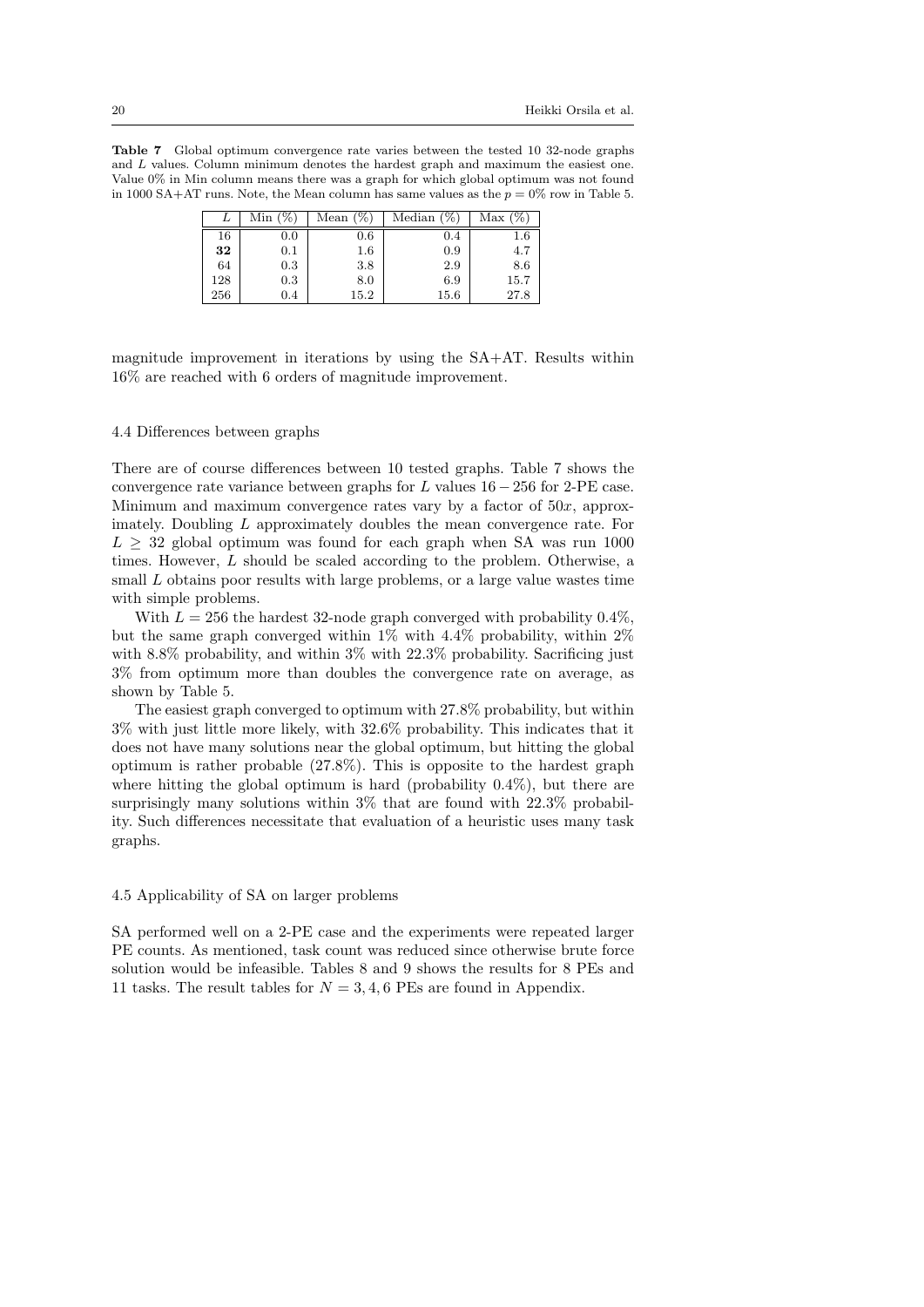|                     |       | Proportion of runs within $\lim_{p \to \infty} p$ |        |         |        |         |         |  |  |
|---------------------|-------|---------------------------------------------------|--------|---------|--------|---------|---------|--|--|
|                     |       |                                                   |        | L value |        |         |         |  |  |
| $p=\frac{t}{t_o}-1$ | 16    | 32                                                | 64     | 77      | 128    | 256     | 512     |  |  |
| $+0\%$              | 0.374 | 0.615                                             | 0.698  | 0.715   | 0.768  | 0.837   | 0.891   |  |  |
| $+1\%$              | 0.496 | 0.722                                             | 0.788  | 0.803   | 0.854  | 0.918   | 0.960   |  |  |
| $+2\%$              | 0.567 | 0.777                                             | 0.849  | 0.862   | 0.904  | 0.946   | 0.981   |  |  |
| $+3\%$              | 0.671 | 0.832                                             | 0.877  | 0.882   | 0.914  | 0.950   | 0.981   |  |  |
| $+4\%$              | 0.726 | 0.854                                             | 0.900  | 0.904   | 0.932  | 0.956   | 0.983   |  |  |
| $+5%$               | 0.769 | 0.865                                             | 0.904  | 0.907   | 0.934  | 0.956   | 0.983   |  |  |
| $+6\%$              | 0.830 | 0.909                                             | 0.929  | 0.929   | 0.942  | 0.957   | 0.983   |  |  |
| $+7%$               | 0.856 | 0.911                                             | 0.929  | 0.930   | 0.942  | 0.957   | 0.983   |  |  |
| $+8\%$              | 0.947 | 0.992                                             | 0.998  | 0.998   | 0.999  | 1.000   | 1.000   |  |  |
| $+9\%$              | 0.962 | 0.999                                             | 1.000  | 1.000   | 1.000  |         |         |  |  |
| $+10\%$             | 0.974 | 1.000                                             |        |         |        |         |         |  |  |
| $+11%$              | 0.986 |                                                   |        |         |        |         |         |  |  |
|                     | .     |                                                   |        |         |        |         |         |  |  |
| $+24%$              | 1.000 |                                                   |        |         |        |         |         |  |  |
| mean mappings       | 914   | 4 730                                             | 27 227 | 34 502  | 58 206 | 116 427 | 232 856 |  |  |
| median mappings     | 885   | 3 330                                             | 28 932 | 34 961  | 58 116 | 116 336 | 232 689 |  |  |

<span id="page-20-0"></span>**Table 8** Proportion of  $SA+AT$  runs that converged within p from global optimum for 8 PEs and 11 nodes. A higher value is better.  $SA+AT$  chooses  $L = 77$ .

Table 9 Approximate expected number of mappings for SA+AT with 8 PEs and 11 nodes.  $SA+AT$  chooses  $L = 77$ .

<span id="page-20-1"></span>

|                  |       | Estimated number of mappings |        |         |        |         |         |  |  |
|------------------|-------|------------------------------|--------|---------|--------|---------|---------|--|--|
|                  |       |                              |        | L value |        |         |         |  |  |
| $\boldsymbol{p}$ | 16    | 32                           | 64     | 77      | 128    | 256     | 512     |  |  |
| $+0\%$           | 2442  | 7690                         | 39 013 | 48 242  | 75 780 | 139 134 | 261 313 |  |  |
| $+1\%$           | 1843  | 6 5 4 9                      | 34 570 | 42 983  | 68 133 | 126 869 | 242 559 |  |  |
| $+2\%$           | 1613  | 6 0 8 5                      | 32 055 | 40 031  | 64 388 | 123 047 | 237 487 |  |  |
| $+3\%$           | 1~363 | 5 685                        | 31 056 | 39 136  | 63 697 | 122 594 | 237 269 |  |  |
| $+4\%$           | 1~260 | 5 5 3 6                      | 30 252 | 38 154  | 62 433 | 121 760 | 236 931 |  |  |
| $+5\%$           | 1 189 | 5 4 6 8                      | 30 115 | 38 028  | 62 346 | 121 760 | 236 931 |  |  |
| $+6\%$           | 1 102 | 5 206                        | 29 314 | 37 131  | 61 771 | 121 608 | 236 907 |  |  |
| $+7%$            | 1~068 | 5 1 9 2                      | 29 295 | 37 115  | 61 771 | 121 608 | 236 907 |  |  |
| $+8\%$           | 966   | 4 768                        | 27 293 | 34 558  | 58 247 | 116 427 | 232 856 |  |  |
| $+9\%$           | 951   | 4 7 3 3                      | 27 227 | 34 502  | 58 206 |         |         |  |  |
| $+10\%$          | 939   | 4 7 3 2                      |        |         |        |         |         |  |  |
| $+11%$           | 927   | 4 7 3 2                      |        |         |        |         |         |  |  |
| .                | .     |                              |        |         |        |         |         |  |  |
| $+17%$           | 917   | 4 730                        |        |         |        |         |         |  |  |
| $+18\%$          | 917   |                              |        |         |        |         |         |  |  |
| .                | .     |                              |        |         |        |         |         |  |  |
| $+29%$           | 914   |                              |        |         |        |         |         |  |  |
| mean             | 914   | 4 730                        | 27 227 | 34 502  | 58 206 | 116 427 | 232 856 |  |  |
| median           | 885   | 3 3 3 0                      | 28 932 | 34 961  | 58 116 | 116 336 | 232 689 |  |  |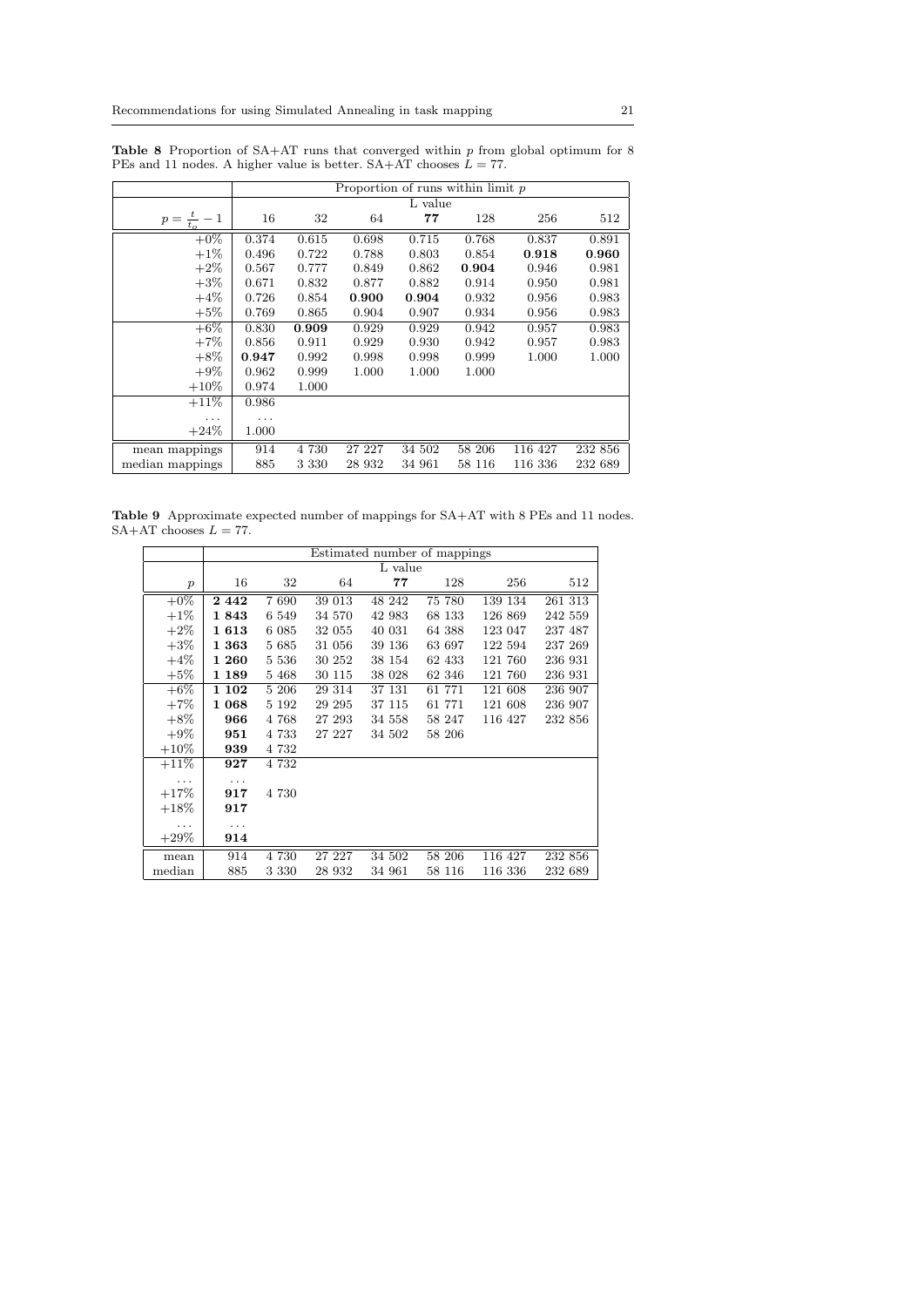<span id="page-21-0"></span>

(a) Cost as a function of iterations.



<span id="page-21-1"></span>(b) Impact of task on solution quality and iterations count

Fig. 7 Convergence rates for  $M=2-8$  PEs with automatically selected L values (32 – 77).

Convergence is faster with 8 PEs than 2 PEs. First of all, the problem size is smaller  $(1.1G < 2.1G)$  but that is not the only reason. Task count is also smaller  $(N = 11 < N = 32)$  and this has bigger impact, as evident from Tables [13-](#page-30-0)[18.](#page-35-0) Note that once convergence proportion is rounded to 1.000 no more values are shown, but iterations counts do still increase very little (e.g.  $L = 32, p = 11 - 17\%).$ 

Fig. [7\(a\)](#page-21-0) we notice how quickly SA converges towards global optimum with all tested PE counts. Fig. [7\(b\)](#page-21-1) plots the probability of reaching solutions  $p = 0\%$  (optimum) and  $p = 5\%$  as a function of task count (left Y axis). Note that problem sizes are roughly equal from  $1.1G$  to  $4.3G$  solutions which allows estimating the impact of task count. Moreover, the expected iteration counts are shown on the right Y axis. Iteration ocunt for optimum solution increases with task count and has a peculiar spike at 20 tasks (3 PEs). In contrary, iterations count changes only modestly for for  $p = 5\%$ .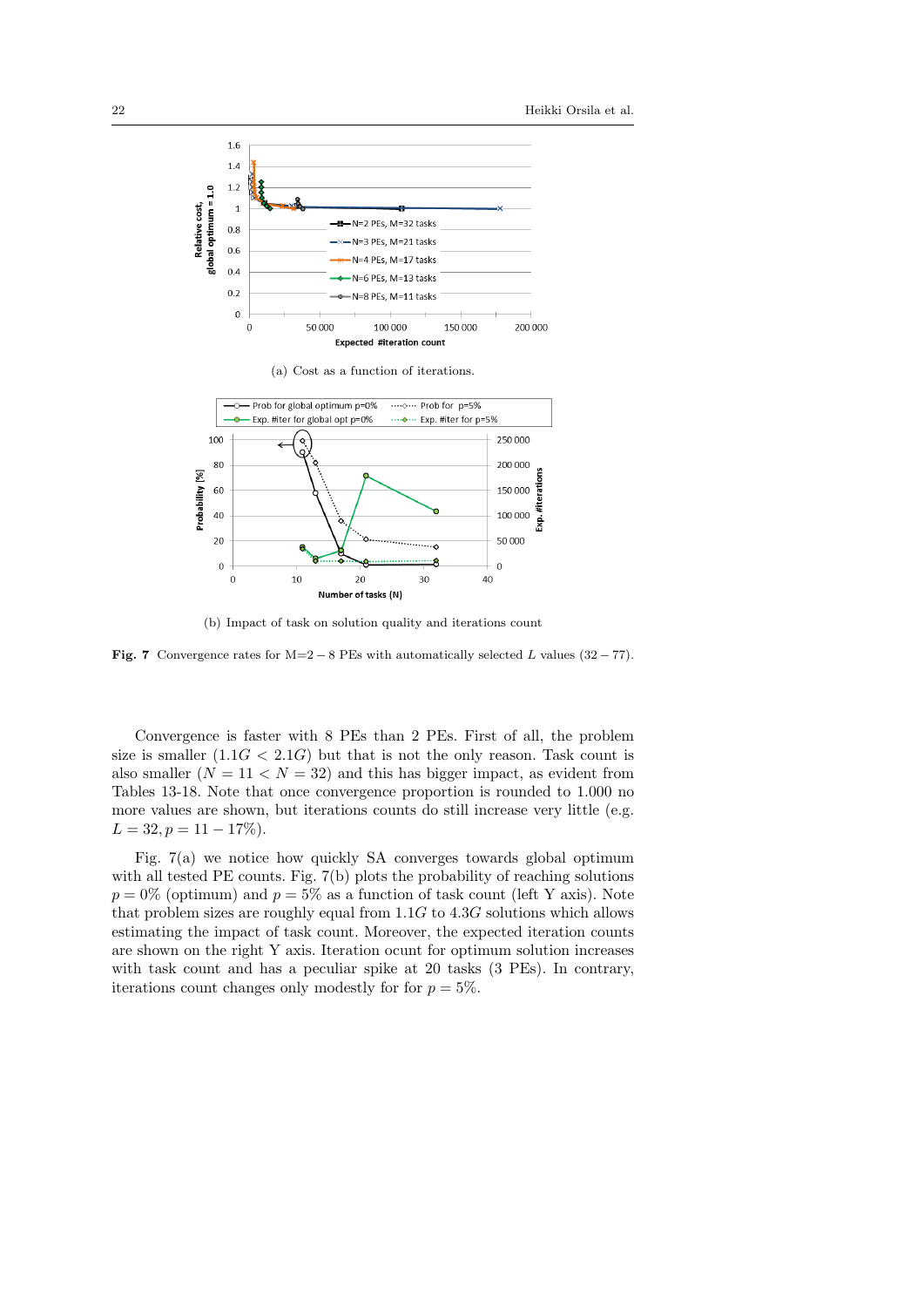<span id="page-22-0"></span>

|          | 2 PEs | 3 PEs | 4 PEs | 6 PEs | 8 PEs |
|----------|-------|-------|-------|-------|-------|
| $\theta$ | 1.000 | 1.000 | 1.000 | 1.000 | 1.000 |
| 5        | 0.102 | 0.056 | 0.347 | 0.707 | 0.788 |
| 10       | 0.034 | 0.023 | 0.160 | 0.600 | 0.715 |
| 15       | 0.020 | 0.015 | 0.110 | 0.579 | 0.715 |

**Table 10** Relative optimization time for reaching within  $p$  percent of global optimum. Time to reach the global optimum is scaled 1.0 time units for each PE count.

Reaching the optimum is most likely with 11 tasks and least likely with 32 tasks  $(90.1\% \text{ vs. } 1.6\%)$ . Sacrificing the quality by 5% increases the likelyhoods notably  $(99.1\%, 15.4\%)$ . The shapes of probability curve seem reciprocal, i.e.  $y = 1/x$ . Although the probability of a good solution drops quickly, the knee-point is around 20 tasks and the drop after that is much smaller. This gives hope that decent results could be achieved with larger task counts, but confirming that would need very heavy brute force runs, which are currently infeasible.

Table [10](#page-22-0) shows relative optimization time for each PE case when targeting within  $p$  percent of the global optimum. The table shows that reaching a solution within 5 percent of the global optimum can mean a significant optimization time save. This is especially true for 2 and 3 PE cases where probability of reaching global optimum with a single SA+AT run is very low. For 2 PEs, reaching within 5% of optimum takes only  $1/10$  of the optimization time, and within 10% of optimum takes only 1/29 of time. For 3 PEs, these correposding cases take just  $1/18$  and  $1/43$  of time. We observe that repeating SA several times for a given problem is a benefitial strategy for finding good solutions when the probability of reaching an optimum solution is low for one optimization run.

Furthermore, executing one round of SA+AT takes between 0.4s and 12.6s for 2 and 8 PEs. Expected time to reach global optimum with SA+AT is 29.1s for 2 PEs, 49.8s for 3 PEs, 12.7s for 4 PEs, 5.9s for 6 PEs and 22.0s for 8 PEs. Sacrificing solution quality to be within 5 percent of the global optimum decreases optimization time so that it is 2.9s for 2 PEs, 2.8s for 3 PEs, 4.4s for 4 PEs, 4.2s for 6 PEs and 17.3s for 8 PEs.

Results show that large N makes optimization more complex although total number of solutions  $M^N$  is rather constant. We suspect that this might be due to homogeneity of our HW platform. For example, let us assume that we move all tasks from  $PE_0$  to  $PE_1$ ,  $PE_1 \rightarrow PE_2$ ,...  $PE_{M-1} \rightarrow PE_0$ . Since PEs are identical, this is just a matter of their numbering and there should be  $(M-1)!$ permutations with (practically) equal performance. Consequently the design space of the mapping would be actually much smaller. With heteregeneous resources or hierarchical network this would not apply. Moving the tasks has more complex consequences due to their dependencies.

Earlier, SA+AT has been compared to Group Migration (GM), hybrid of SA anf GM Random, and Optimal Subset Mapping algorithm with large 300−task graphs and 2, 4, 8 PEs. [\[28\]](#page-29-11). In that experiment, SA+AT was the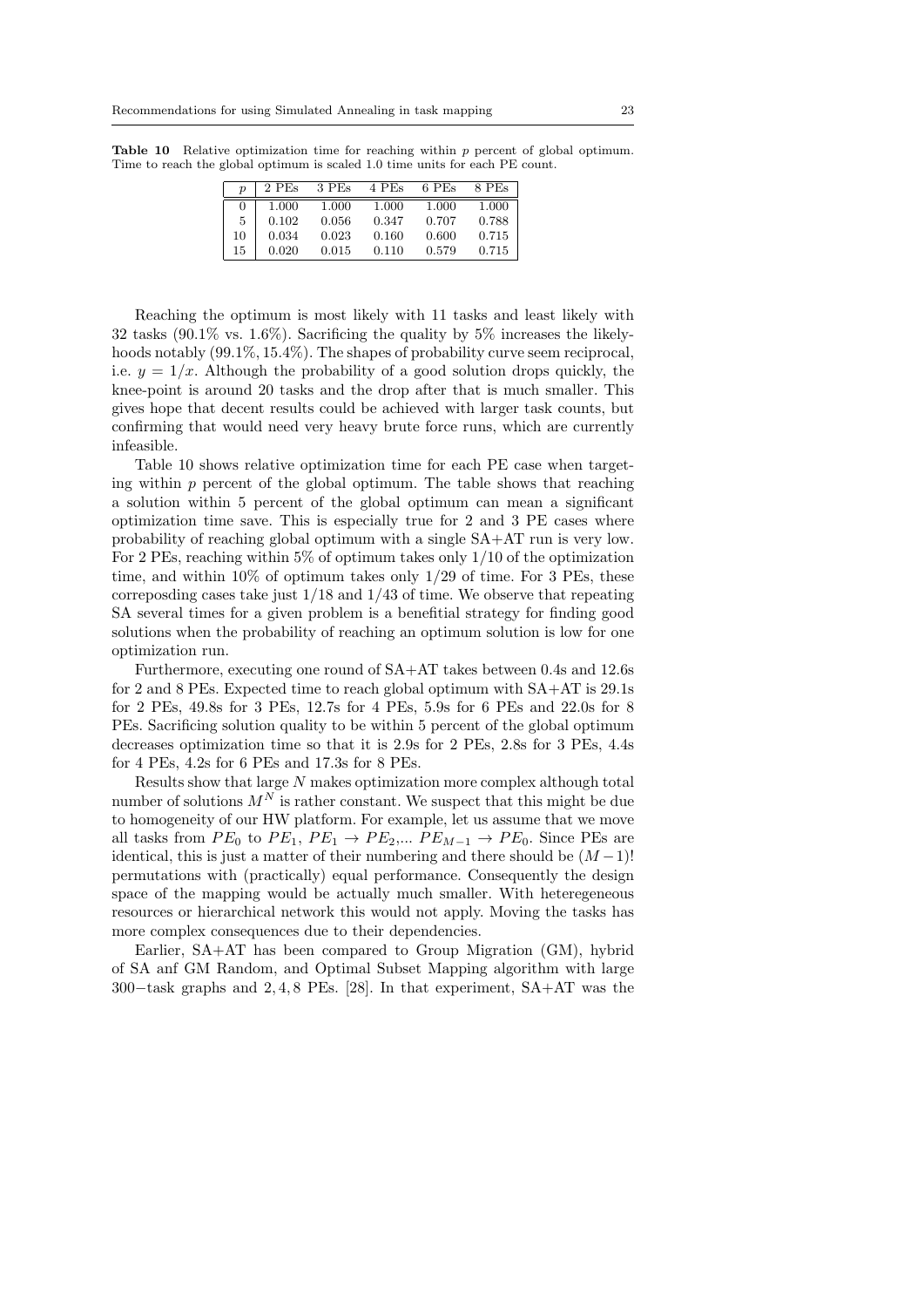Table 11 Comparing average gain and iteration count values for the normalized inverse exponential (NIE) and normalized exponential acceptors (NE). Higher value is better in gain and smaller in the iterations.

<span id="page-23-2"></span>

|     |       | Mean gain |                        | Mean iterations |        |          |
|-----|-------|-----------|------------------------|-----------------|--------|----------|
| PEs | NIE   | NE        | NIE<br>$\overline{NE}$ | NIE             | ΝE     |          |
| 2   | 1.329 | 1.334     | $-0.3\%$               | 6 758           | 6882   | $-1.8\%$ |
| 3   | 1.566 | 1.576     | $-0.6%$                | 13 577          | 14 120 | $-3.8\%$ |
| 4   | 794   | 1.798     | $-0.2\%$               | 20 734          | 22 398 | $-7.4%$  |

best heuristic studied. The speedups w.r.t single PE were about  $1.9x$ ,  $2.7x$ and  $3.7x$ , respectively, but the optimum was uknown. The relation between mean iteration count and problem size is far from linear but we haven't yet formulated it. For example in this paper,  $8$ -PE case requires about  $20x$  iterations compared to 2 PEs. However in [\[28\]](#page-29-11), the ratio is only 2.4x and iterations counts are rather small -  $37k$  and  $88k$  - considering the size of task graph.

#### <span id="page-23-0"></span>5 On SA acceptance probability

This experiment studied the impact of acceptance function.

## <span id="page-23-1"></span>5.1 On acceptor functions

Normalized exponential and normalized inverse exponential acceptor functions are compared with respect to solution quality and convergence. Very few SA papers try different acceptor functions. We ran an experiment to compare the normalized inverse exponential (equation [2\)](#page-9-1) and normalized exponential (equation [3\)](#page-9-2) acceptor functions. Parameter selection method from [\[30\]](#page-29-1) was applied to (equation [3\)](#page-9-2). The experiment was re-run for both acceptor functions, 100 graphs, 2-4 PEs, 10 times each case, totaling 6 000 optimization runs.

Table [11](#page-23-2) shows the average gain and iteration count results for both acceptor functions. In terms of gain, normalized exponential acceptor is better by not more than half a percent.

However, exponential acceptor needs  $2 - 7\%$  more iterations. Both SA algorithms have an equal number of iterations per temperature from  $T_0$  to  $T_f$ . Optimization terminates when  $T \leq T_f$  and L consecutive rejections happen. Acceptance function affects the number of consecutive rejections which makes the difference in the number of iterations. Inverse exponential acceptor has higher rejection probability, which makes it stop earlier than an exponential acceptor.

Furthermore, we compared brute force results with 32 nodes and 2 PEs between normalized exponential and normalized inverse exponential acceptors. Table [12](#page-24-0) shows the difference between global optimum converge rates for the two acceptors for SA+AT. Results indicate normalized exponential acceptor (NE) converges slightly more frequently than normalized inverse exponential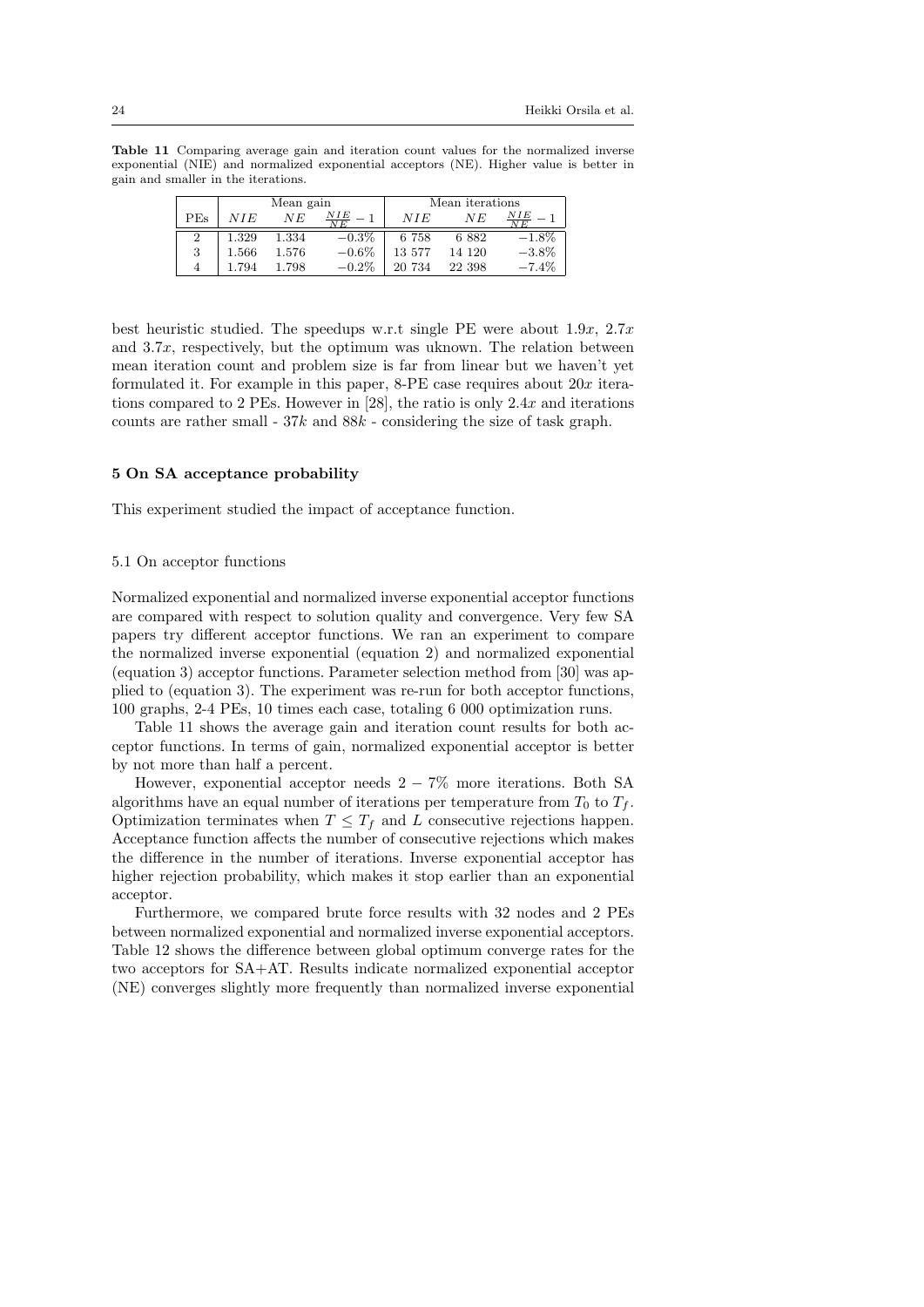| Exec. time overhead     |          |             | Convergence rate difference: (NE - NIE) |          | <b>NE</b> |
|-------------------------|----------|-------------|-----------------------------------------|----------|-----------|
|                         |          |             | L value                                 |          |           |
| $p = \frac{t}{t_o} - 1$ | 16       | 32          | 64                                      | 128      | 256       |
| $+0\%$                  | 0.001    | 0.003       | 0.006                                   | 0.007    | 0.009     |
| $+1\%$                  | 0.003    | 0.006       | 0.008                                   | 0.003    | 0.011     |
| $+2\%$                  | 0.001    | 0.009       | 0.014                                   | 0.009    | 0.006     |
| $+3%$                   | 0.003    | 0.010       | 0.016                                   | 0.015    | 0.015     |
| $+4\%$                  | 0.004    | 0.011       | 0.016                                   | 0.012    | 0.015     |
| $+5%$                   | 0.006    | 0.014       | 0.021                                   | 0.011    | 0.010     |
| $+6\%$                  | 0.011    | 0.014       | 0.025                                   | 0.012    | 0.013     |
| $+7%$                   | 0.011    | 0.016       | 0.028                                   | 0.010    | 0.003     |
| $+8\%$                  | 0.011    | 0.015       | 0.030                                   | 0.006    | $-0.004$  |
| $+9\%$                  | 0.014    | 0.016       | 0.031                                   | 0.004    | $-0.004$  |
| $+10\%$                 | 0.016    | 0.019       | 0.035                                   | 0.002    | $-0.002$  |
| $+11\%$                 | 0.015    | 0.019       | 0.023                                   | 0.000    | $-0.002$  |
| $+12%$                  | 0.013    | $\,0.014\,$ | 0.015                                   | $-0.004$ | $-0.002$  |
| $+13%$                  | 0.003    | 0.024       | 0.012                                   | $-0.002$ | $-0.001$  |
| $+14%$                  | 0.002    | 0.020       | 0.007                                   | 0.001    | 0.000     |
| $+15%$                  | 0.001    | 0.019       | 0.006                                   | 0.000    |           |
| $+16%$                  | $-0.001$ | 0.015       | 0.004                                   | 0.000    |           |
| $+17%$                  | 0.002    | 0.013       | 0.002                                   | 0.000    |           |
| $+18%$                  | 0.001    | 0.009       | 0.002                                   | 0.000    |           |
| $+19%$                  | $-0.002$ | 0.006       | 0.002                                   | 0.001    |           |
| $+20%$                  | $-0.004$ | 0.001       | 0.002                                   | 0.000    |           |
| $+21%$                  | $-0.004$ | $-0.001$    | 0.001                                   |          |           |
| $+22%$                  | $-0.005$ | 0.000       | 0.000                                   |          |           |
| $+23%$                  | $-0.002$ | 0.000       | 0.000                                   |          |           |
| $+24%$                  | $-0.002$ | 0.000       | $-0.001$                                |          |           |
| $+25%$                  | $-0.002$ | 0.000       | 0.000                                   |          |           |
| $+26\%$                 | $-0.002$ | 0.001       |                                         |          |           |
| $+27%$                  | $-0.001$ | 0.000       |                                         |          |           |
| $+28%$                  | 0.000    |             |                                         |          |           |
| $+29%$                  | $-0.001$ |             |                                         |          |           |
|                         |          |             |                                         |          |           |
| $+35%$                  | 0.000    |             |                                         |          |           |

<span id="page-24-0"></span>Table 12 The difference in SA+AT convergence rate between normalized exponential acceptor (NE) and normalized inverse exponential acceptor (NIE). Overhead percentage p shows the convergence within global optimum. A positive value indicates normalized exponential acceptor is better.  $SA+AT$  chooses  $L = 32$ .

acceptor (NIE). The SA+AT choice  $L = 32$  displays difference of at most 2.4% in absolute convergence rate.

We recommend using normalized exponential acceptor NE for task mapping.

## 5.2 On zero transition probability

SA acceptance function defines the probability to accept a move for a given objective change and the temperature. Zero transition probability is the probability of accepting a move that does not change the cost. One might speculate that although the cost does not change, the new mapping may be a better base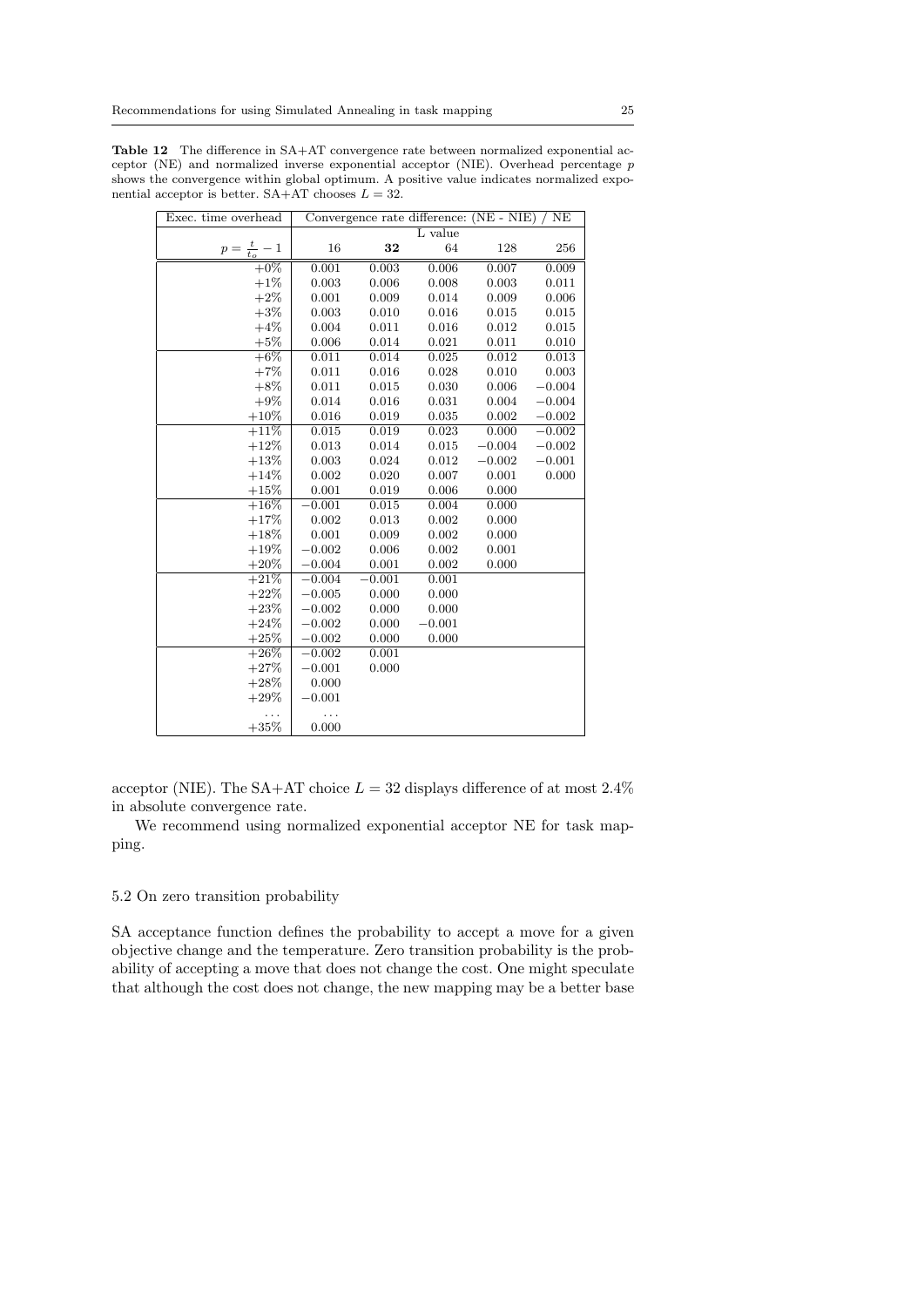for the next moves. We studied the effect of zero transition probability to the solution quality.

The normalized inverse exponential acceptance function (equation [2\)](#page-9-1) gives 0.5 probability for zero transition, that is, when  $\Delta C = 0$ . The acceptance function was modified to test the effect of zero transition probability:

$$
Accept(\Delta C, T) = \frac{2a}{1 + exp(\frac{\Delta C}{0.5C_0T})},
$$
\n(8)

where a is the probability for  $\Delta C = 0$ . SA+AT was re-run for several graphs with the setup specific in detail in [\[30\]](#page-29-1) with distinct probabilities  $a \in [0.1, 0.2, \ldots, 1.0].$ Two 16 node cyclic graphs, one 128 node cyclic graph, two 16 node acyclic graphs, and one 128 acyclic graph, all with target distribution 10%, were tested with a 3 PE system. However, no causality was found between solution quality and the zero transition probability. It seems that this probability is insignificant.

## 6 Recommendations

In this Section we summarize our findings and give recommendations for reporting the results on taks mapping using simulated annealing. In addition, we present a compact list how to set up SA for task mapping.

# <span id="page-25-0"></span>6.1 On reporting results

There are several guidelines that apply for publishing data on parallel computation [\[2\]](#page-27-3) and heuristics in general [\[3\]](#page-27-4). Unfortunately, we found out that many of the cited publications leave out important details to reproduce the results with SA. Therefore, we present recommendations for publishing results on task mapping with SA as follows:

- 1. Report at least the pseudocode of the algorithm. A textual description of the algorithm is often too ambiguous for reproducing the experiment. Specify the temperature scale, cost, move, and acceptance functions.
- 2. Report numerical values for constants for the algorithm. Specify temperature scaling factor, initial and final temperatures and the number of iterations per temperature level. These are needed to re-produce the same results.
- 3. Report the convergence rate. Plot the number of mapping iterations against optimized values (e.g. speedup). Report mean and median number of iterations.
- 4. Compare the result from heuristics with a global optimum result for a trivial problem that can be solved by brute force. Report the proportion of optimization runs and the number of iterations that reach within  $p$  percent of the global optimum where  $p$  is varied. For example, it can be informative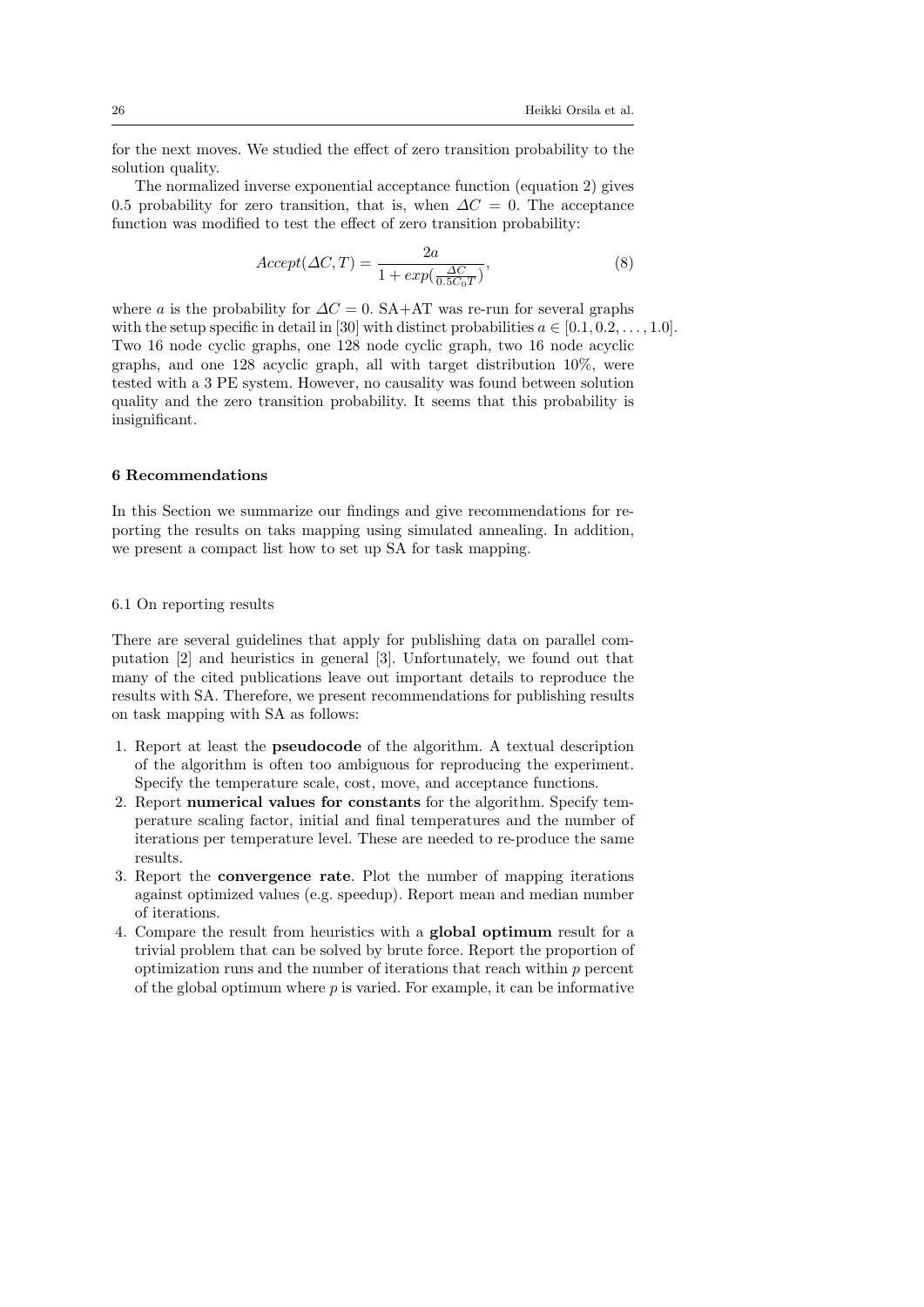to know that  $p = 95$  percent of optimization runs yield a result that is only 5 percent worse than the global optimum and uses a specific number of iterations on average for this result.

5. Report the optimization time per iteration. This corresponds mostly to simulation time per mapping.

<span id="page-26-0"></span>6.2 Recommended practices for task mapping with Simulated Annealing

Based on existing data and results, we recommend following practices for task mapping with SA:

1. Scale the number of iterations per temperature level with system size. That means that L should be proportional to  $\alpha = N(M-1)$ , where N is the number of tasks and M is the number of PEs.  $\alpha$  is the number of neighboring mapping solutions. Section [4](#page-12-0) results and [\[26\]](#page-29-8) [\[30\]](#page-29-1) [\[6\]](#page-28-3) indicate that  $\alpha$  times a small multiplier is sufficient for good convergence provided that SA is repeated several times.

Furthermore, as a generic result it is important to note that the number of mapping iterations should grow as a function of problem complexity parameters N and M unless experimental results indicate good results for a specific L value.

- 2. Use geometric temperature schedule with  $0.90 \leq q \leq 0.99$ . Most known results use values in this range. Our experiments have found  $q =$ 0.95 to be a suitable value. The L value has to be adjusted with the  $q$ variable. Dropping  $q$  from 0.95 to 0.90 implies that the number of iterations in a given temperature range halves unless L is doubled.
- 3. Use a systematic method for choosing the initial and final temperatures, e.g. one published in [\[26\]](#page-29-8) [\[29\]](#page-29-9) [\[30\]](#page-29-1) [\[5\]](#page-28-2) [\[4\]](#page-27-2) [\[6\]](#page-28-3) [\[10\]](#page-28-4) [\[18\]](#page-28-7) [\[22\]](#page-28-8) [\[38\]](#page-29-4). A systematic method decreases manual work and the risk of careless parameter selection. A systematic method may also decrease optimization time.
- 4. Use a normalized exponential acceptance function (NE) (equation [3\)](#page-9-2). Section [5](#page-23-0) indicates that using exponential rather than inverse exponential acceptance function is preferred. The zero transition probability did not explain why inverse exponential did worse. Normalized acceptance function is defined with a normalized temperature range  $T \in (0,1]$  which makes annealing schedules more comparable between problems. It is easy to select a safe but wasteful range when temperature is normalized, e.g.  $T \in (0.0001, 1]$ . It is also easier to add new influencing factors into the cost function since the initial cost does not directly affect the selection of initial temperature when a normalized acceptance function is used. Instead, the relative change in cost function value in moves is a factor in the selection of initial temperature.
- 5. Use the ST (single task) move function [3.1,](#page-8-0) if in doubt. It is the most common heuristics which makes also the comparison easier to other works. However, exploring the impact of move function calls for more research.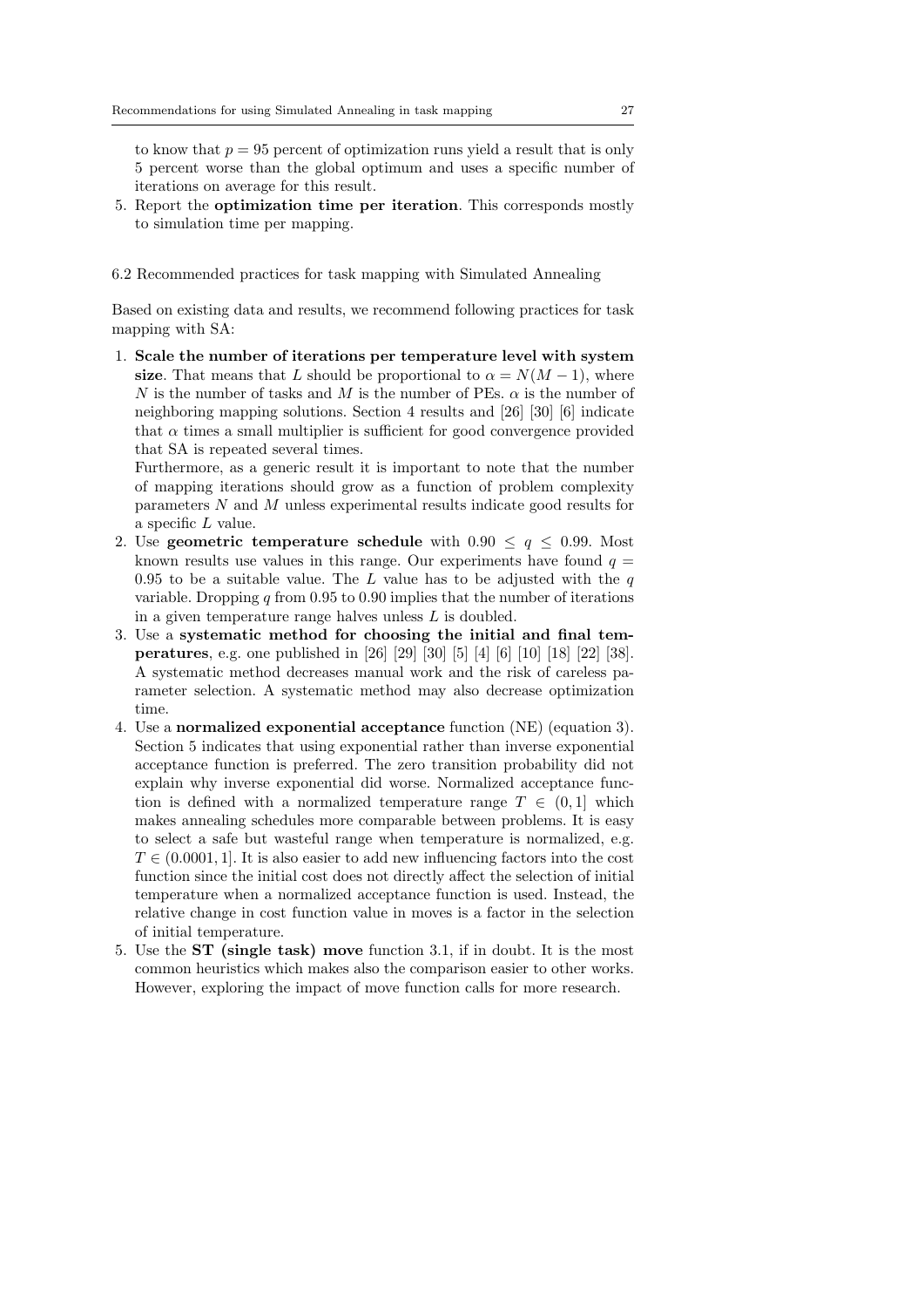- 6. Run the heuristics several times for a given problem. Section [4](#page-12-0) shows that repetition, that is, restarting optimization, is necessary. The variance of solution quality can be significant which comes visible by running the heuristics several times. SA terminates usually in a low temperature state in a neighborhood of a local minimum. We call this neighborhood a valley. It is hard to escape from a valley when the temperature is low. Running SA several times increases the probability that better valleys are found in the optimization process. Increasing the number of iterations per optimization run may not address this because the algorithm will most likely end up in a single valley. Multiple valleys should be explored.
- 7. Record the iteration number when the best solution is reached. Some algorithms continue running but make no further progress at the end of optimization. If the termination iteration number is much higher than the best solution iteration number, maybe the annealing can be stopped earlier without sacrificing quality.

## <span id="page-27-0"></span>7 Conclusion

A survey of state-of-the-art of task mapping with SA was presented. It was found out that SA parameters are often incompletely presented and explained in publications. Recommendations were presented on how to better report this information. Despite SA is an efficient optimization method for task mapping, there are many practices for selecting the SA parameters. Based on our experiments and findings, we presented a set of recommended parameters in detail to help researchers reproduce and compare their works. Thorough experiments with  $2 - 8$  PEs and  $11 - 32$  tasks showed that SA can achieve solutions very close to globally optimum and also 4-6 orders of magnitude reduction in optimization time. Our future work includes adding memory and time constraints to the objective function, evaluate applicability to larger problems, and to further automate the task mapping process as whole.

## References

- <span id="page-27-1"></span>1. Ali, S., Kim, J.-K., Siegel, H. J. and Maciejewski, A. A., "Static heuristics for robust resource allocation of continuously executing applications", Journal of Parallel and Distributed Computing, Vol. 68, Issue 8, August 2008, pp. 1070-1080, ISSN 0743-7315, DOI: 10.1016/j.jpdc.2007.12.007.
- <span id="page-27-3"></span>2. Bailey, D. H., "Twelve ways to fool the masses when giving performance results on parallel computers", Supercomputer Review, Vol. 4, No. 8, pp. 54-55, 1991. [online] <http://crd.lbl.gov/~dhbailey/dhbpapers/twelve-ways.pdf>
- <span id="page-27-4"></span>3. Barr, R. S., Golden, B. L., Kelly, J. P., Resende, M. G. C. and Stewart, W. R, "Designing and Reporting on Computational Experiments with heuristic Methods", Springer Journal of Heuristics, Vol. 1, No. 1, pp. 9-32, 1995.
- <span id="page-27-2"></span>4. Bollinger, S. W. and Midkiff, S. F., "Heuristic Technique for Processor and Link Assignment in Multicomputers", IEEE Transactions on Computers, Vol. 40, pp. 325-333, 1991.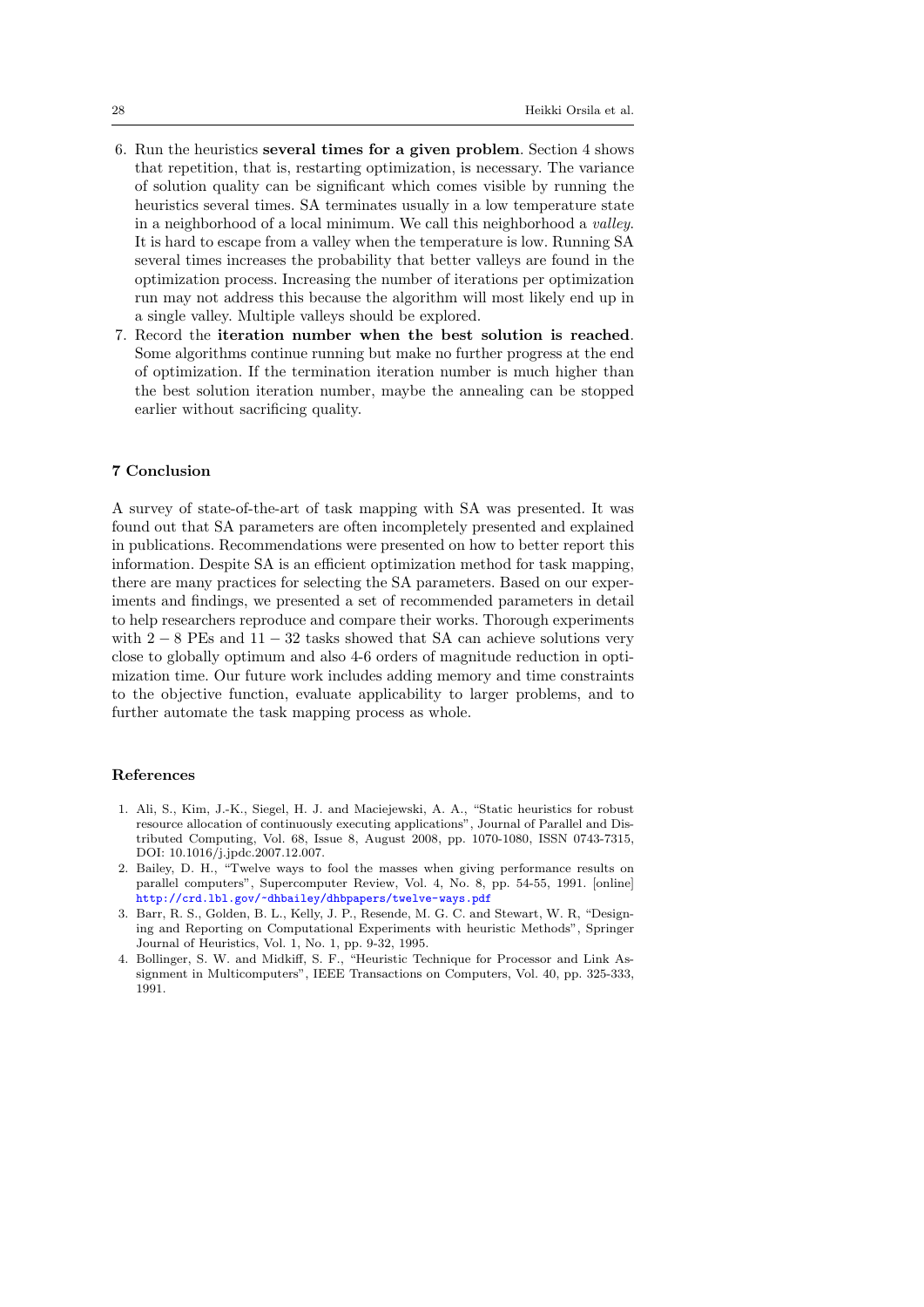- <span id="page-28-2"></span>5. Braun, T. D., Siegel, H. J. and Beck, N., "A Comparison of Eleven Static Heuristics for Mapping a Class if Independent Tasks onto Heterogeneous Distributed Systems", IEEE Journal of Parallel and Distributed Computing, Vol. 61, pp. 810-837, 2001.
- <span id="page-28-3"></span>6. Coroyer, C. and Liu, Z., "Effectiveness of heuristics and simulated annealing for the scheduling of concurrent tasks an empirical comparison", Rapport de recherche de l'INRIA Sophia Antipolis (1379), 1991.
- <span id="page-28-18"></span>7. DCS task mapper, "a task mapping and scheduling tool for multiprocessor systems", 2010. [online] <http://wiki.tut.fi/DACI/DCSTaskMapper>
- <span id="page-28-19"></span>8. This paper's experiment data files, 2012. [online] [http://zakalwe.fi/~shd/](http://zakalwe.fi/~shd/task-mapping/experiment-data-2012-11.tar.gz) [task-mapping/experiment-data-2012-11.tar.gz](http://zakalwe.fi/~shd/task-mapping/experiment-data-2012-11.tar.gz)
- <span id="page-28-11"></span>9. Dorigo, M. and Stützle, T., "Ant Colony Optimization", MIT press, ISBN 0-262-04219-3, 2004.
- <span id="page-28-4"></span>10. Ercal, F., Ramanujam, J. and Sadayappan, P., "Task Allocation onto a Hypercube by Recursive Mincut Bipartitioning", ACM, pp. 210-221, 1988. [online] [http://dl.acm.](http://dl.acm.org/citation.cfm?id=62323) [org/citation.cfm?id=62323](http://dl.acm.org/citation.cfm?id=62323)
- <span id="page-28-5"></span>11. Ferrandi, F., Pilato, C., Sciuto, D. and Tumeo, A., "Mapping and scheduling of parallel C applications with Ant Colony Optimization onto heterogeneous reconfigurable MP-SoCs", Design Automation Conference (ASP-DAC), 2010 15th Asia and South Pacific, pp. 799-804, 2010.
- <span id="page-28-10"></span>12. Girkar, M. and Polychronopoulos, C. D., "Automatic extraction of functional parallelism from ordinary programs", IEEE Transactions on Parallel and Distributed Systems, Vol. 3, No. 2, pp. 166-178, March 1992.
- <span id="page-28-0"></span>13. M. Gries, Methods for evaluating and covering the design space during early design development, Integration, the VLSI Journal, Vol. 38, Issue 2, pp. 131-183, 2004.
- <span id="page-28-20"></span>14. jobqueue, "A tool for parallelizing jobs to a cluster of computers", 2010. [online] [http:](http://zakalwe.fi/~shd/foss/jobqueue/) [//zakalwe.fi/~shd/foss/jobqueue/](http://zakalwe.fi/~shd/foss/jobqueue/)
- <span id="page-28-1"></span>15. Kahn, G., "The semantics of a simple language for parallel programming", Proceedings of IFIP Congress 74, Information Processing 74, pp. 471-475, 1974. [online] [http://](http://www1.cs.columbia.edu/~sedwards/papers/kahn1974semantics.pdf) [www1.cs.columbia.edu/~sedwards/papers/kahn1974semantics.pdf](http://www1.cs.columbia.edu/~sedwards/papers/kahn1974semantics.pdf)
- <span id="page-28-6"></span>16. Kim, J.-K., Shivle, S., Siegel, H. J., Maciejewski, A. A., Braun, T. D., Schneider, M., Tideman, S., Chitta, R., Dilmaghani, R. B., Joshi, R., Kaul, A., Sharma, A., Sripada, S., Vangari, P. and Yellampalli, S. S., "Dynamically mapping tasks with priorities and multiple deadlines in a heterogeneous environment", Journal of Parallel and Distributed Computing, Elsevier, Vol. 67, pp. 154-169, 2007.
- <span id="page-28-16"></span>17. Kirkpatrick, S., Gelatt, C. D. and Vecchi, M. P., "Optimization by simulated annealing", Science, Vol. 200, No. 4598, pp. 671-680, 1983.
- <span id="page-28-7"></span>18. Koch, P., "Strategies for Realistic and Efficient Static Scheduling of Data Independent Algorithms onto Multiple Digital Signal Processors", Doctoral thesis, The DSP Research Group, Institute for Electronic Systems, Aalborg University, Aalborg, Denmark, December 1995.
- <span id="page-28-17"></span>19. kpn-generator, "A program for generating random Kahn Process Network graphs", 2009. [online] <http://zakalwe.fi/~shd/foss/kpn-generator/>
- <span id="page-28-12"></span>20. Kwok, Y.-K., Ahmad, I. and Gu, J., "FAST: A Low-Complexity Algorithm for Efficient Scheduling of DAGs on Parallel Processors", Proceedings of International Conference on Parallel Processing, Vol. II, pp. 150-157, 1996.
- <span id="page-28-13"></span>21. Kwok, Y.-K. and Ahmad, I., "FASTEST: A Practical Low-Complexity Algorithm for Compile-Time Assignment of Parallel Programs to Multiprocessors", IEEE Transactions on Parallel and Distributed Systems, Vol. 10, No. 2, pp. 147-159, 1999.
- <span id="page-28-8"></span>22. Lin, F.-T. and Hsu, C.-C., "Task Assignment Scheduling by Simulated Annealing", IEEE Region 10 Conference on Computer and Communication Systems, Hong Kong, September 1990.
- <span id="page-28-14"></span>23. Matousek, J. and Gärtner, B., "Understanding and Using Linear Programming", Springer, ISBN 978-3540306979, 2006.
- <span id="page-28-9"></span>24. Nanda, A. K., DeGroot, D. and Stenger, D. L., "Scheduling Directed Task Graphs on Multiprocessors using Simulated Annealing", Proceedings of 12th IEEE International Conference on Distributed Systems, pp. 20-27, 1992.
- <span id="page-28-15"></span>25. H. Orsila, "Optimizing Algorithms for Task Graph Mapping on Multiprocessor System on Chip", Doctoral thesis, Tampere University of Technology, Department of Computer Systems, 2011. [Online] <http://dspace.cc.tut.fi/dpub/handle/123456789/20519>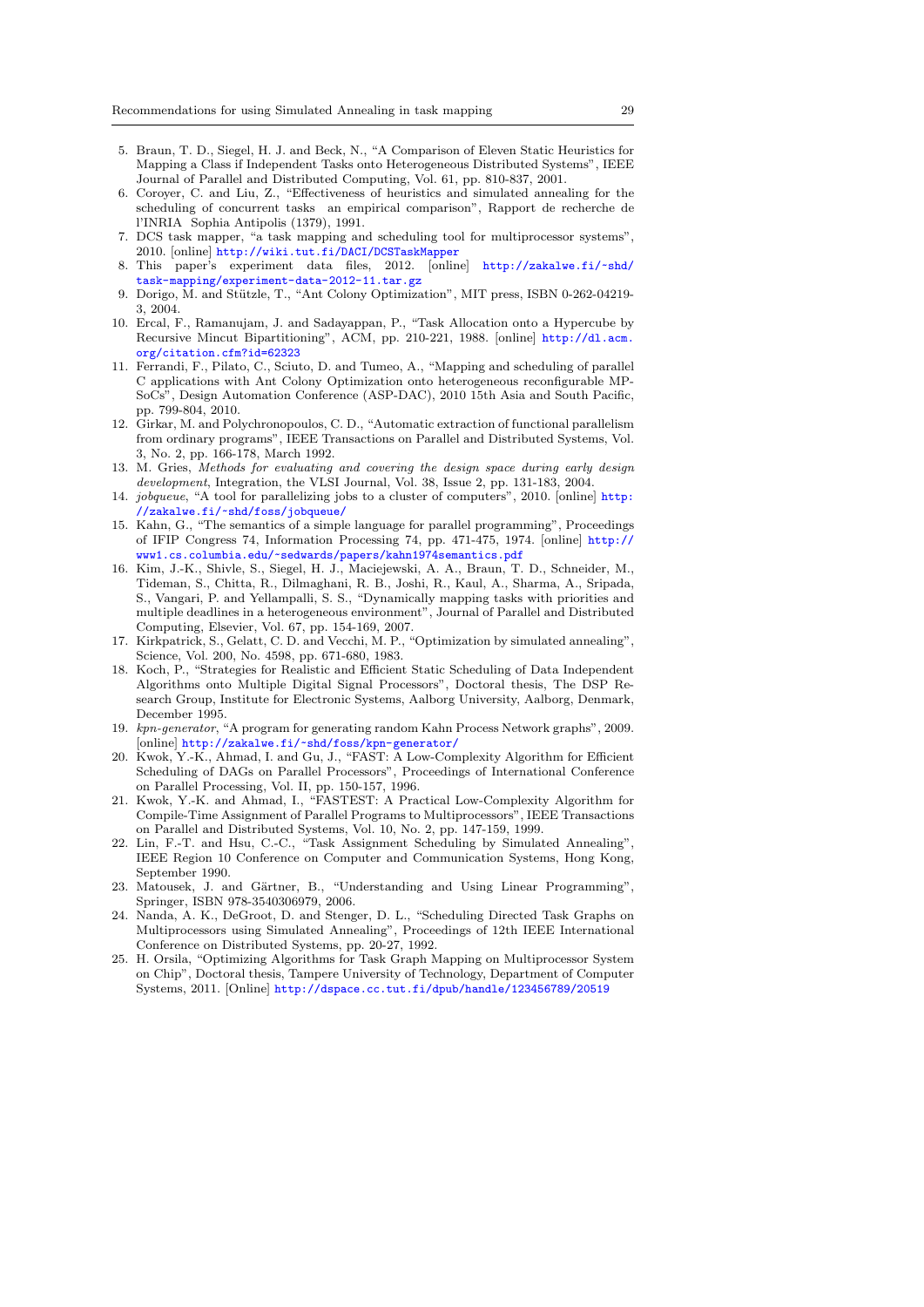- <span id="page-29-8"></span>26. H. Orsila, T. Kangas, E. Salminen, T. D. Hämäläinen, Parameterizing Simulated Annealing for Distributing Task Graphs on multiprocessor SoCs, International Symposium on System-on-Chip, pp. 73-76, Tampere, Finland, Nov 14-16, 2006.
- <span id="page-29-7"></span>27. H. Orsila, T. Kangas, E. Salminen, M. Hännikäinen, T. D. Hämäläinen, Automated Memory-Aware Application Distribution for Multi-Processor System-On-Chips, Journal of Systems Architecture, Volume 53, Issue 11, ISSN 1383-7621, pp. 795-815, 2007.
- <span id="page-29-11"></span>28. H. Orsila, E. Salminen, M. Hännikäinen, T. D. Hämäläinen, Optimal Subset Mapping And Convergence Evaluation of Mapping Algorithms for Distributing Task Graphs on Multiprocessor SoC, International Symposium on System-on-Chip, Tampere, Finland, Nov 19-21, 2007.
- <span id="page-29-9"></span>29. H. Orsila, E. Salminen, T. D. Hämäläinen, Best Practices for Simulated Annealing in Multiprocessor Task Distribution Problems, Chapter 16 of the Book "Simulated Annealing", ISBN 978-953-7619-07-7, I-Tech Education and Publishing KG, pp. 321-342, 2008.
- <span id="page-29-1"></span>30. H. Orsila, E. Salminen, T. D. Hämäläinen, Parameterizing Simulated Annealing for Distributing Kahn Process Networks on Multiprocessor SoCs, International Symposium on System-on-Chip 2009, Tampere, Finland, Oct 5-7, 2009.
- <span id="page-29-2"></span>31. Ravindran, K., "Task Allocation and Scheduling of Concurrent Applications to Multiprocessor Systems", Doctoral thesis, UCB/EECS-2007-149, 2007. [online] [http://www.](http://www.eecs.berkeley.edu/Pubs/TechRpts/2007/EECS-2007-149.html) [eecs.berkeley.edu/Pubs/TechRpts/2007/EECS-2007-149.html](http://www.eecs.berkeley.edu/Pubs/TechRpts/2007/EECS-2007-149.html)
- <span id="page-29-10"></span>32. SA+AT C reference implementation. [online] <http://zakalwe.fi/~shd/task-mapping>
- <span id="page-29-5"></span>33. Sato, M., "OpenMP: parallel programming API for shared memory multiprocessors and on-chip multiprocessors", ACM, Proceedings of the 15th international symposium on System Synthesis, pp. 109-111, 2002.
- <span id="page-29-6"></span>34. Sih, G. C. and Lee, E. A., "A Compile-Time Scheduling Heuristics for Interconnection-Constrained Heterogeneous Processor Architectures", IEEE Transaction on Parallel and Distributed Systems, Vol. 4, No. 2, pp. 175-187, 1993.
- 35. Singh, A. K., Srikanthan, T., Kumar, A. and Jigang, W., "Communication-aware heuristics for run-time task mapping on NoC-based MPSoC platforms", Elsevier, Journal of Systems Architecture, Vol. 56, pp. 242-255, 2010. [online] [http://www.es.ele.tue.nl/](http://www.es.ele.tue.nl/~akash/files/kumarJSA2010b.pdf) [~akash/files/kumarJSA2010b.pdf](http://www.es.ele.tue.nl/~akash/files/kumarJSA2010b.pdf)
- <span id="page-29-3"></span>36. Wild, T., Brunnbauer, W., Foag, J. and Pazos, N., "Mapping and scheduling for architecture exploration of networking SoCs", Proc. 16th Int. Conference on VLSI Design, pp. 376-381, 2003.
- <span id="page-29-0"></span>37. W. Wolf, The future of multiprocessor systems-on-chips, Design Automation Conference 2004, pp. 681-685, 2004.
- <span id="page-29-4"></span>38. Xu, J. and Hwang, K., "A simulated annealing method for mapping production systems onto multicomputers", Proceedings of the sixth conference on Artificial intelligence applications, IEEE Press, ISBN 0-8186-2032-3, pp. 130-136, 1990.

#### 8 Appendix: Convergence results to larger systems with 3-6 PEs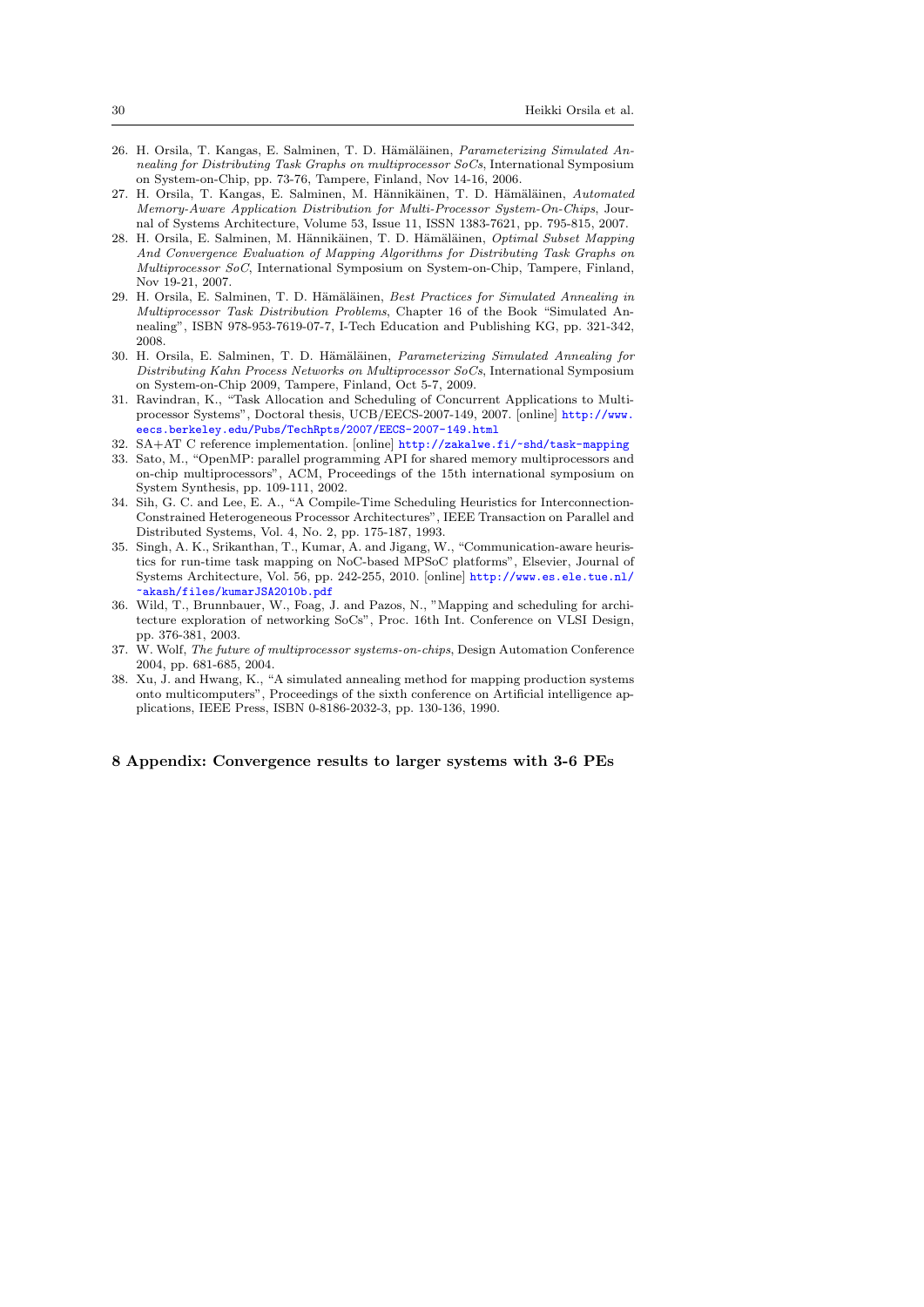| marked in boldface on each column. |            |       |         |         | Proportion of runs within limit $p$ |         |         |
|------------------------------------|------------|-------|---------|---------|-------------------------------------|---------|---------|
|                                    |            |       |         | L value |                                     |         |         |
| $p = \frac{t}{t_o} - 1$            | 16         | 32    | 42      | 64      | 128                                 | 256     | 512     |
| $\frac{1}{+0\%}$                   | 0.003      | 0.011 | 0.012   | 0.027   | 0.054                               | 0.110   | 0.203   |
| $+1\%$                             | 0.007      | 0.028 | 0.036   | 0.068   | 0.128                               | 0.229   | 0.369   |
| $+2\%$                             | 0.015      | 0.056 | 0.070   | 0.125   | 0.232                               | 0.352   | 0.509   |
| $+3%$                              | 0.031      | 0.093 | 0.120   | 0.195   | 0.328                               | 0.460   | 0.612   |
| $+4%$                              | 0.044      | 0.128 | 0.162   | 0.249   | 0.407                               | 0.557   | 0.713   |
| $+5%$                              | 0.062      | 0.170 | 0.213   | 0.318   | 0.494                               | 0.663   | 0.810   |
| $+6\%$                             | 0.083      | 0.214 | 0.273   | 0.393   | 0.593                               | 0.774   | 0.901   |
| $+7%$                              | 0.112      | 0.271 | 0.339   | 0.475   | 0.682                               | 0.857   | 0.951   |
| $+8%$                              | 0.141      | 0.321 | 0.398   | 0.543   | 0.750                               | 0.905   | 0.977   |
| $+9%$                              | 0.177      | 0.378 | 0.464   | 0.618   | 0.809                               | 0.940   | 0.989   |
| $+10%$                             | 0.215      | 0.438 | 0.529   | 0.685   | 0.862                               | 0.964   | 0.996   |
| $+11%$                             | 0.259      | 0.502 | 0.597   | 0.746   | 0.905                               | 0.983   | 0.999   |
| $+12%$                             | 0.304      | 0.563 | 0.660   | 0.801   | 0.939                               | 0.993   | 1.000   |
| $+13%$                             | 0.354      | 0.626 | 0.718   | 0.849   | 0.963                               | 0.997   |         |
| $+14%$                             | 0.404      | 0.686 | 0.769   | 0.887   | 0.977                               | 0.998   |         |
| $+15%$                             | 0.453      | 0.740 | 0.815   | 0.918   | 0.986                               | 0.999   |         |
| $+16%$                             | 0.510      | 0.785 | 0.857   | 0.942   | 0.993                               | 1.000   |         |
| $+17%$                             | 0.564      | 0.828 | 0.890   | 0.962   | 0.996                               |         |         |
| $+18%$                             | 0.617      | 0.866 | 0.918   | 0.974   | 0.998                               |         |         |
| $+19%$                             | 0.668      | 0.896 | 0.939   | 0.983   | 1.000                               |         |         |
| $+20\%$                            | 0.714      | 0.922 | 0.957   | 0.989   |                                     |         |         |
| $+21%$                             | 0.761      | 0.945 | 0.970   | 0.994   |                                     |         |         |
| $+22%$                             | 0.801      | 0.961 | 0.979   | 0.996   |                                     |         |         |
| $+23%$                             | 0.836      | 0.972 | 0.986   | 0.998   |                                     |         |         |
| $+24%$                             | 0.868      | 0.982 | 0.990   | 0.999   |                                     |         |         |
| $+25%$                             | 0.897      | 0.987 | 0.995   | 0.999   |                                     |         |         |
| $+26%$                             | 0.920      | 0.991 | 0.997   | 1.000   |                                     |         |         |
| $+27%$                             | 0.939      | 0.995 | 0.998   |         |                                     |         |         |
| $+28\%$                            | 0.954      | 0.997 | 0.999   |         |                                     |         |         |
| $+29%$                             | 0.965      | 0.998 | 0.999   |         |                                     |         |         |
| $+30\%$                            | 0.975      | 0.999 | 1.000   |         |                                     |         |         |
| $+31%$                             | 0.982      | 0.999 |         |         |                                     |         |         |
| $+32%$                             | 0.987      | 1.000 |         |         |                                     |         |         |
| .<br>$+39\%$                       | .<br>1.000 |       |         |         |                                     |         |         |
| $+$ mean mappings                  | 727        | 1545  | 2 1 2 7 | 3 7 2 5 | 19 144                              | 113 848 | 229 258 |
| $+$ median mappings                | 692        | 1 477 | 2 0 5 0 | 3 601   | 15 678                              | 114 428 | 228 860 |

<span id="page-30-0"></span>**Table 13** Proportion of  $SA+AT$  runs that converged within  $p$  from global optimum for 3 PEs and 21 nodes. A higher value is better.  $SA+AT$  chooses  $L = 42$ . The 90% level is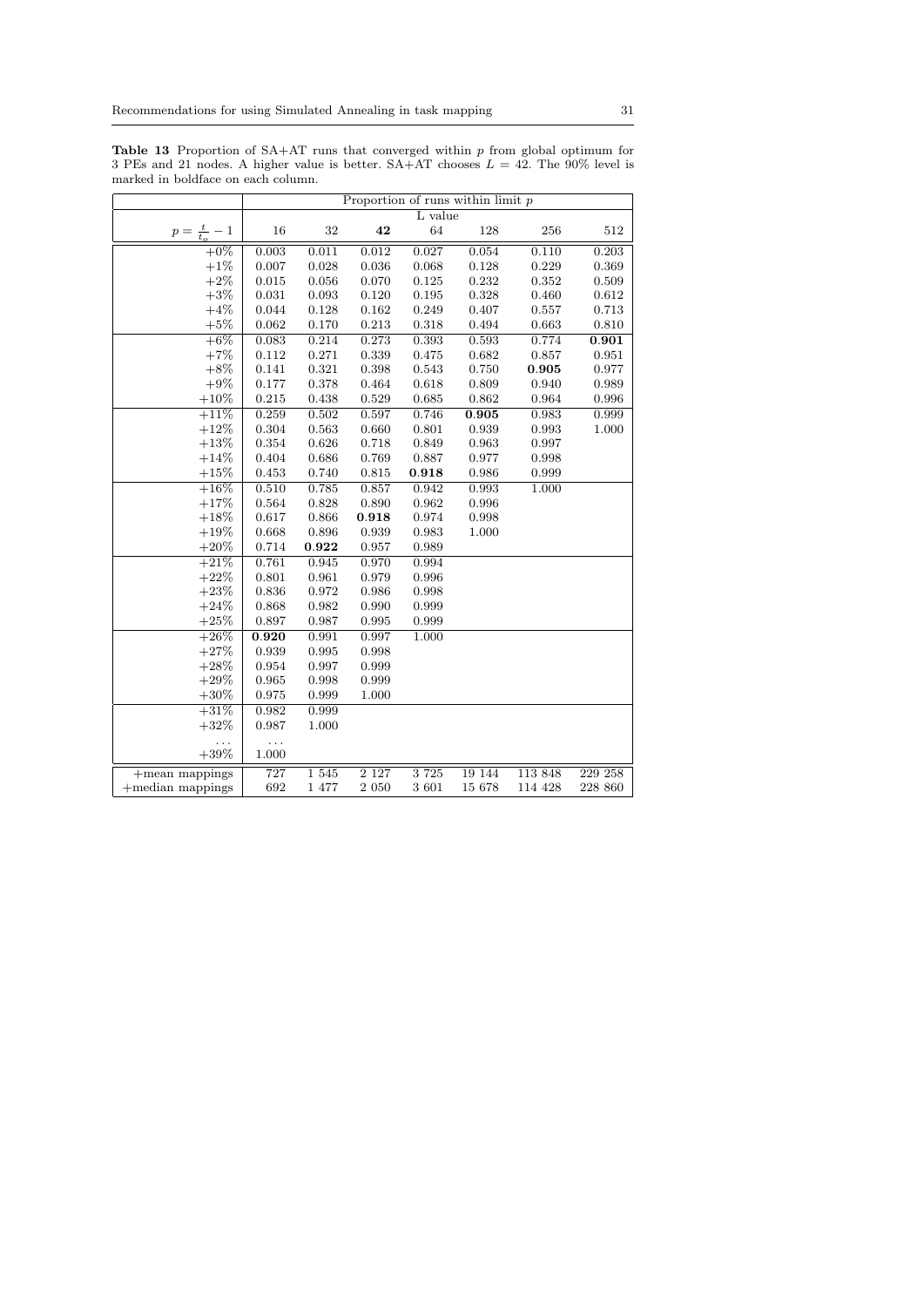|                  | Estimated number of mappings |         |          |         |         |               |               |  |  |
|------------------|------------------------------|---------|----------|---------|---------|---------------|---------------|--|--|
|                  |                              |         |          | L value |         |               |               |  |  |
| $\boldsymbol{p}$ | 16                           | 32      | 42       | 64      | 128     | 256           | 512           |  |  |
| $+0\%$           | 250 856                      | 145 775 | 178 520  | 138 977 | 354 527 | 1 0 3 2 1 6 3 | 1 1 3 1 0 2 0 |  |  |
| $+1\%$           | 102 462                      | 55 583  | 58 607   | 54 693  | 149 333 | 498 021       | 621 969       |  |  |
| $+2\%$           | 47 548                       | 27 593  | 30 392   | 29 702  | 82 555  | 323 063       | 450 055       |  |  |
| $+3%$            | 23 774                       | 16 615  | 17684    | 19 081  | 58 421  | 247 548       | 374 911       |  |  |
| $+4%$            | 16 459                       | 12 100  | 13 165   | 14 958  | 47 015  | 204 541       | 321 630       |  |  |
| $+5%$            | 11 677                       | 9095    | 9 9 7 9  | 11 720  | 38 730  | 171 819       | 283 069       |  |  |
| $+6\%$           | 8 7 7 5                      | 7 2 3 4 | 7 7 8 1  | 9 4 7 5 | 32 262  | 147 014       | 254 533       |  |  |
| $+7%$            | 6 501                        | 5 7 1 2 | 6 279    | 7845    | 28 050  | 132 922       | 241 070       |  |  |
| $+8\%$           | 5 1 7 8                      | 4812    | 5 3 4 5  | 6 858   | 25 533  | 125 729       | 234 607       |  |  |
| $+9\%$           | 4 1 0 5                      | 4 0 9 1 | 4 5 8 3  | 6 0 28  | 23 656  | 121 114       | 231 902       |  |  |
| $+10%$           | 3 3 8 5                      | 3 5 3 1 | 4 0 2 2  | 5 4 3 3 | 22 204  | 118 050       | 230 248       |  |  |
| $+11%$           | 2 8 0 4                      | 3 0 78  | 3 5 6 4  | 4 9 9 2 | 21 147  | 115 828       | 229 556       |  |  |
| $+12%$           | 2 3 9 4                      | 2 744   | 3 2 2 5  | 4 651   | 20 399  | 114 650       | 229 304       |  |  |
| $+13%$           | 2054                         | 2468    | 2 9 6 5  | 4 3 8 8 | 19888   | 114 190       | 229 258       |  |  |
| $+14%$           | 1803                         | 2 2 5 4 | 2 766    | 4 1 9 9 | 19 595  | 114 041       |               |  |  |
| $+15%$           | 1606                         | 2 0 8 8 | 2 6 1 1  | 4 0 5 6 | 19 412  | 113 939       |               |  |  |
| $+16%$           | 1 4 2 7                      | 1 967   | 2 4 8 2  | 3 9 5 3 | 19 287  | 113 870       |               |  |  |
| $+17%$           | 1 290                        | 1 866   | 2 3 9 0  | 3873    | 19 221  | 113 848       |               |  |  |
| $+18%$           | 1 179                        | 1785    | 2 3 1 7  | 3 8 2 4 | 19 18 1 |               |               |  |  |
| $+19%$           | 1 0 8 9                      | 1725    | 2 2 6 5  | 3 7 8 7 | 19 154  |               |               |  |  |
| $+20%$           | 1 0 18                       | 1676    | 2 2 2 3  | 3 767   | 19 150  |               |               |  |  |
| $+21%$           | 955                          | 1635    | $2\;193$ | 3748    | 19 148  |               |               |  |  |
| $+22%$           | 908                          | 1 609   | 2 1 7 3  | 3 7 4 0 | 19 144  |               |               |  |  |
| $+23%$           | 870                          | 1 590   | 2 1 5 8  | 3 7 3 3 |         |               |               |  |  |
| $+24%$           | 838                          | 1574    | 2 1 4 9  | 3 7 2 9 |         |               |               |  |  |
| $+25%$           | 811                          | 1 566   | 2 1 3 9  | 3 7 2 7 |         |               |               |  |  |
| $+26%$           | 790                          | 1 560   | 2 1 3 4  | 3 7 2 5 |         |               |               |  |  |
| $+27%$           | 775                          | 1 553   | 2 1 3 1  | 3 7 2 5 |         |               |               |  |  |
| $+28%$           | 763                          | 1 550   | 2 1 3 0  |         |         |               |               |  |  |
| $+29%$           | 754                          | 1 5 4 8 | 2 1 2 9  |         |         |               |               |  |  |
| $+30\%$          | 746                          | 1 5 4 7 | 2 1 2 8  |         |         |               |               |  |  |
| $+31%$           | $\overline{741}$             | 1 546   | 2 1 2 8  |         |         |               |               |  |  |
| $+32%$           | 737                          | 1 546   | 2 1 2 7  |         |         |               |               |  |  |
| $+33%$           | 734                          | 1 546   |          |         |         |               |               |  |  |
| $+34%$           | 731                          | 1 5 4 5 |          |         |         |               |               |  |  |
| $+35%$           | 730                          | 1 5 4 5 |          |         |         |               |               |  |  |
| .                | $\cdots$                     |         |          |         |         |               |               |  |  |
| $+42%$           | 727                          |         |          |         |         |               |               |  |  |
| mean             | $\overline{727}$             | 1 545   | 2 1 2 7  | 3 7 2 5 | 19 144  | 113 848       | 229 258       |  |  |
| median           | 692                          | 1 477   | $2\ 050$ | 3 601   | 15 678  | 114 428       | $228\ 860$    |  |  |

Table 14 Approximate expected number of mappings for SA+AT with 3 PEs and 21 nodes.  $SA+AT$  chooses  $L = 42$ . The best values (smallest) are in boldface for each performance level  $p$  (row).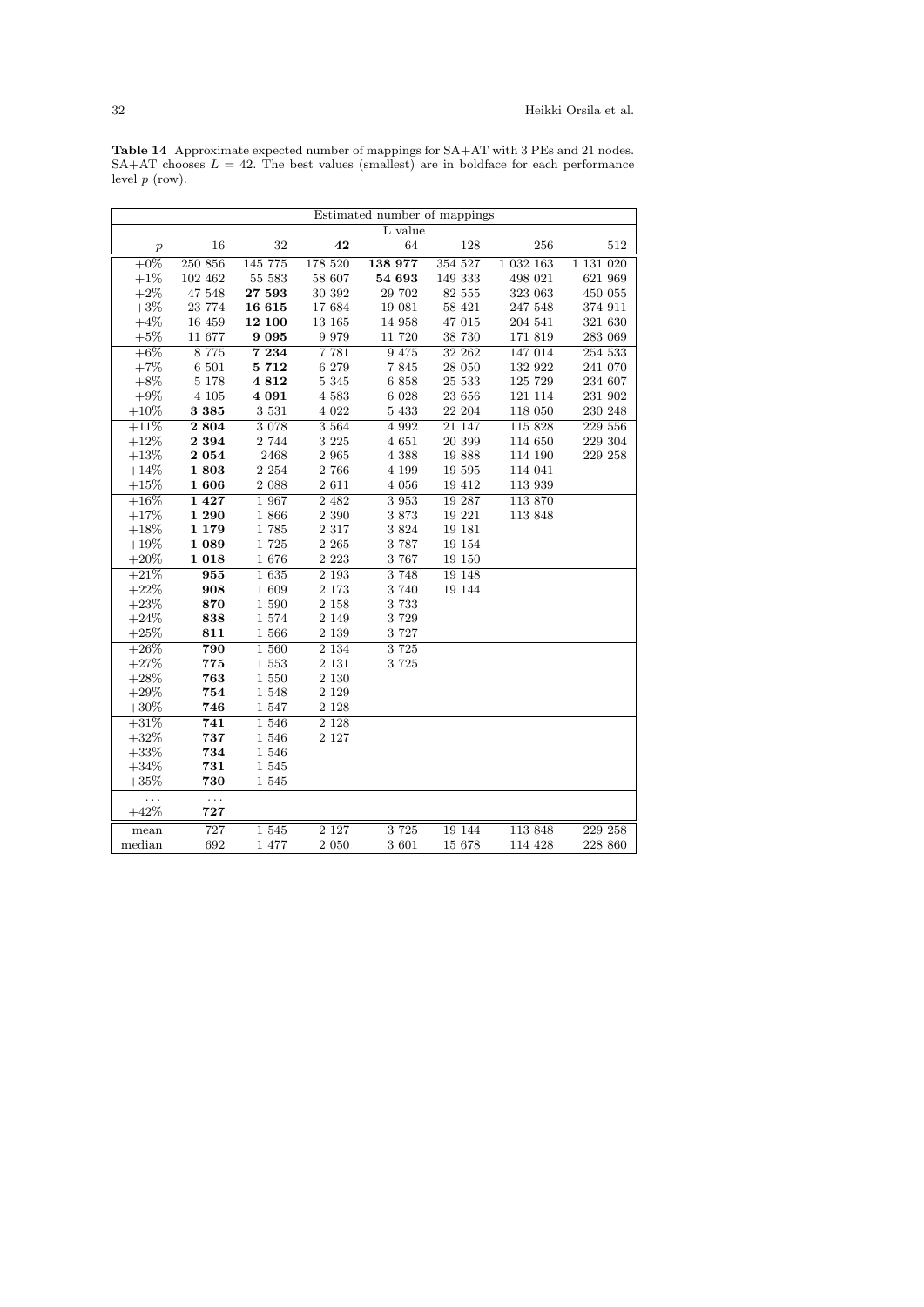|                     | Proportion of runs within limit $p$ |                |         |             |        |         |         |  |
|---------------------|-------------------------------------|----------------|---------|-------------|--------|---------|---------|--|
|                     |                                     |                |         | L value     |        |         |         |  |
| $p=\frac{t}{t_o}-1$ | 16                                  | 32             | $51\,$  | 64          | 128    | 256     | 512     |  |
| $+0\%$              | 0.011                               | 0.042          | 0.090   | 0.110       | 0.198  | 0.305   | 0.460   |  |
| $+1\%$              | 0.013                               | 0.049          | 0.104   | 0.126       | 0.220  | 0.334   | 0.495   |  |
| $+2\%$              | 0.017                               | 0.056          | 0.116   | 0.139       | 0.243  | 0.371   | 0.545   |  |
| $+3%$               | 0.025                               | 0.081          | 0.156   | 0.186       | 0.321  | 0.469   | 0.641   |  |
| $+4\%$              | 0.036                               | 0.114          | 0.207   | $\,0.253\,$ | 0.407  | 0.558   | 0.719   |  |
| $+5%$               | 0.046                               | 0.146          | 0.260   | 0.317       | 0.484  | 0.653   | 0.813   |  |
| $+6\%$              | 0.060                               | 0.183          | 0.310   | 0.371       | 0.559  | 0.731   | 0.874   |  |
| $+7%$               | 0.084                               | 0.229          | 0.372   | 0.433       | 0.629  | 0.786   | 0.904   |  |
| $+8%$               | 0.110                               | 0.279          | 0.440   | 0.509       | 0.705  | 0.853   | 0.955   |  |
| $+9\%$              | 0.137                               | 0.325          | 0.497   | 0.565       | 0.755  | 0.890   | 0.970   |  |
| $+10%$              | 0.171                               | 0.381          | 0.565   | 0.631       | 0.816  | 0.930   | 0.987   |  |
| $+11%$              | 0.206                               | 0.429          | 0.612   | 0.680       | 0.852  | 0.945   | 0.990   |  |
| $+12%$              | 0.244                               | 0.487          | 0.669   | 0.736       | 0.889  | 0.964   | 0.995   |  |
| $+13%$              | 0.291                               | 0.544          | 0.727   | 0.791       | 0.920  | 0.976   | 0.997   |  |
| $+14%$              | 0.337                               | 0.600          | 0.780   | 0.837       | 0.945  | 0.986   | 0.999   |  |
| $+15%$              | 0.390                               | 0.656          | 0.823   | 0.872       | 0.962  | 0.992   | 1.000   |  |
| $+16%$              | 0.445                               | 0.706          | 0.858   | 0.900       | 0.972  | 0.995   |         |  |
| $+17\%$             | 0.495                               | 0.749          | 0.885   | 0.922       | 0.980  | 0.997   |         |  |
| $+18%$              | 0.546                               | 0.791          | 0.907   | 0.940       | 0.984  | 0.998   |         |  |
| $+19\%$             | 0.594                               | 0.824          | 0.927   | 0.953       | 0.989  | 0.999   |         |  |
| $+20\%$             | 0.643                               | 0.852          | 0.939   | 0.963       | 0.993  | 0.999   |         |  |
| $+21%$              | 0.687                               | 0.878          | 0.952   | 0.971       | 0.994  | 0.999   |         |  |
| $+22%$              | 0.722                               | 0.897          | 0.962   | 0.977       | 0.996  | 0.999   |         |  |
| $+23%$              | 0.757                               | 0.915          | 0.970   | 0.982       | 0.997  | 1.000   |         |  |
| $+24%$              | 0.789                               | 0.929          | 0.977   | 0.986       | 0.998  |         |         |  |
| $+25\%$             | 0.816                               | 0.942          | 0.983   | 0.990       | 0.998  |         |         |  |
| $+26%$              | 0.843                               | 0.953          | 0.988   | 0.993       | 0.999  |         |         |  |
| $+27%$              | 0.870                               | 0.963          | 0.992   | 0.995       | 0.999  |         |         |  |
| $+28%$              | 0.889                               | 0.971          | 0.995   | 0.996       | 1.000  |         |         |  |
| $+29%$              | 0.905                               | 0.978          | 0.995   | 0.998       |        |         |         |  |
| $+30%$              | 0.917                               | 0.982          | 0.996   | 0.998       |        |         |         |  |
| $+31%$              | 0.931                               | 0.987          | 0.997   | 0.999       |        |         |         |  |
| $+32%$              | 0.942                               | 0.990          | 0.998   | 0.999       |        |         |         |  |
| $+33\%$             | 0.951                               | 0.992          | 0.999   | 1.000       |        |         |         |  |
| $+34%$<br>$+35\%$   | 0.959                               | 0.994          | 0.999   |             |        |         |         |  |
|                     | 0.965                               | 0.996          | 1.000   |             |        |         |         |  |
| $+36\%$             | 0.969                               | 0.996          |         |             |        |         |         |  |
| $+37\%$             | 0.975<br>0.980                      | 0.997<br>0.999 |         |             |        |         |         |  |
| $+38%$<br>$+39\%$   | 0.983                               | 0.999          |         |             |        |         |         |  |
| $+40\%$             | 0.986                               | 0.999          |         |             |        |         |         |  |
| $+41%$              | 0.989                               | 1.000          |         |             |        |         |         |  |
|                     |                                     |                |         |             |        |         |         |  |
| .<br>$+51\%$        | .<br>1.000                          |                |         |             |        |         |         |  |
| mean mappings       | 786                                 | 1703           | 3 1 4 6 | 4 5 4 9     | 38 332 | 115 650 | 231 412 |  |
| median mappings     | 809                                 | 1 727          | 3 0 6 6 | 4 275       | 39 694 | 115 705 | 231 417 |  |
|                     |                                     |                |         |             |        |         |         |  |

**Table 15** Proportion of  $SA+AT$  runs that converged within p from global optimum for 4 PEs and 17 nodes. A higher value is better.  $SA+AT$  chooses  $L = 51$ .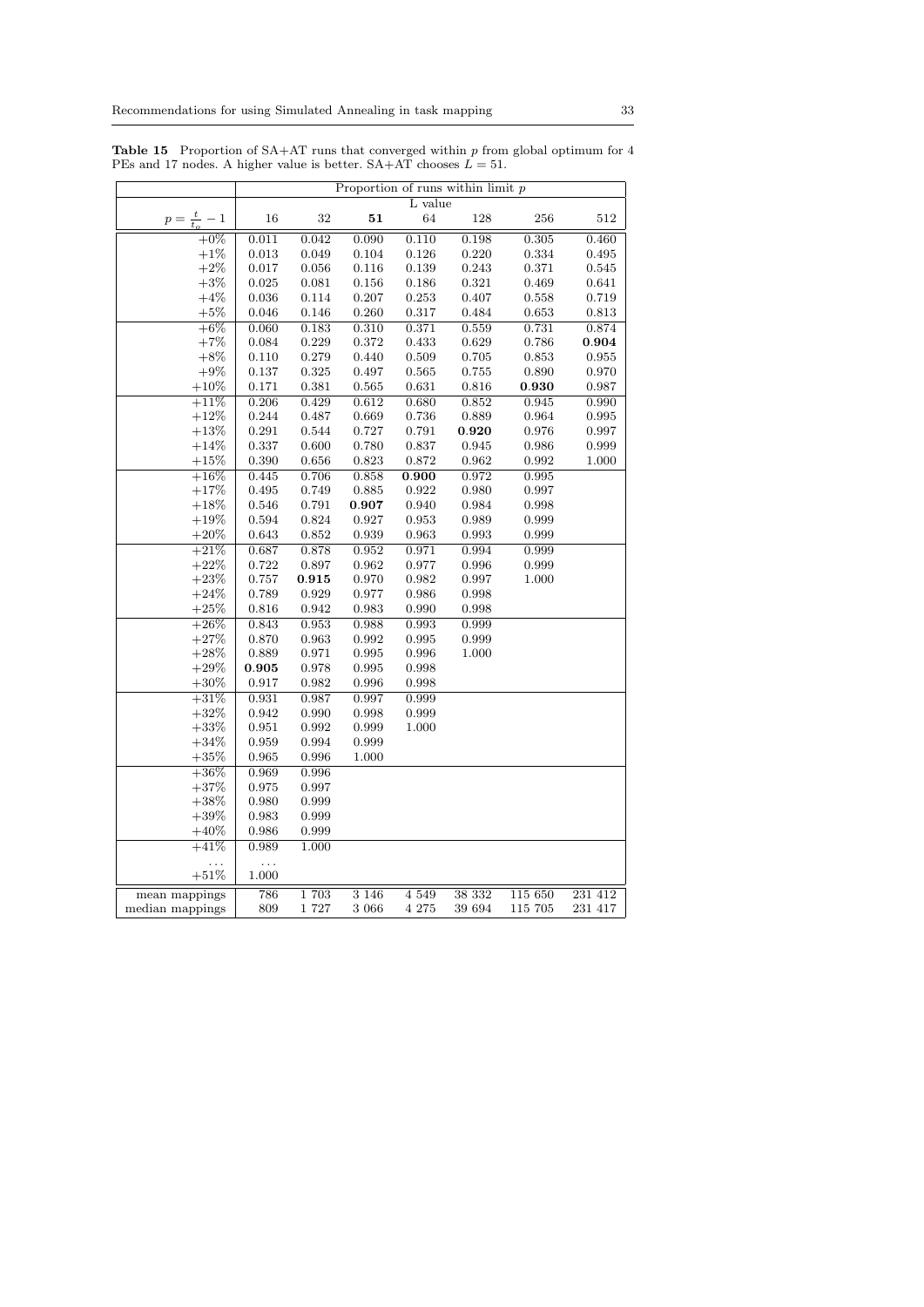|                   | Estimated number of mappings |                    |                    |                    |                  |                    |                    |  |  |
|-------------------|------------------------------|--------------------|--------------------|--------------------|------------------|--------------------|--------------------|--|--|
|                   |                              |                    |                    | L value            |                  |                    |                    |  |  |
| $\boldsymbol{p}$  | 16                           | 32                 | 51                 | 64                 | 128              | 256                | 512                |  |  |
| $+0\%$            | 68 921                       | 40 261             | 34 875             | 41 541             | 194 089          | 378 933            | 502 960            |  |  |
| $+1\%$            | 62 357                       | 34 970             | 30 306             | 36 187             | 174 080          | 346 674            | 467 027            |  |  |
| $+2\%$            | 46 768                       | 30 196             | 27 119             | 32 725             | 157 747          | 311 558            | 424 609            |  |  |
| $+3%$             | 30 933                       | 21 104             | 20 165             | 24 403             | 119 490          | 246 642            | 361 130            |  |  |
| $+4%$             | 21 947                       | 14 979             | 15 168             | 17 986             | 94 229           | 207 296            | 321 987            |  |  |
| $+5\%$            | 16 933                       | 11 641             | 12 113             | 14 358             | 79 150           | 177 025            | 284 569            |  |  |
| $+6\%$            | 12 987                       | 9317               | 10 144             | 12 267             | 68 598           | 158 208            | 264 743            |  |  |
| $+7%$             | 9 354                        | 7424               | 8 4 5 2            | 10 495             | 60 932           | 147 194            | 255 845            |  |  |
| $+8\%$            | 7 1 3 6                      | 6 1 1 5            | 7 1 5 6            | 8 9 3 3            | 54 357           | 135 597            | 242 215            |  |  |
| $+9\%$            | 5 727                        | $\sqrt{5}$ 242     | 6 3 2 9            | 8 0 5 1            | 50 778           | 129 959            | 238 667            |  |  |
| $+10\%$           | 4 589                        | 4 4 7 6            | $5\ 572$           | 7 208              | 46 953           | 124 395            | 234 484            |  |  |
| $+11%$            | 3810                         | 3973               | 5 1 4 2            | 6 6 9 3            | 44 975           | 122 420            | 233 679            |  |  |
| $+12%$            | 3 2 2 3<br>2 703             | 3 4 9 8<br>3 1 2 8 | 4 704              | 6 1 8 3<br>5 751   | 43 109           | 119 957            | 232 505<br>232 015 |  |  |
| $+13\%$           |                              |                    | 4 3 2 6            |                    | 41 684           | 118 482            |                    |  |  |
| $+14%$<br>$+15\%$ | 2 3 3 4<br>2 0 1 3           | 2 8 4 1<br>2 5 9 4 | 4 0 3 5<br>3824    | 5 4 3 7<br>5 2 1 8 | 40 585<br>39 863 | 117 340<br>116 618 | 231 667<br>231 505 |  |  |
| $+16%$            | 1764                         | 2 4 1 3            | 3 667              | 5 0 5 4            | 39 441           | 116 208            | 231 435            |  |  |
| $+17%$            | 1588                         | 2 2 7 5            | 3 5 5 4            | 4 9 3 1            | 39 111           | 115 975            | 231 412            |  |  |
| $+18%$            | 1 439                        | 2 1 5 4            | 3 467              | 4 8 4 1            | 38 944           | 115 847            |                    |  |  |
| $+19%$            | 1 3 2 3                      | 2 0 6 7            | 3 3 9 4            | 4 775              | 38 771           | 115 801            |                    |  |  |
| $+20%$            | 1 2 2 2                      | 2 000              | 3 3 4 9            | 4 722              | 38 622           | 115 778            |                    |  |  |
| $+21%$            | 1 1 4 4                      | 1939               | 3 3 0 5            | 4 6 8 7            | 38 556           | 115 743            |                    |  |  |
| $+22\%$           | 1 088                        | 1899               | 3 270              | 4 654              | 38 502           | 115 720            |                    |  |  |
| $+23%$            | 1 038                        | 1861               | 3 2 4 2            | 4 630              | 38 459           | 115 662            |                    |  |  |
| $+24%$            | 996                          | 1833               | 3 2 1 9            | 4 611              | 38 413           | 115 650            |                    |  |  |
| $+25%$            | 963                          | 1808               | 3 200              | 4 5 9 6            | 38 394           |                    |                    |  |  |
| $+26\%$           | $\overline{932}$             | 1787               | 3 1 8 3            | 4 5 8 3            | 38 371           |                    |                    |  |  |
| $+27%$            | 903                          | 1769               | 3 1 7 0            | 4 5 7 2            | 38 355           |                    |                    |  |  |
| $+28%$            | 884                          | 1754               | 3 1 6 3            | 4 5 6 6            | 38 332           |                    |                    |  |  |
| $+29%$            | 868                          | 1742               | 3 160              | 4 560              |                  |                    |                    |  |  |
| $+30\%$           | 857                          | 1734               | 3 1 5 8            | 4 5 5 7            |                  |                    |                    |  |  |
| $+31%$            | 844                          | 1726               | 3 1 5 4            | 4 5 5 4            |                  |                    |                    |  |  |
| $+32%$            | 834                          | 1721               | 3 1 5 1            | 4 5 5 2            |                  |                    |                    |  |  |
| $+33%$            | 826                          | 1717               | 3 1 4 9            | 4 550              |                  |                    |                    |  |  |
| $+34%$            | 820                          | 1713               | 3 1 4 8            | 4 5 4 9            |                  |                    |                    |  |  |
| $+35%$            | 814                          | 1711<br>1 7 1 0    | 3 1 4 6            | 4 5 4 9<br>4 5 4 9 |                  |                    |                    |  |  |
| $+36\%$<br>$+37%$ | 811<br>806                   | 1 707              | 3 1 4 6<br>3 1 4 6 |                    |                  |                    |                    |  |  |
| $+38%$            | 802                          | 1706               | 3 1 4 6            |                    |                  |                    |                    |  |  |
| $+39%$            | 799                          | 1705               | 3 1 4 6            |                    |                  |                    |                    |  |  |
| $+40%$            | 797                          | 1705               | 3 1 4 6            |                    |                  |                    |                    |  |  |
| $+41%$            | 794                          | 1704               | 3 1 4 6            |                    |                  |                    |                    |  |  |
| $+42%$            | 792                          | 1704               | 3 1 4 6            |                    |                  |                    |                    |  |  |
| $+43%$            | 790                          | 1703               | 3 1 4 6            |                    |                  |                    |                    |  |  |
| $+44%$            | 789                          | 1703               |                    |                    |                  |                    |                    |  |  |
| $+45\%$           | 788                          | 1703               |                    |                    |                  |                    |                    |  |  |
| $+46%$            | 787                          |                    |                    |                    |                  |                    |                    |  |  |
| .                 | $\ddotsc$                    |                    |                    |                    |                  |                    |                    |  |  |
| $+57%$            | 786                          |                    |                    |                    |                  |                    |                    |  |  |
| mean              | 786                          | 1703               | $3\overline{1}46$  | 4 5 4 9            | 38 332           | 115 650            | 231 412            |  |  |
| median            | 809                          | 1727               | 3 066              | 4 275              | 39 694           | 115 705            | 231 417            |  |  |

Table 16 Approximate expected number of mappings for SA+AT with 4 PEs and 17 nodes.  $SA+AT$  chooses  $L = 51$ .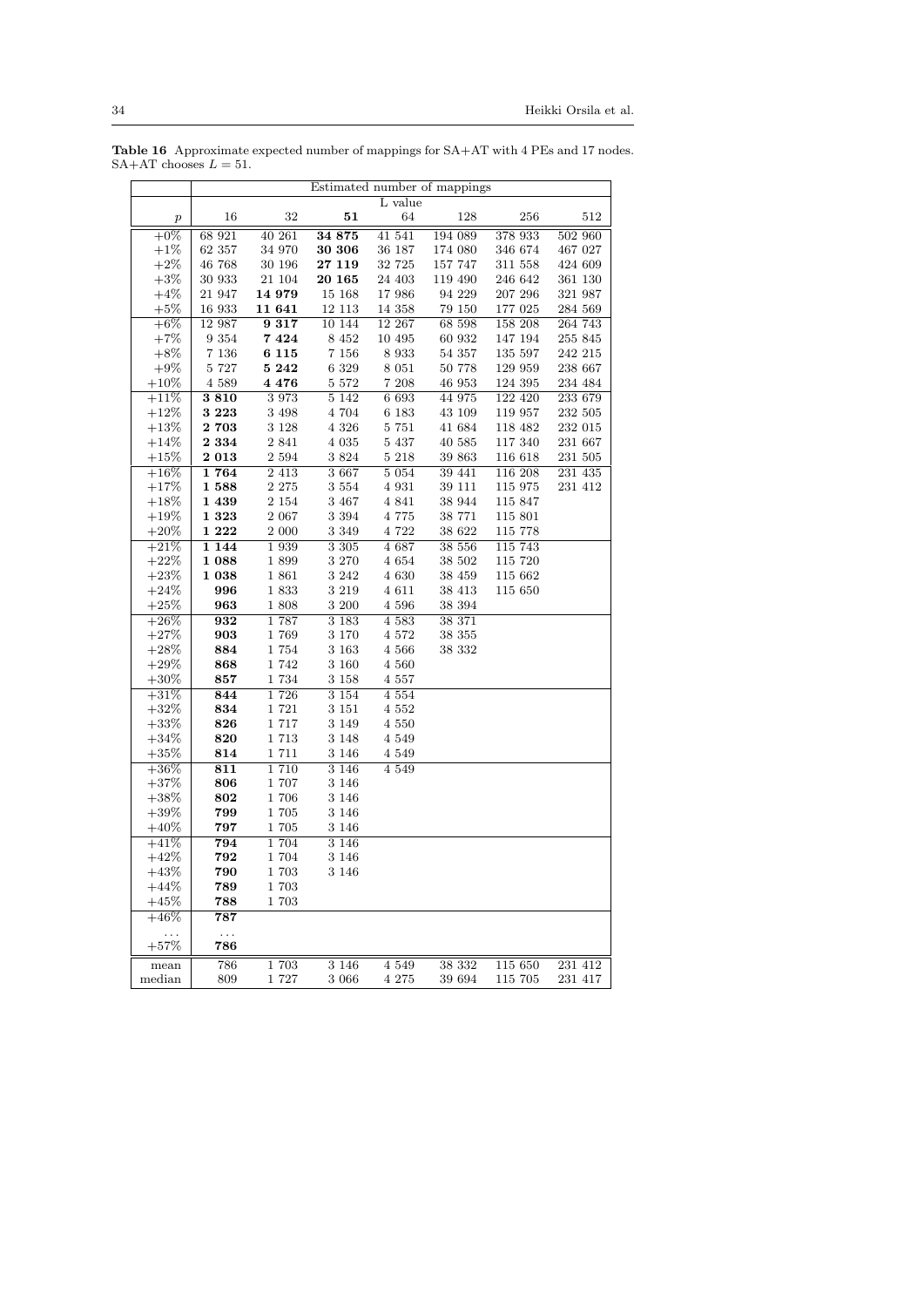|                     | Proportion of runs within limit $\bar{p}$ |       |        |         |         |         |         |  |
|---------------------|-------------------------------------------|-------|--------|---------|---------|---------|---------|--|
|                     |                                           |       |        |         |         |         |         |  |
|                     |                                           |       |        | L value |         |         |         |  |
| $p=\frac{t}{t_o}-1$ | 16                                        | 32    | 64     | 65      | 128     | 256     | 512     |  |
| $+0\%$              | 0.086                                     | 0.325 | 0.576  | 0.578   | 0.731   | 0.869   | 0.941   |  |
| $+1\%$              | 0.184                                     | 0.448 | 0.666  | 0.662   | 0.784   | 0.897   | 0.962   |  |
| $+2\%$              | 0.206                                     | 0.471 | 0.692  | 0.684   | 0.810   | 0.919   | 0.972   |  |
| $+3\%$              | 0.249                                     | 0.548 | 0.767  | 0.758   | 0.861   | 0.943   | 0.982   |  |
| $+4\%$              | 0.292                                     | 0.596 | 0.793  | 0.782   | 0.872   | 0.949   | 0.986   |  |
| $+5\%$              | 0.325                                     | 0.638 | 0.825  | 0.818   | 0.900   | 0.962   | 0.990   |  |
| $+6\%$              | 0.374                                     | 0.689 | 0.852  | 0.846   | 0.915   | 0.968   | 0.993   |  |
| $+7%$               | 0.434                                     | 0.751 | 0.907  | 0.908   | 0.967   | 0.993   | 0.999   |  |
| $+8\%$              | 0.484                                     | 0.785 | 0.920  | 0.921   | 0.974   | 0.995   | 1.000   |  |
| $+9\%$              | 0.533                                     | 0.816 | 0.936  | 0.938   | 0.982   | 0.997   |         |  |
| $+10\%$             | 0.605                                     | 0.868 | 0.965  | 0.963   | 0.993   | 0.999   |         |  |
| $+11%$              | 0.646                                     | 0.886 | 0.970  | 0.968   | 0.995   | 0.999   |         |  |
| $+12%$              | 0.685                                     | 0.907 | 0.977  | 0.976   | 0.996   | 1.000   |         |  |
| $+13%$              | 0.728                                     | 0.929 | 0.985  | 0.986   | 0.998   |         |         |  |
| $+14%$              | 0.768                                     | 0.951 | 0.994  | 0.995   | 1.000   |         |         |  |
| $+15%$              | 0.812                                     | 0.967 | 0.997  | 0.999   |         |         |         |  |
| $+16\%$             | 0.858                                     | 0.980 | 0.998  | 0.999   |         |         |         |  |
| $+17%$              | 0.888                                     | 0.987 | 0.999  | 1.000   |         |         |         |  |
| $+18%$              | 0.912                                     | 0.991 | 0.999  |         |         |         |         |  |
| $+19%$              | 0.937                                     | 0.995 | 0.999  |         |         |         |         |  |
| $+20%$              | 0.960                                     | 0.998 | 1.000  |         |         |         |         |  |
| $+21%$              | 0.969                                     | 0.999 |        |         |         |         |         |  |
| $+22%$              | 0.977                                     | 1.000 |        |         |         |         |         |  |
| .                   | .                                         |       |        |         |         |         |         |  |
| $+32%$              | 1.000                                     |       |        |         |         |         |         |  |
| mean mappings       | 768                                       | 1983  | 8 271  | 8 6 6 2 | 55 4 26 | 115 705 | 231 417 |  |
| median mappings     | 752                                       | 1 802 | 6 4 25 | 6679    | 57 858  | 115 880 | 231 688 |  |

**Table 17** Proportion of  $SA+AT$  runs that converged within p from global optimum for 6 PEs and 13 nodes. A higher value is better.  $SA+AT$  chooses  $L = 65$ .